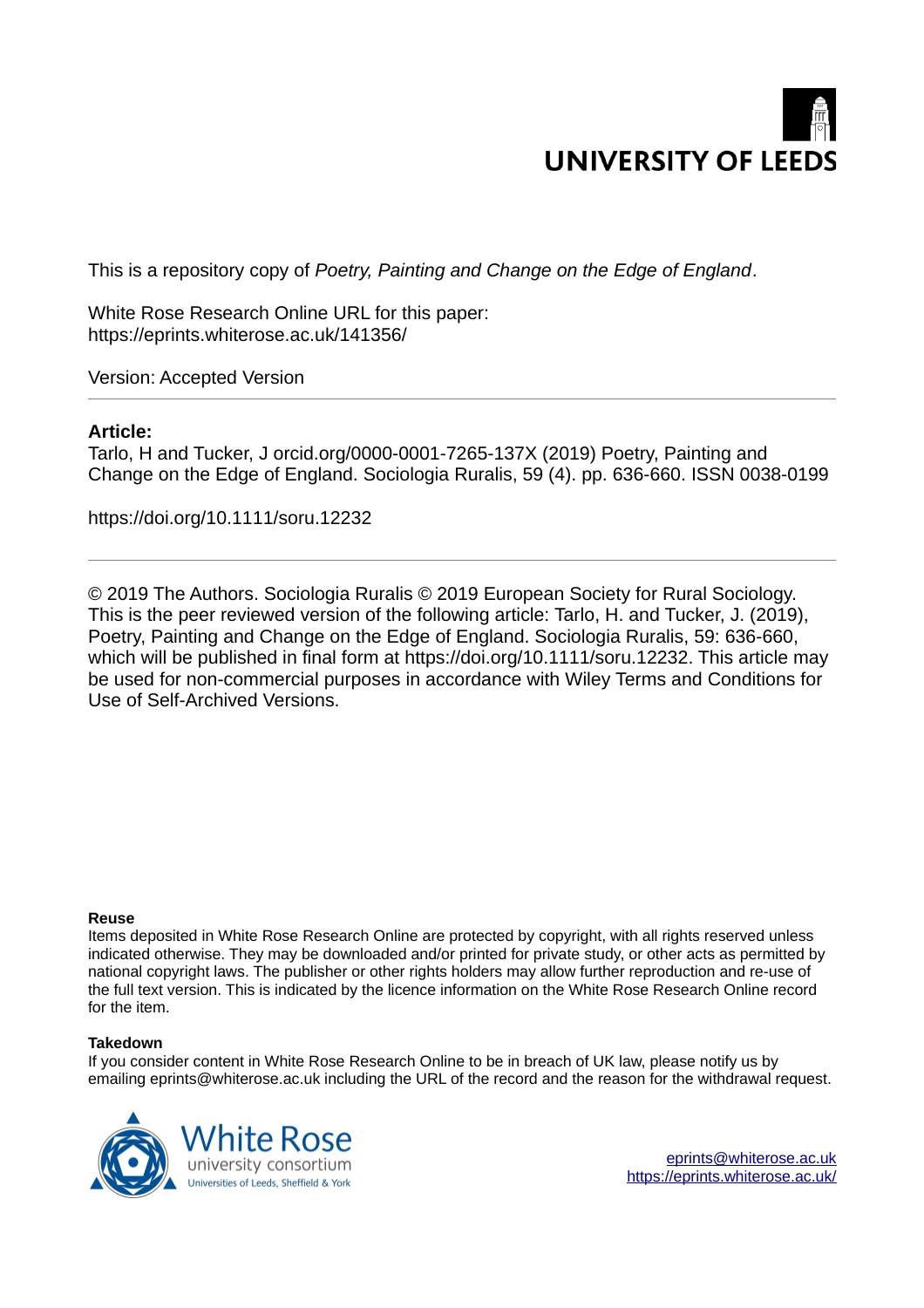| $\mathbf{1}$   |                                                                 |
|----------------|-----------------------------------------------------------------|
| $\overline{2}$ |                                                                 |
| 3              | Poetry, Painting and Change on the Edge of England              |
| $\overline{4}$ |                                                                 |
| 5              | Keywords                                                        |
| 6              | Practice-led research, Poetry, Painting, Plotland, Ecocritical, |
| 7              |                                                                 |
| 8              | <b>Harriet Tarlo</b>                                            |
| 9              | Sheffield Hallam University                                     |
| 10             | (H.Tarlo@shu.ac.uk)                                             |
| 11             |                                                                 |
| 12             | <b>Judith Tucker</b>                                            |
| 13             | University of Leeds                                             |
| 14             | (j.a.tucker@leeds.ac.uk)                                        |
| 15             |                                                                 |
| 16             |                                                                 |
| 17             |                                                                 |
| 18<br>19       |                                                                 |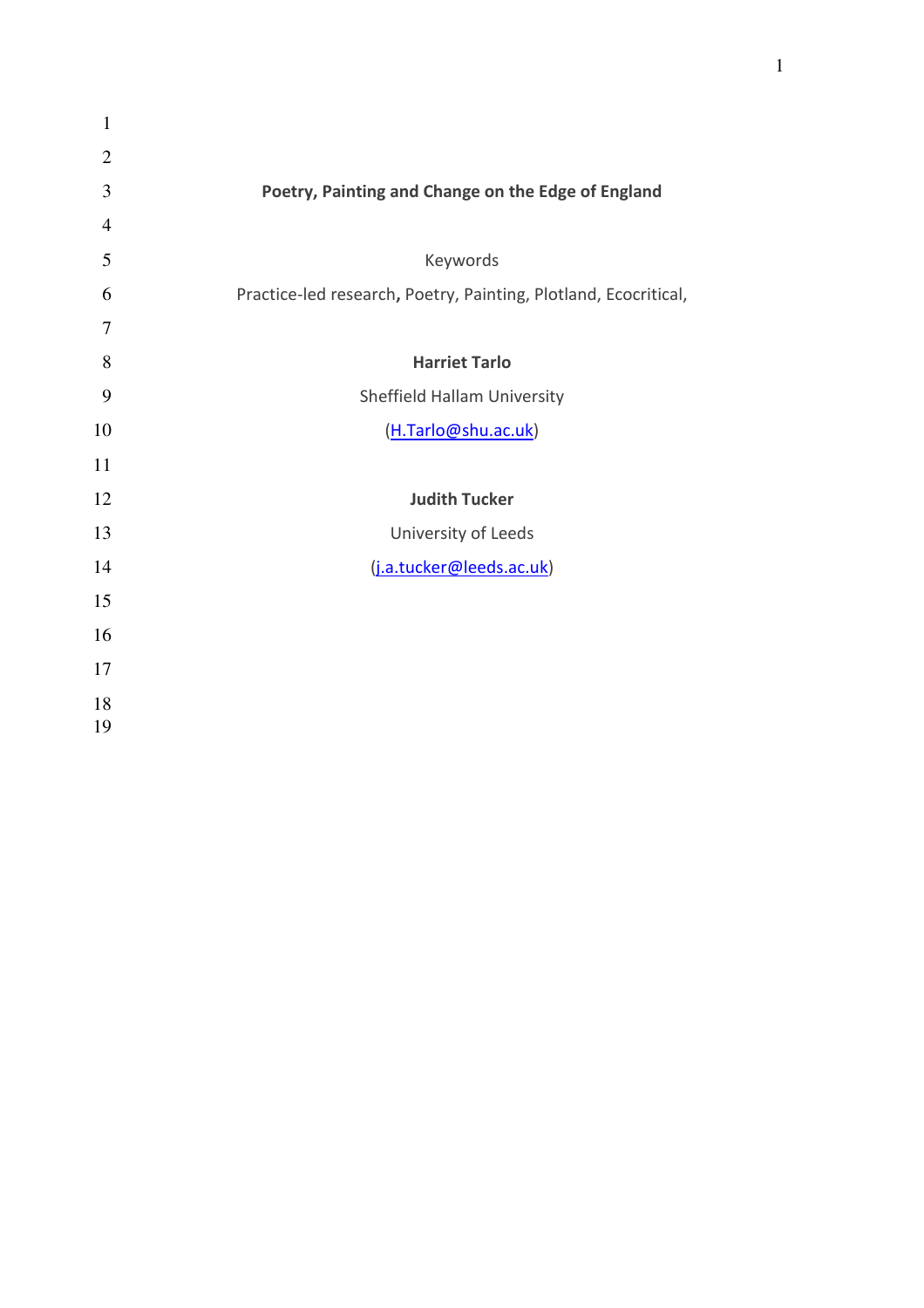#### **Poetry, Painting and Change on the Edge of England<sup>1</sup>**

In this article we discuss our creative research on and with a contested coastal 24 community on one of the U.K.'s last existing plotlands<sup>1</sup>, the Humberston Fitties in North East Lincolnshire. This fifty-six acre strip of land with three hundred and nineteen chalets.<sup>i</sup> is on the Humber estuary and lies close to Cleethorpes: a seaside resort and Grimbsy: a seaport now facing post-industrial decline. Our cross-disciplinary collaborative practice between poetry and visual art explores open, environmentally-aware engagements and methodologies with landscape and rural place. We investigate the relation of social, environmental and energy politics, looking out to land and sea and back to the community. Our results include original art and poetry presented innovatively together in exhibitions and books, in addition to local people's responses to our methodologies and the work itself.

 $\overline{a}$ 

The intention of this article is to demonstrate how working through and with transdisciplinary arts in a community such as the Fitties can contribute to understanding and learning about place-identity and place-value through aesthetic endeavour. The learning is site-specific and symbiotic between artists and local people and relates, in this article in particular, to small and large-scale socio-political and environmental change. Here we aim to show how these processes and interactions occur over time and to demonstrate that no place or any conclusion about place, is simple or easily gained. Equally no future decision or speculation about environmental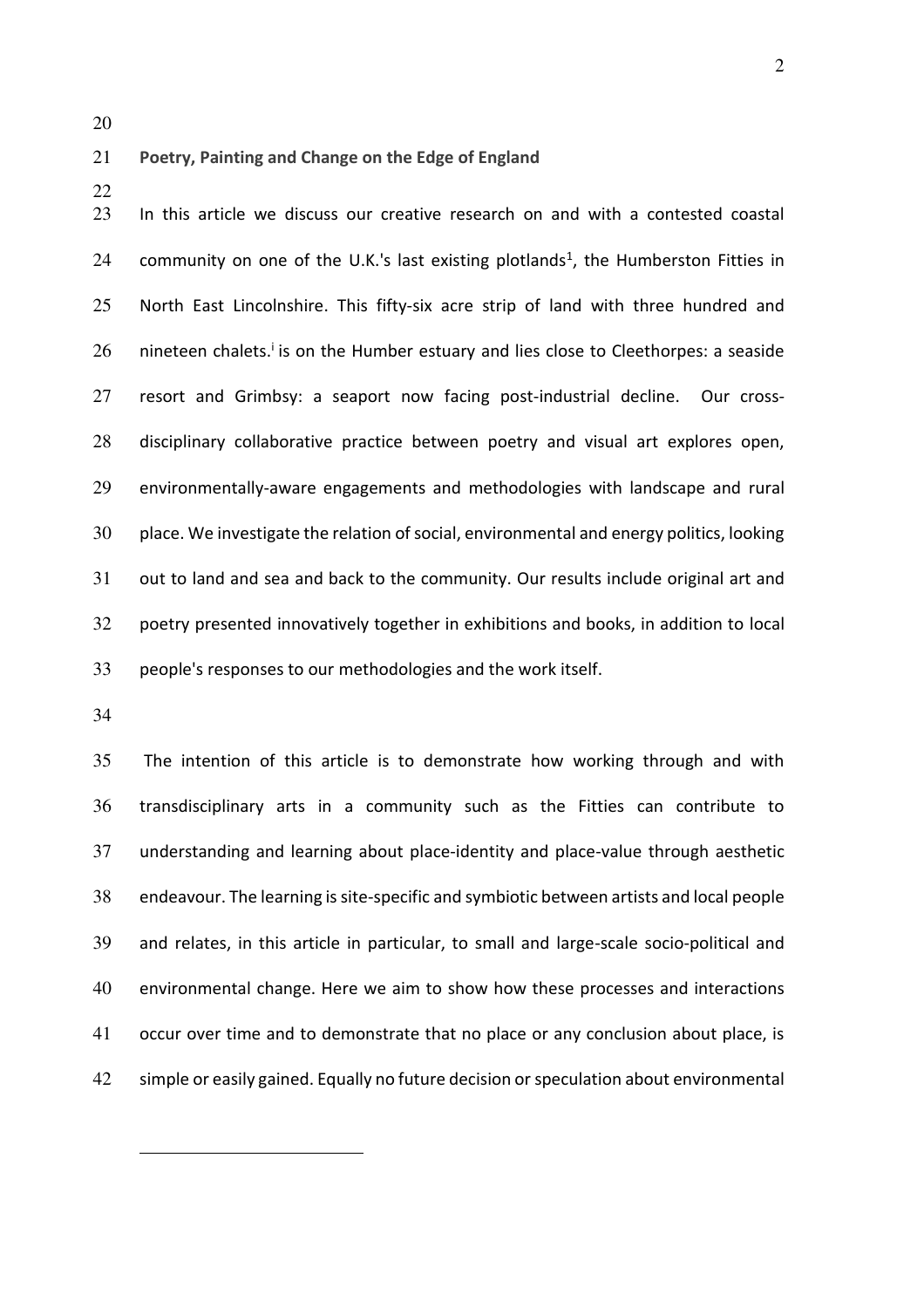| 43 | sustainability, politics and class, or taste and aesthetics (all themes we consider here) |
|----|-------------------------------------------------------------------------------------------|
| 44 | can be taken in isolation and without consultation with the inhabitants of a place and    |
| 45 | consideration of their histories and memories. Thus this article aims to demonstrate      |
| 46 | that there is a special value in creative practice-led, place-based, people-responsive    |
| 47 | longitudinal research between the disciplines of art, literature and rural sociology.     |
| 48 |                                                                                           |
| 49 |                                                                                           |
| 50 | Threadings, bendings, tanglings: creativity and place                                     |
| 51 |                                                                                           |
| 52 | Since 2011 we, Harriet Tarlo (poet) and Judith Tucker (artist), have collaborated in      |
| 53 | place-based, slow-walking processes drawing on concepts of fieldwork, deep                |
| 54 | mapping (Biggs 2010) psychogeography (Richardson 2015), and contemporary                  |
| 55 | walking practices (Heddon and Turner 2012; see also Gkartzios and Crawshaw in this        |
| 56 | special section). What is key for this article in terms of principle of deep mapping is   |
| 57 | Biggs' notion of this as a hybrid activity in which artistic, geographical and            |
| 58 | ethnographic practices interweave, based on place-based investigation and poetic          |
| 59 | ambiguity in dialogue with academic discourse. Through this he seeks to challenge the     |
| 60 | frameworks within which both arts practices and academic research are currently           |
| 61 | framed. (Biggs 2010). Richardson's work on contemporary British psychogeographic          |
| 62 | practices also challenges this binary as she works with literary forms of                 |
| 63 | psychogeography within an academic context (Richardson 2015) thus providing               |
| 64 | another context for our inclusive walking fieldwork. However most of the examples         |
| 65 | that Richardson cites are urban whilst we work in a rural context, Heddon and Turner      |
| 66 | trouble certain assumptions in some psychogeographic practices and literatures, not       |
| 67 | least in relation to urban and rural walking practices and with particular relation to    |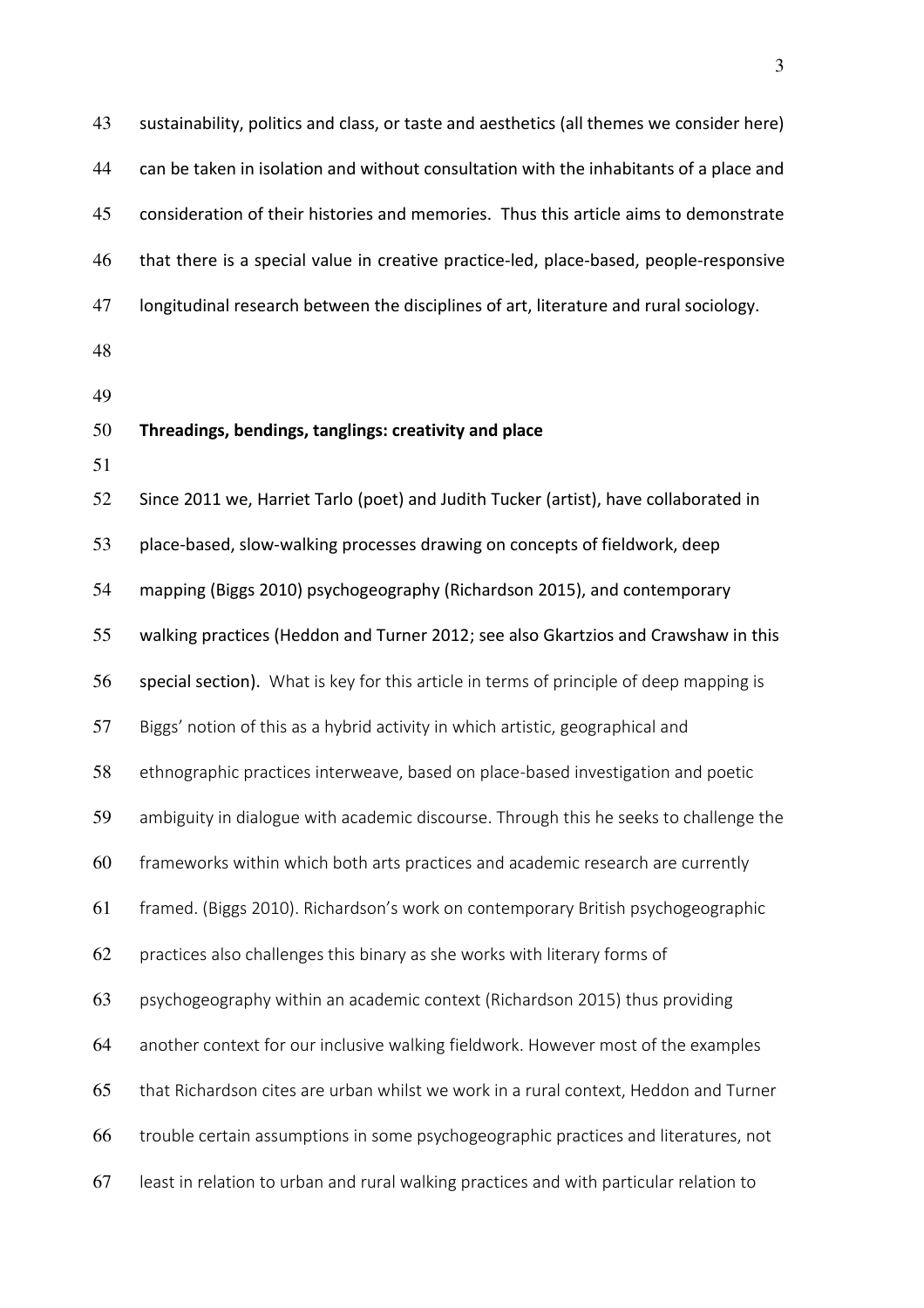gender. They draw attention to the fact that women have not featured in psychogeography until very recently (Heddon and Turner 2012). As walking women artists ourselves their consideration of the importance of the local and of complicating notions of the domestic and the wilderness have particular significance for our work on the Fitties. We have also attempted to evolve a practice between poetry and visual art that explores open, environmentally-aware engagements with landscape, place and change. We eschew polemical responses to place, preferring to make work that attempts more subtle adjustments to established assumptions and sensibilities by focused engagement with sites, their human inhabitants and more-than-human elements in line with ecocritical approaches (Soper 1995, Bennett 2010, Barad 2003, Garrard 2004, Haraway 2008, Morton 2007). Early in our respective careers, both of us were influenced by Kate Soper's book, What Is Nature? (1995), in which Soper 82 argues for maintaining the awareness of the difference between human and nonhuman effects and constantly assessing and reassessing the positions of nature and culture, rather than indulging in simplistic defence or denial of this familiar Western dualism (Soper 1995 p. 11). Later critical works by the authors cited above develop these ideas further into notions of human and nonhuman environment as "enmeshed in a dense network of relationships," (Bennett 2010 p 13) including Haraway's "natureculture," Morton's 'the mesh' and Tim Ingold's 'meshwork'. 

Although marginally attempted in rural studies (Crawshaw and Gkartzios, 2016; Crawshaw, 2019) our work seeks to demonstrate the way in which creative practice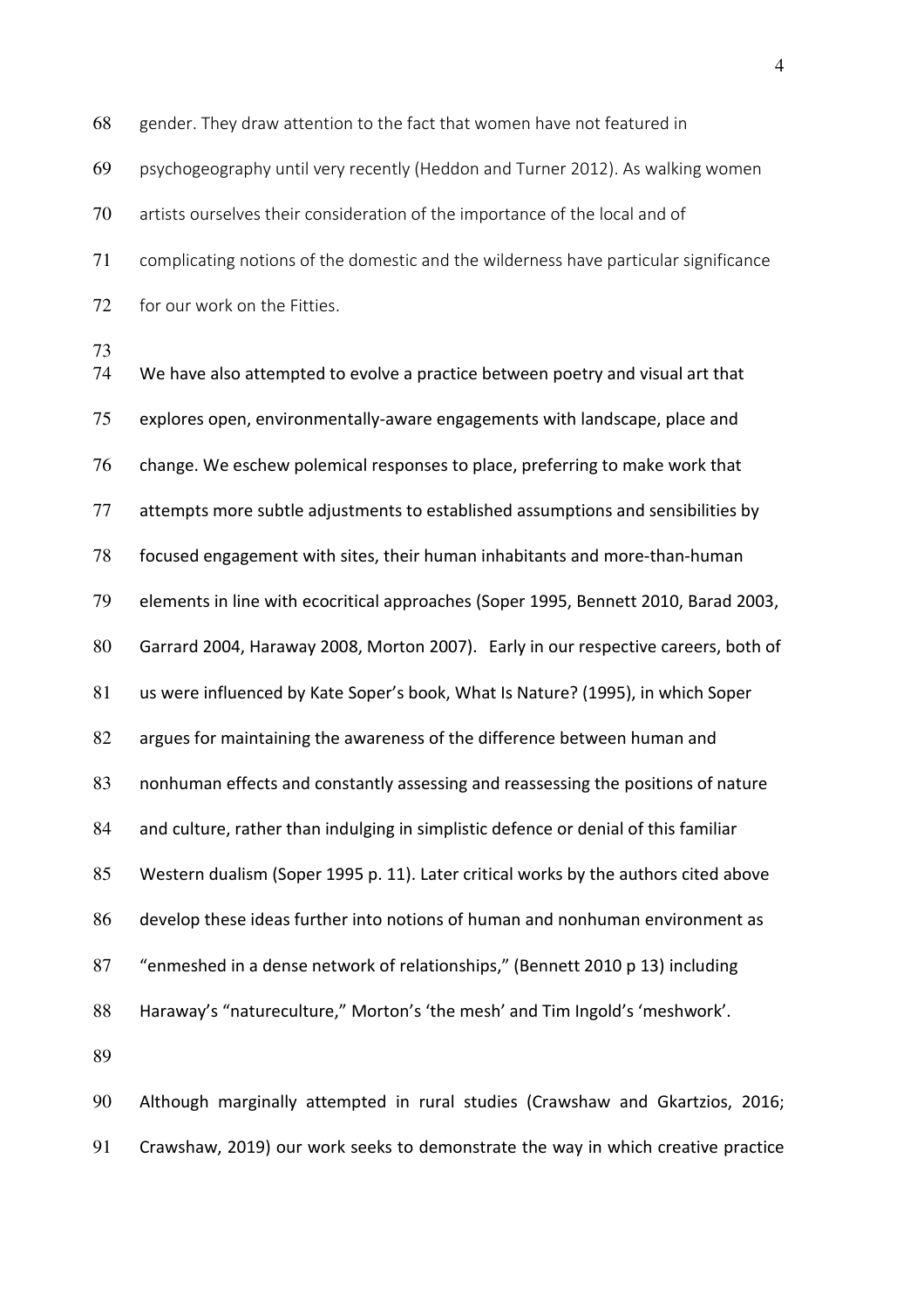92 not only informs critical analysis but is also a critical tool in itself. Our practice is trans-disciplinary in nature and involves extensive creative fieldwork through walking, 94 drawing, writing, photography, historical and archival research. <sup>1</sup> We work collaboratively with local people to generate materials via interviews and simple postcards on which participants write a short memory associated with a particular chalet address or place on the Fitties. We delivered these to individual chalets and also set up a stall where we exchanged postcards of our work for a memory. We incorporated these into exhibitions in relation to a map of the chalet park and on our social media pages alongside photographs.

This project is ongoing. Since 2012, we have been working in this place, making short repeated site visits and returning to our study and studio to work up the material gleaned from fieldwork in place and with people. We produce poetic texts, drawings and paintings which are shown in exhibition locally, nationally and internationally. We experiment with a variety of forms of presentation juxtaposing image and text: open form poems and paintings on canvas and watercolour paper; vinyl wall text, artists' books, digital print and projection alongside the community-produced elements mentioned above. This is undertaken in the conviction that "practice-led research is a new species of research, generative enquiry that draws on subjective, interdisciplinary 111 and emergent methodologies that have the potential to extend the frontiers of research" (Barrett and Bolt, 2010, p1). This paper introduces research as articulated by artists *as practitioners* to the field of rural studies.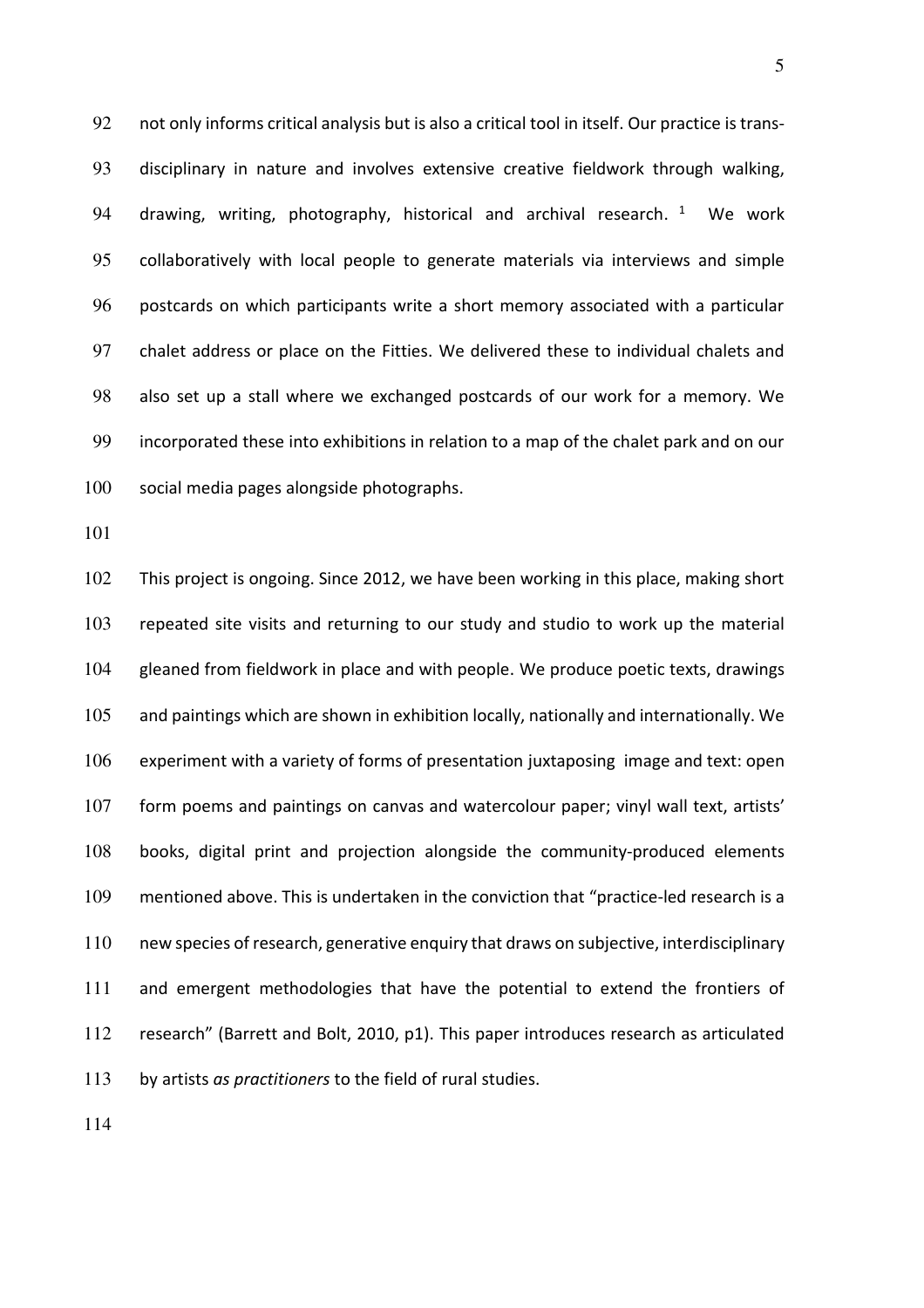The Humberston Fitties is one of the U.K.'s last existing plotlands, a place that is "on the edge" in multiple ways (coastal, political, environmental, rural), and a place that is facing change. We are committed to showing the art we produce locally but also to  $\cdot$  taking it further afield.<sup>2</sup> As the environmental and ecocritical movements have taught us, it is through the micro that we understand the macro. The conversations we have had about this work in local places and further afield have demonstrated this.

122 We have been working in North East Lincolnshire since 2012, looking in particular at water, marsh, flood and energy. Our earlier landscape work explored not only the beach, but also the raised banks of the reclaimed marshland and referenced Darwin's renowned "tangled bank in its explorations of "threadings", "bendings" and tanglings." (Darwin, 1872, p. 429). As the editorial to the 2009 issue of *Nature* celebrating Darwin argued, that bank is now unravelling due to the threat to biodiversity (Nature, 2009). What is left are complex but impoverished remnants of plant-life, an ecology of a post-industrial, semi-agrarian, semi-wild landscape dominated by certain resilient species:

132 under swallows' wings 135<br>136 grassland verges grown into many 137 bendings, singings each over other vetch purples clover whites<br>138 threadings, tanglings thro 138 threadings, tanglings through the up from the up to the up threadings, tanglings through 139 up from the up to the up to the up to the up to the up to the up to the up to the up to the up to the up to the up to the up 139 up from<br>140 salt-sand 140 salt-sand<br>141 ground ground As can be seen above, Tarlo's landscape poetry is written in the Anglo-American

145 open form style of poetry in which sparse use of language draws attention to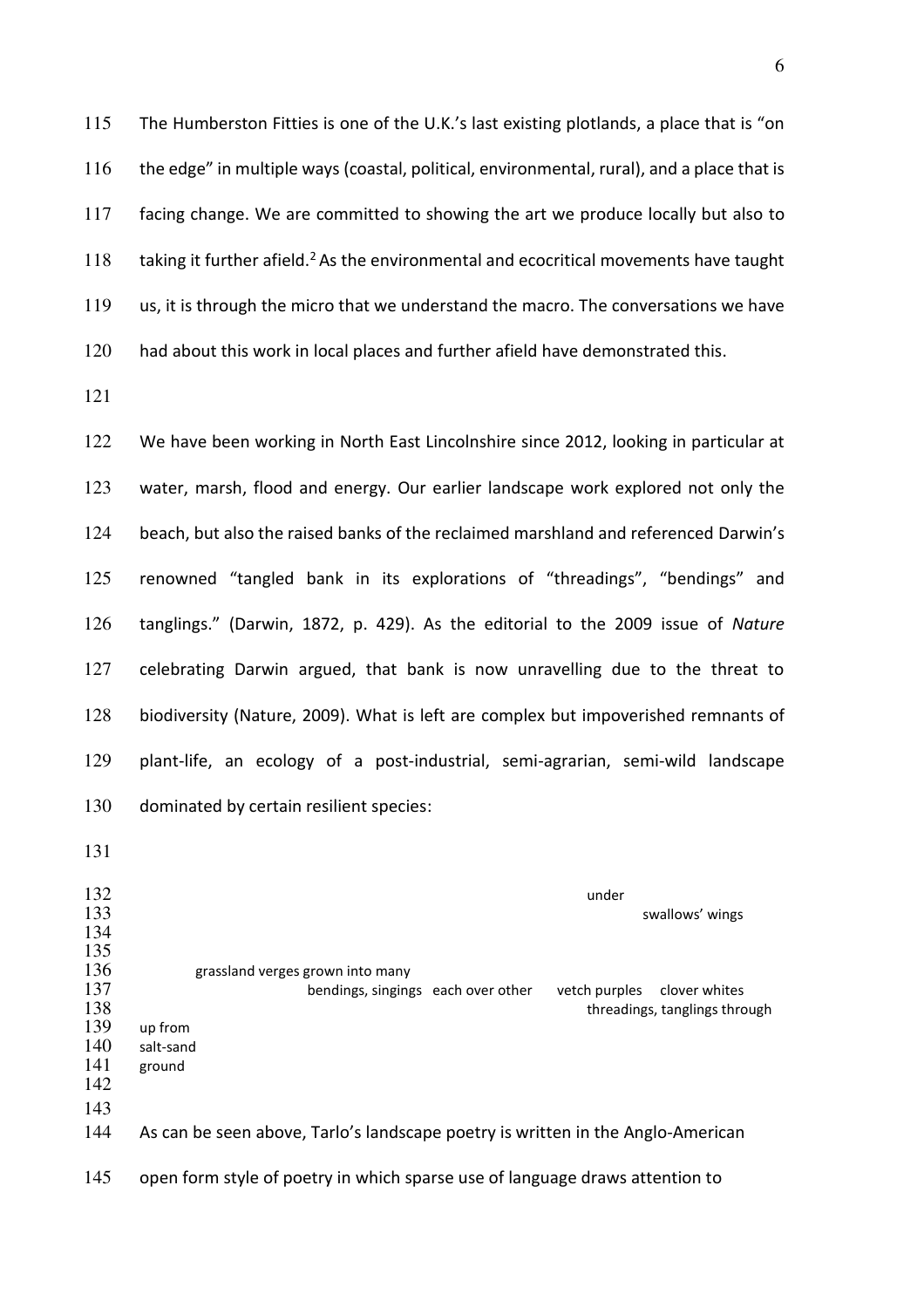146 particulars - words are arranged across the page organically rather than in traditional versification and lineation. Her poems explore the connections between poetic form and landscape but they also attempt to embody human movement through place and space.

In 2016 we moved beyond considering our own movement through landscape to work more closely with people in the area, particularly those who holiday on and live on the Fitties. We were interested in exploring an alternative, restorative form of simple seaside living through found poems and small, quirky paintings, and setting these beside larger works that return us to the surroundings: a salt marsh with its 156 suppressed but resurgent life.<sup>3</sup> We interacted with the community through interviews and memory and creative workshops. We expanded our work to explore social and cultural connections between people and energy and to look at further ways in which the Fitties lifestyle has a bearing on environmental concerns such as waste, 160 sustainability and recycling.

A consideration of the relation of people and place, of human and landscape is not new in our work. Tucker's densely-worked representational paintings and drawings build on a contemporary re-working of the neo-romantics. Her painting practice explores both how we might be inhabited, not only by our own histories, memories, 166 and experiences but also by those of others, and the ways in which places too bear traces of others, both visible and invisible. Her paintings and drawings become places between these psychic traces and the actual traces in the landscape just as Tarlo's poems incorporate research into past inhabitants of the places she works.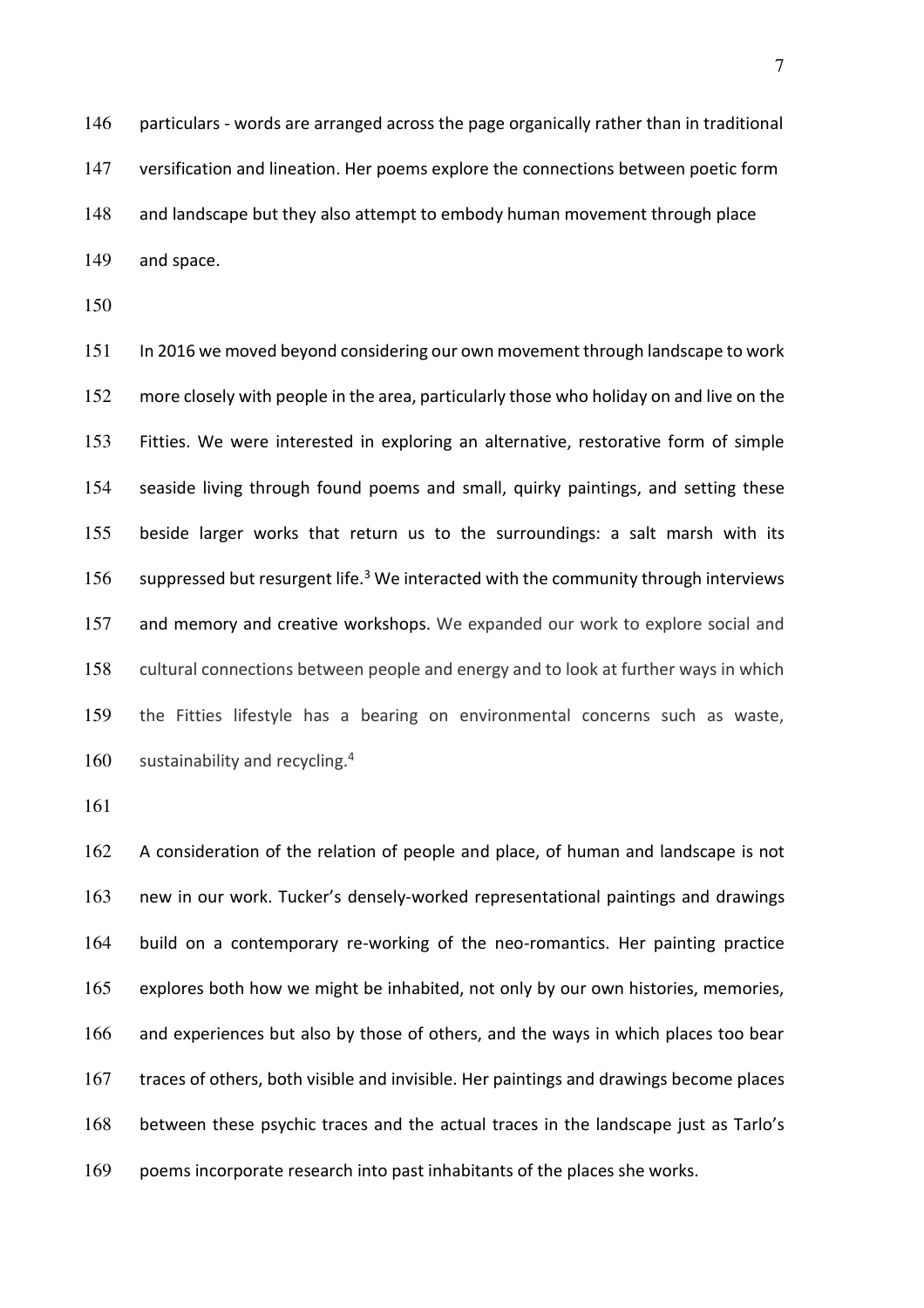Place Figure 1 here. *There's always something you need to do that you've never done before* Oil on Canvas 91 cm x 122 cm

Here however we worked firmly in the here and now using techniques that are similar to oral history methods used by sociologists, historians and activists. In our case, however, this material is used to compile documentary poems, a form which Tarlo 177 traces back to the 1930s American objectivists but which has been practiced by many poets all over the world since then. Longer interviews are condensed into short documentary poems in diverse voices, some of which are included here. These poems contain only "found" text from interviews. They are an attempt to keep memory alive, to dramatise it in a way that will engage people (perhaps more than pages of transcribed interviews) and to contribute to the marginalization of the lyric "I", to avoid a usurpation of other people's places into a singular poetic voice.

The paintings of the holiday chalets rarely have images of people depicted within 186 them, yet we know that these are places that are far from abandoned and are buzzing with human activities. They explore how these idiosyncratic chalets are simultaneously objects of identification and desire for those who own or stay in them as well as exploring how they might reflect the owners' personalities. What happens when the paintings of the chalets themselves are placed next to or are surrounded by the "found-text" poems? One effect is that they become animated by those voices 192 and it is almost as if the place itself starts to have a voice.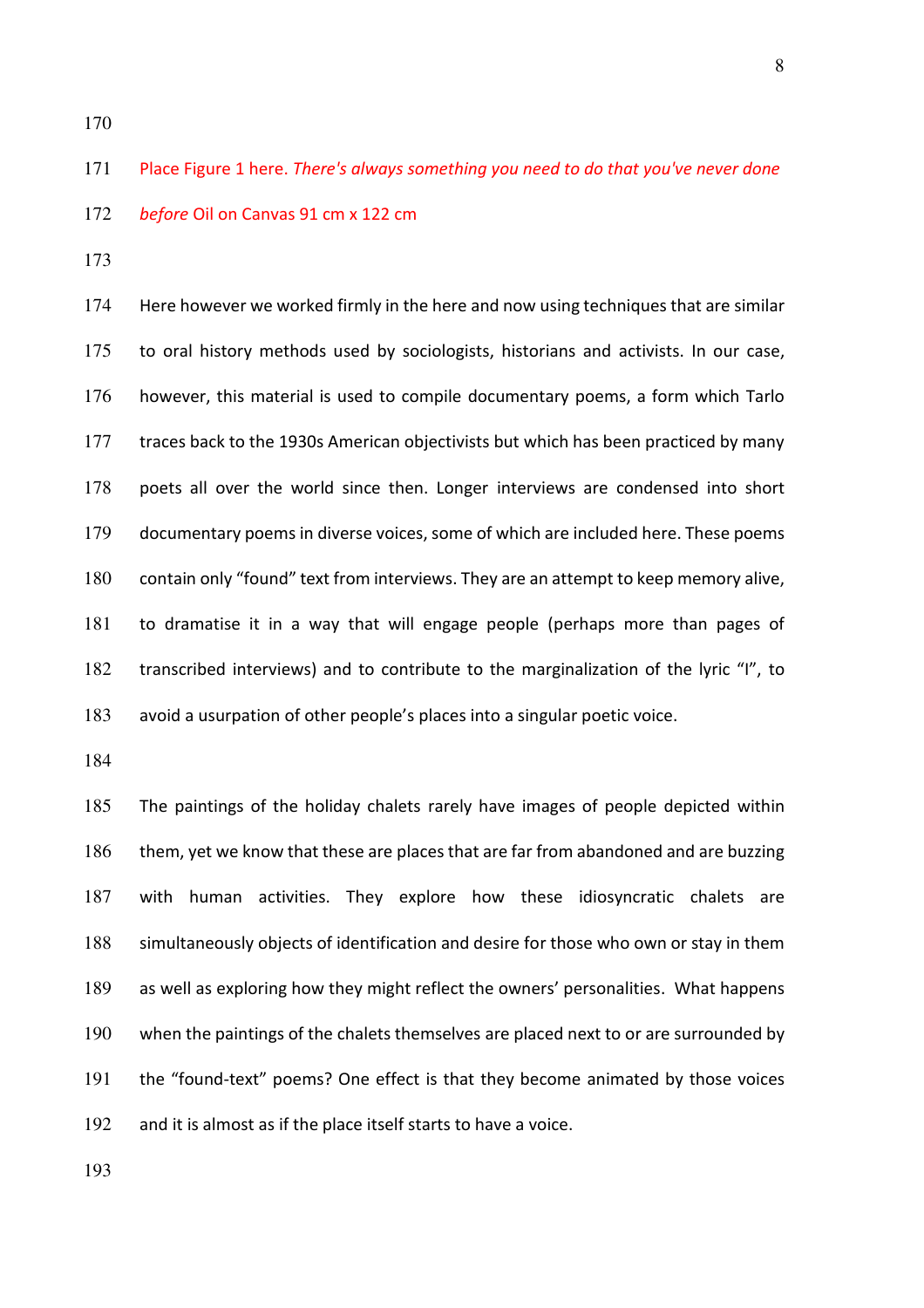This process of engagement, along with events at the Fitties, in the U.K. and across the globe, caused us to think about change. Change is of course paradoxically a constant in the human and more-than-human world and these days the word "change" can hardly be used without conjuring up ever-present fears of Climate Change. Like all localities, this is a changing, unstable place where human interventions and priorities intersect with the short and long-term, large and small-scale non-human developments. But, as we shall see, change has been happening 201 particularly fast at the Fitties in recent years. How does small and large scale, 202 environmental and political change, affect people and artists in their relationship to locale, and how is it intertwined in the complex threadings, bendings and tanglings that make up place identity?

#### **plotland, behind land, edgeland**

208 What is the rural sociology of Humberston Fitties and why is it significant? The Fitties 209 is one of many plotland settlements which cropped up along the UK coastline, largely during the interwar years, when due to agricultural depression, land was sold off very cheaply, usually to ordinary city or townsfolk. Over a hundred years, it has evolved into a quirky individualistic chalet park drawing residents, second home owners, renters and summertime visitors. These come mainly from Northern British towns and cities such as Sheffield, Doncaster and Barnsley, some as close as Cleethorpes and 215 Grimsby, a few miles away.<sup>5</sup> As Sheller and Urry (2004) remind us, places to play are 216 also "places in play: made and remade by the mobilities and performances of tourists 217 and workers, images and heritage" (p. 1).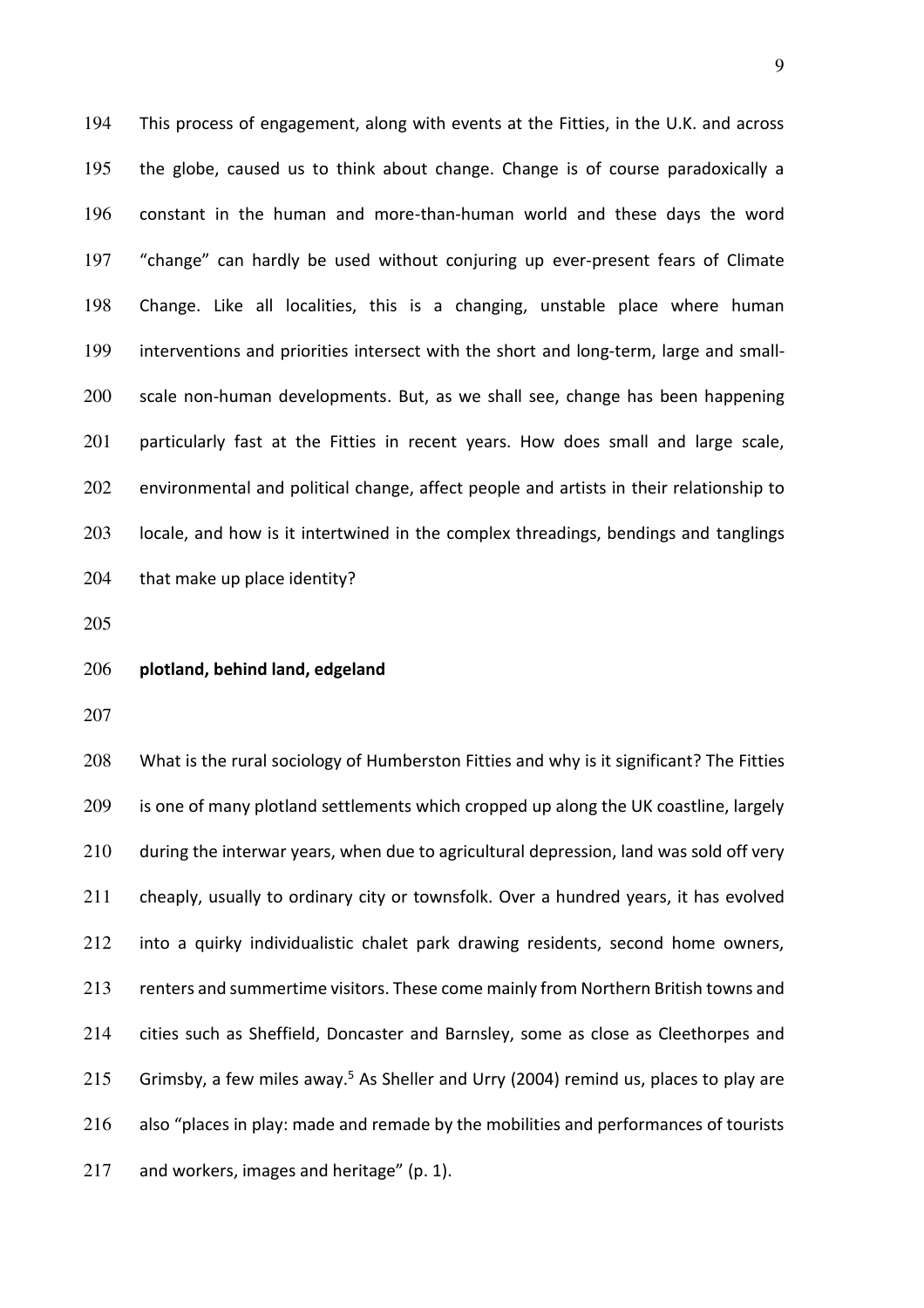| 219                      | As we shall see the Fitties (and indeed Cleethorpes, its adjoining town) are just such        |
|--------------------------|-----------------------------------------------------------------------------------------------|
| 220                      | playful places created by the particular seaside and holiday desires of their visitors and    |
| 221                      | inhabitants. Some residents however do not want only to "play" there, but to live             |
| 222                      | permanently. Due to its status as a "holiday park" the Fitties is only open from 1 March      |
| 223                      | to 31 December each year, being closed in January and February, but many residents            |
| 224                      | have been campaigning to stay there all year for decades. For reasons of place                |
| 225                      | attachment and economics, many inhabitants (an estimated 20%) stay on in secret,              |
| 226                      | employing blackout techniques and moving on and off site under cover of darkness,             |
| 227                      | and have been willing to discuss this with us anonymously.                                    |
| 228                      |                                                                                               |
| 229                      | The word "Fitties" literally means "saltmarsh" and this place, like much of the low-          |
| 230                      | lying land around the mouth of the Humber estuary, was carved out of saltmarsh.               |
| 231                      | In one of the first poems Tarlo wrote about the area she created the idea of "behind          |
| 232                      | land" which was later used for the exhibition of the same name and for our own                |
| 233                      | artists' book:                                                                                |
| 234                      |                                                                                               |
| 235<br>236               | still might be<br>saltmarsh<br>low living, low-lying<br>behind land<br>once was               |
| 237<br>238               | from this defence<br>dune openings<br>glimpse<br>far sea strip                                |
| 239                      | all things seem floating                                                                      |
| 240<br>241<br>242<br>243 | headland<br>fort<br>moored ships<br>pale<br>people<br>purple<br>places<br>mud<br>sand<br>on   |
| 244<br>245               | The Fitties land lies low then on a flat coast behind eroded dunes and marshy beach -         |
| 246                      | in this literal sense it is "behind land", but it is also "behind" land in the sense of being |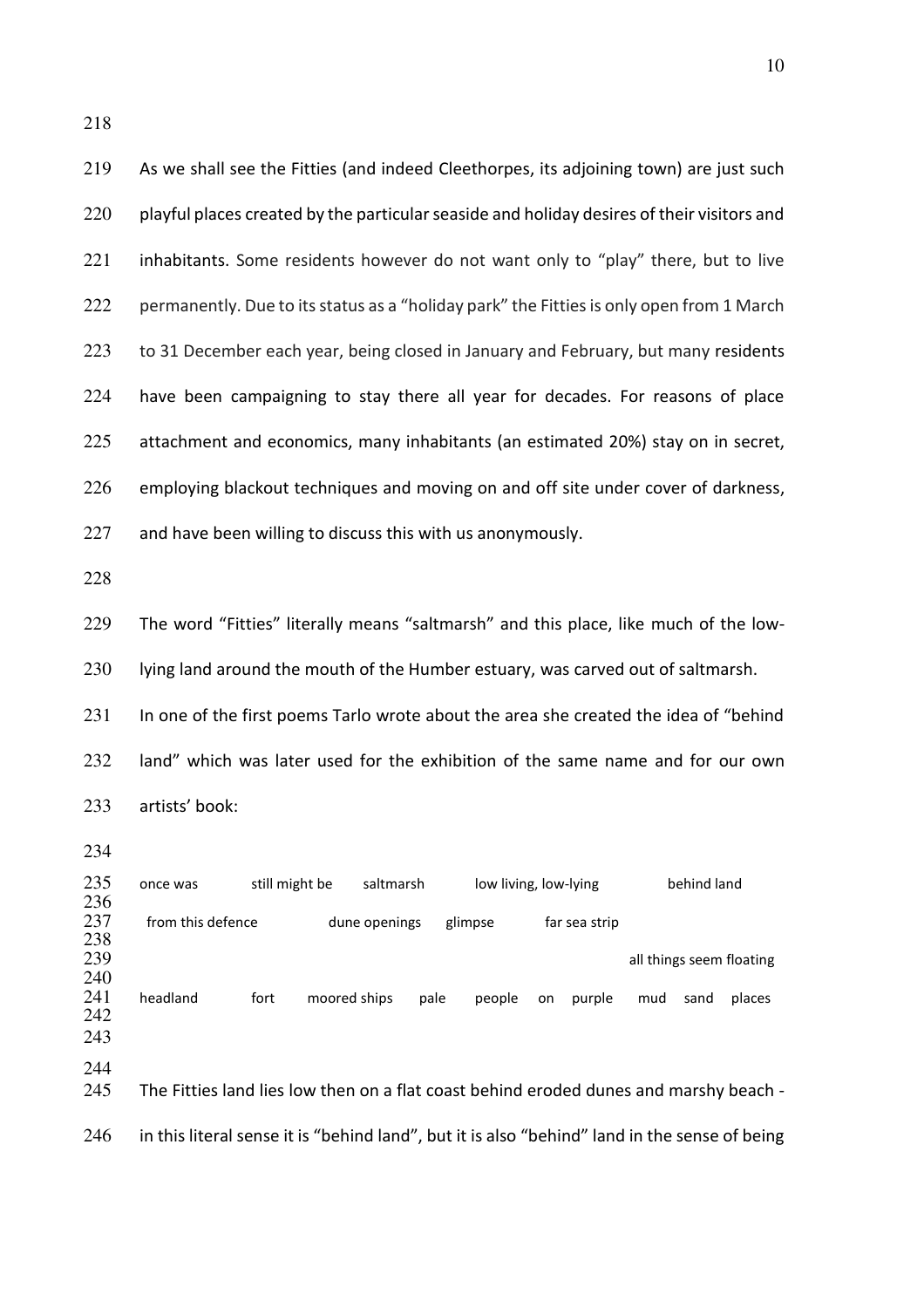"behind the times", being a remnant of a wider vernacular, counter-cultural movement.

| 250        | As our title suggests, plotlands can also been seen as classic "edgeland" sites, and not |
|------------|------------------------------------------------------------------------------------------|
| 251        | just because they are often coastal. According to Trevor Rowley, plotlands received a    |
| 252        | disproportionate amount of criticism for their size, as epitomised here by C.E.M.        |
| 253        | Joad's book, The Horrors of the Countryside (1931):                                      |
| 254        |                                                                                          |
| 255        | To my horror I found not an empty valley but a muddy road                                |
| 256        | running through an avenue of shacks, caravans, villas, bungalows,                        |
| 257        | mock castles, pigsties, disused railway carriages and derelict buses                     |
| 258        | scattered higgledy piggedly over the largest possible area.                              |
| 259        | (Joad in Rowley, 2006 p 211).                                                            |
| 260        |                                                                                          |
| 261        | Such prejudices linger and Fitties dwellers are aware of them, although they are in      |
| 262        | reality a pretty diverse group of people. This poem is created from the words of a       |
| 263        | long-term chalet-owner in her fifties reflecting on her neighbour's life post-           |
| 264        | retirement:                                                                              |
| 265        |                                                                                          |
| 266        | When she retired, she didn't                                                             |
| 267        | have a lot of dosh, I said to her                                                        |
| 268        | Why don't you go on the Fitties?                                                         |
| 269<br>270 | Her brother was agin it, thought<br>his daft sister was being even                       |
|            |                                                                                          |

more daft than usual. People either get it or they don't get it.

273 In the end, he got it. My mother,

where she came from, she

- wouldn't tell people I lived here.
- 276 The words wouldn't come out of her mouth. But I think it's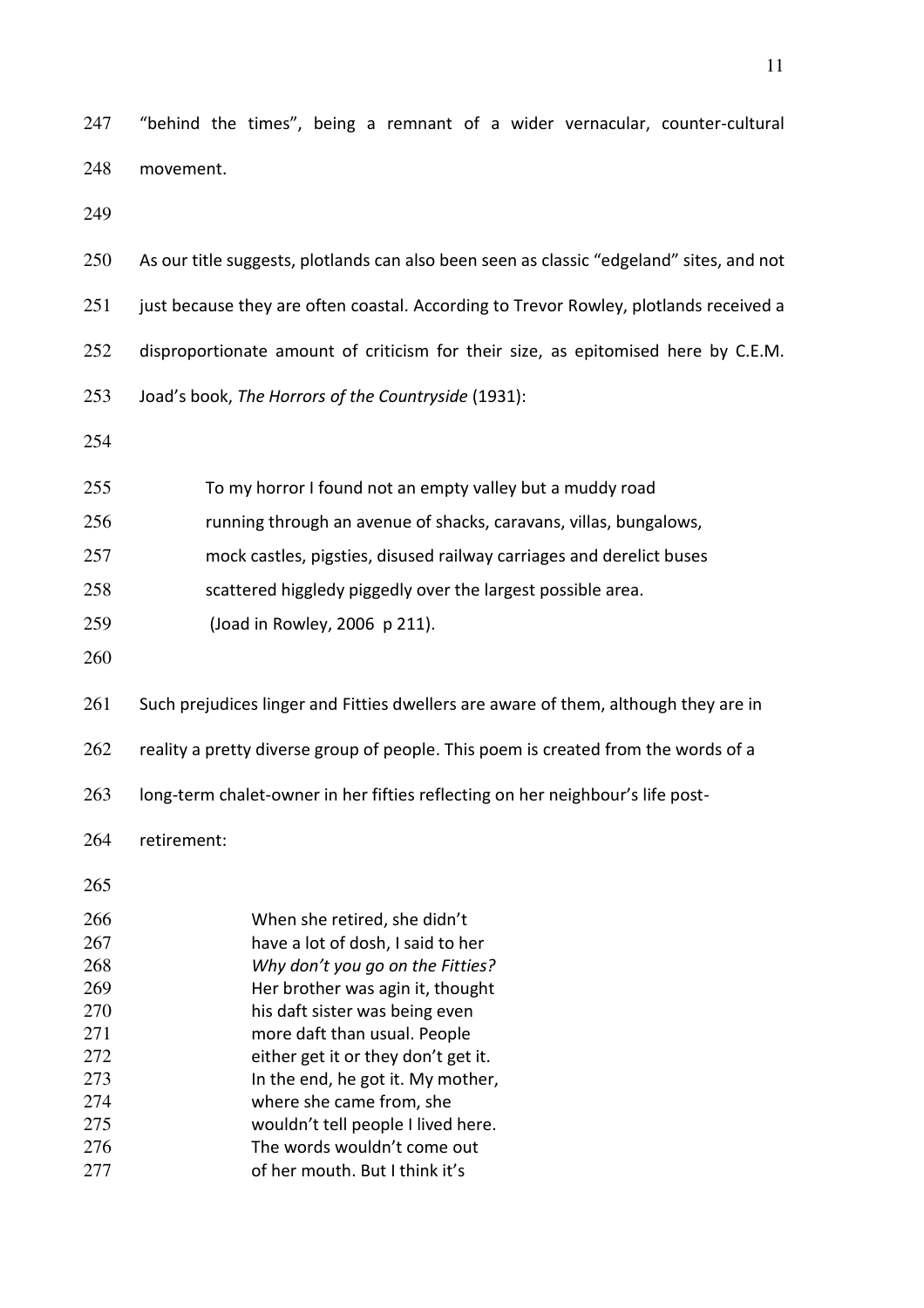| 278<br>279<br>280<br>281 | within us, what makes us want<br>to come to the sea. It's primal,<br>really primal.       |
|--------------------------|-------------------------------------------------------------------------------------------|
| 282                      | Staying with politics for now, Colin Ward, writing from an anarchist perspective, notes   |
| 283                      | that environmental arguments are often used to support socio-political mechanisms         |
| 284                      | such as the planning system:                                                              |
| 285                      |                                                                                           |
| 286                      | unofficial settlements are seen as a threat to wildlife, which is                         |
| 287                      | sacrosanct. The planning system is the vehicle that supports four-                        |
| 288                      | wheel-drive Range Rovers, but not the local economy, and certainly                        |
| 289                      | not those travellers and settlers seeking their own modest place in                       |
| 290                      | the sun. (Ward, 2004)                                                                     |
| 291                      |                                                                                           |
| 292                      | In Arcadia for All: The Legacy of a Makeshift Landscape (1984), Hardy and Ward (1984)     |
| 293                      | recount the sorry tale of how, in post-war Britain, planning regulations and              |
| 294                      | compulsory purchase orders meant the demise of most plotlands. The "behind land"          |
| 295                      | of the Fitties then is a remnant of an almost lost way of life and we shall consider here |
| 296                      | whether such lifestyles are indeed anathema to environment, as planning laws              |
| 297                      | suggest, or whether they might in fact hold both the histories and the future seeds of    |
| 298                      | less heavy-handed ways of living in place.                                                |
| 299                      |                                                                                           |

It is a vulnerable place then, this Eastern English edgeland, land always at risk from socio-political actions. Until recently, perhaps this plotland has been protected in part because of its unfashionable position on the margins on the Eastern edge of England in a place where land is not as valuable as in those areas closer to London. In those places it is much harder to find recognisable still- functioning plotlands, for the reasons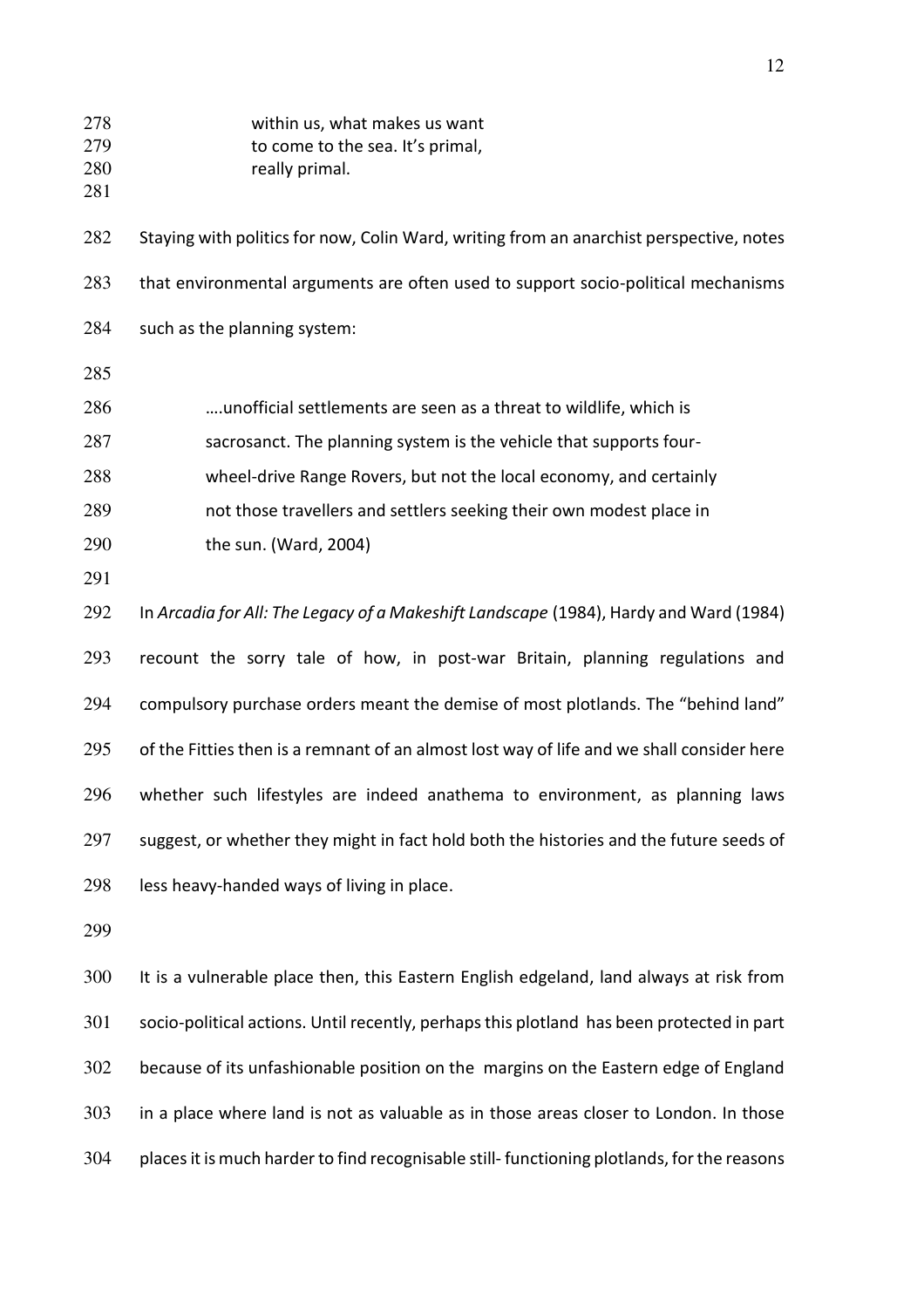Hardy and Ward (1984) describe. Only traces remain: some such as Laindon in Essex, considered in detail later in this article, are nature reserves, others are subsumed in subsequent more suburban developments as we discovered on a visit to Peacehaven on the Sussex coast, where the grid road pattern and some green lanes are all the immediate evidence of what was one of the largest plotlands in the U.K.

In painting and writing about human presences within landscape, such as the Fitties, we aim to contribute to the acknowledgement and importance of such sites, and to acknowledge their complexity. Using painting to critique simplistic pastoral or bucolic views of British landscape is of course, nothing new. A key, mid-century example is Eric Ravilious, an artist whose landscape work also rarely included people, yet was far from nostalgic. He dealt with a pragmatic version of the rural imbued with the evidence of modern agriculture and the energy networks. Far from presenting a preservationist or melancholic view Ravilious' work engaged whole-heartedly with modernity. His vision of the "countryside" has trains, roads, railway tracks and cuttings, fences, defences, telegraph poles, pylons, cement and brick works – resisting so much work that aimed to romanticize the rural usually discussed in the discourse of the 'rural idyll' (Woods, 2011; Murdoch et al.,2003).

Ravilious even depicted makeshift dwellings in his painting *Caravans* from 1936. Although not a plotlands dweller, he repurposed "Fever Wagons," as studios and living spaces. These were originally used in the Boer War and/or the Crimean War, and then shipped back to Newhaven, Sussex to be used by cement workers. There have been plenty of artists (George Shaw, Juliette Losq, Laura Oldfield Ford), writers (Michael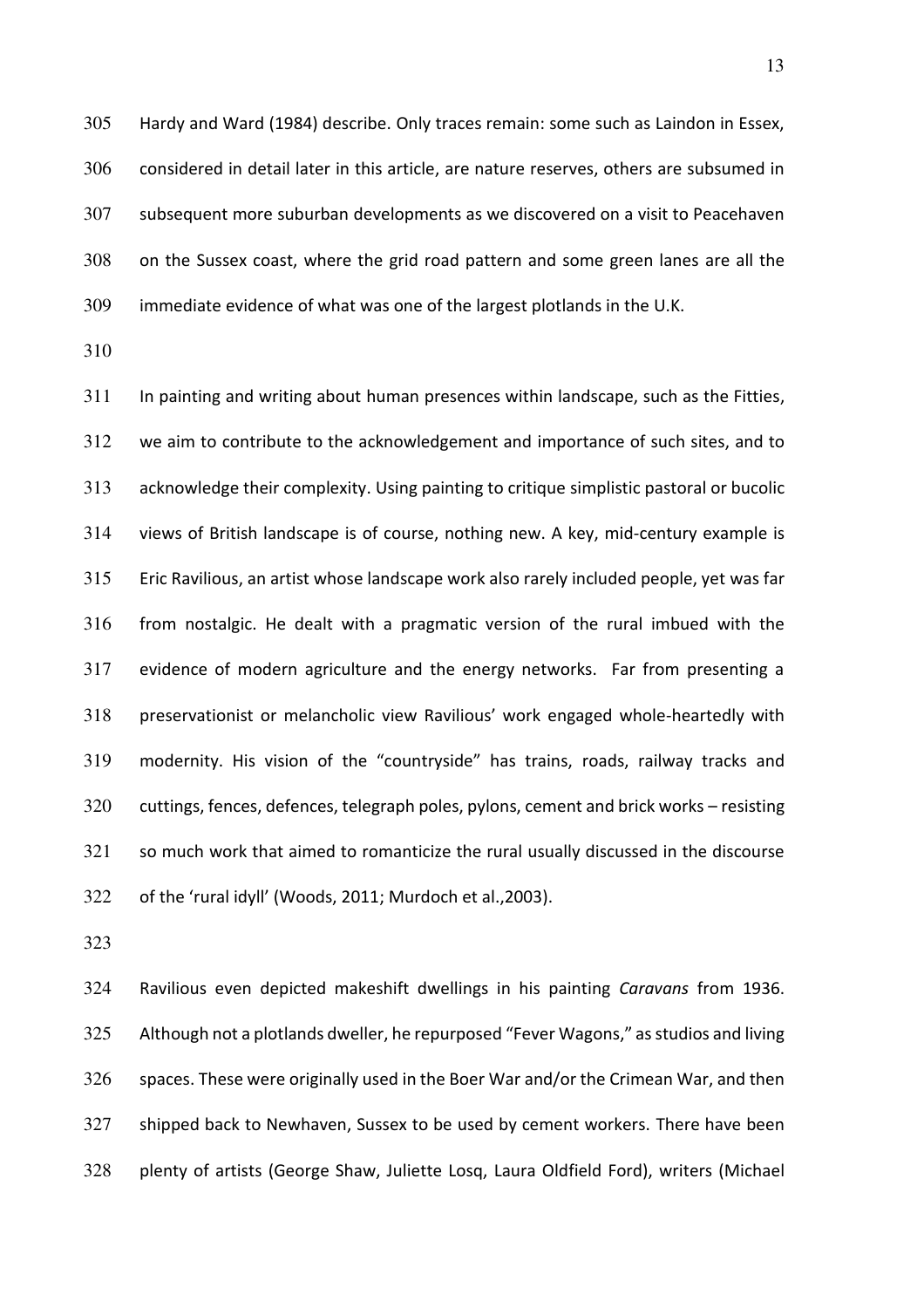Symons Roberts, Paul Farley, Iain Sinclair) and academics (Shoard, 2002; Edensor, 2005) engaging with often urban "edgelands". Plotlands however have not historically attracted much artistic attention, perhaps as a consequence of issues of class and taste. More recently, there has been a certain amount of creative responses to plotlands in the south of the U.K. includin[g Clio Barnard](https://www.whitstablebiennale.com/artists/clio-barnard/)'s performance work *Plotlands*, 2008 Karen Guthrie and Nina Pope's documentary, *[Jaywick Escapes](http://www.jaywickescapes.com/)*, 2012 and Julia Winckler's community engagement exhibition *Lureland: Peacehaven Project.* Our longitudinal project on the Fitties begun in 2012 and still ongoing at the time of writing, is a perhaps a unique mix of aesthetic exploration, in depth community engagement and consideration of the relation of people and place.

### **From groynes to gabions: change by the seaside**

The Fitties is also environmentally vulnerable, as the "behind land" poem cited above suggests with its use of the term "defence." This can refer both to the old Second World War pillboxes along the coast, but also to the generations of defences against flood from groynes to gabions. The area is always at risk from flooding, erosion and climate change effects. In 2013, we saw the radically accelerated re-shaping of land by water of a tidal surge on the Humber estuary. A report by the Environment Agency (2013) refers to the breach at Tetney Marsh nearby, and the consequent flooding of agricultural land and makes reference to the flood plain close by to the chalet park. The North East Lincolnshire Council also commissioned the Humberston Fitties Flood Risk Assessment in the same year, which was not seen as a neutral action by many chalet owners, as, at the same time, the council was threatening to increase the so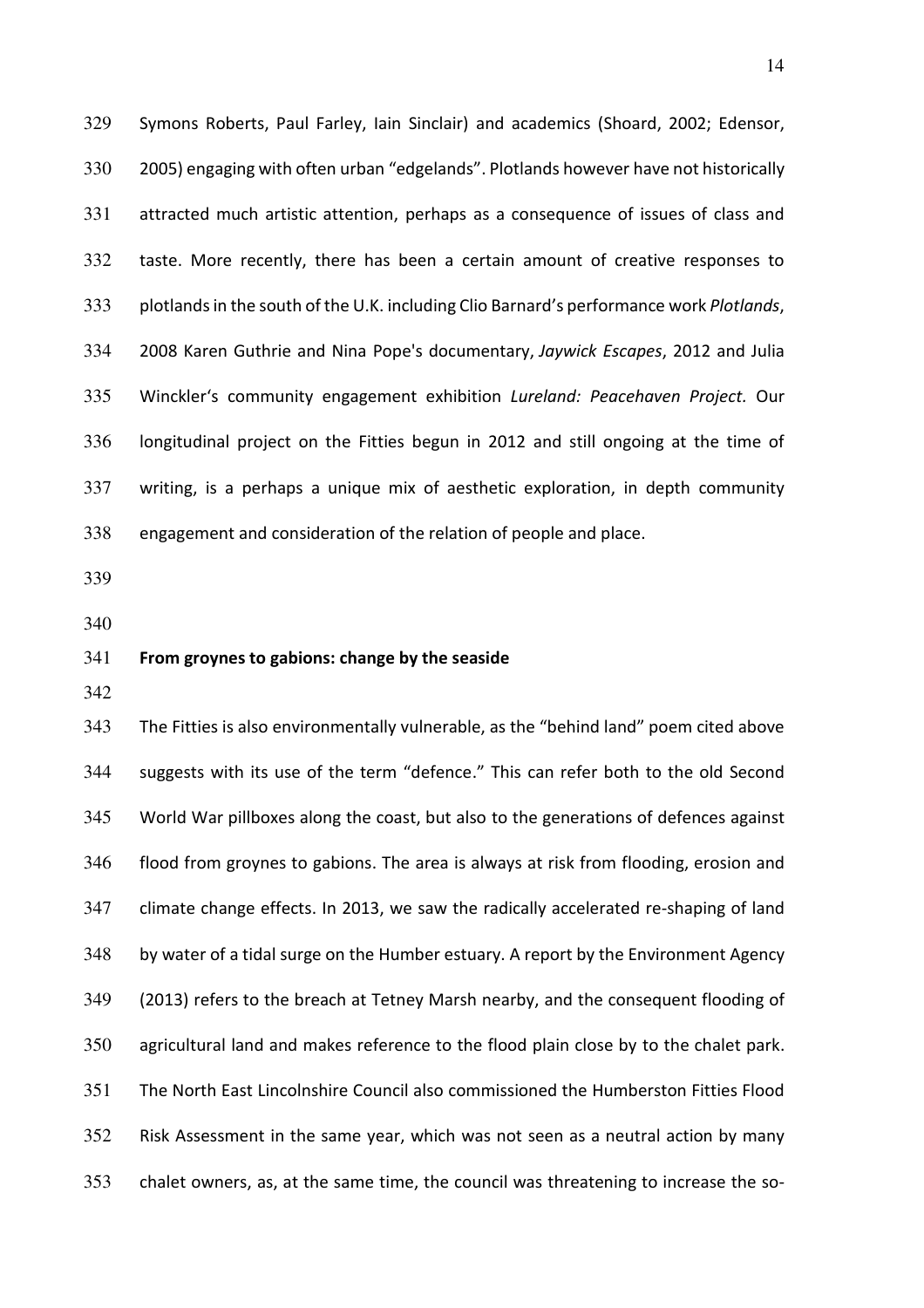called winter "Closed Season," citing the risk of flood as a factor (Black & Veatch, 2014).

Although we had been painting and writing there for some years, it was only once we engaged fully with the community that we became aware of factions and highly charged differences of opinions on the chalet park relating to these issues. When we advertised our presence on the Fitties for story and memory workshops, we got into trouble with some voluble chalet owners for describing the area, as "always liable to flood, to a return to its former state". People were concerned that our words would give the council ammunition in what they saw as its prejudices against the Fitties, in particular its lack of support for some residents' desire to stay there all year. This highlighted the sensitivities that artists need to be aware of when working with people in relation to their places and how environmental and social questions cannot be separated. As the documentary poems demonstrate, place is devalued and valued by different actants in the community, as well as how deep and emotional the engagement with place is, how tied up with intimate, familial relations.

The 2013 surge and these subsequent reports brought back and focused people's minds on the danger of flooding. While some described and understood it as close call, others point out that the Fitties has not actually flooded since the North Sea Flood of 1953 which struck Belgium and the Netherlands also, and caused over 300 fatalities on the U.K. east coast. As a result of this flood most of the chalets are raised off the ground on bricks or wooden struts, as can be seen from the paintings. It is not just the chalets that could be affected by the surges, but the surrounding dunes and beaches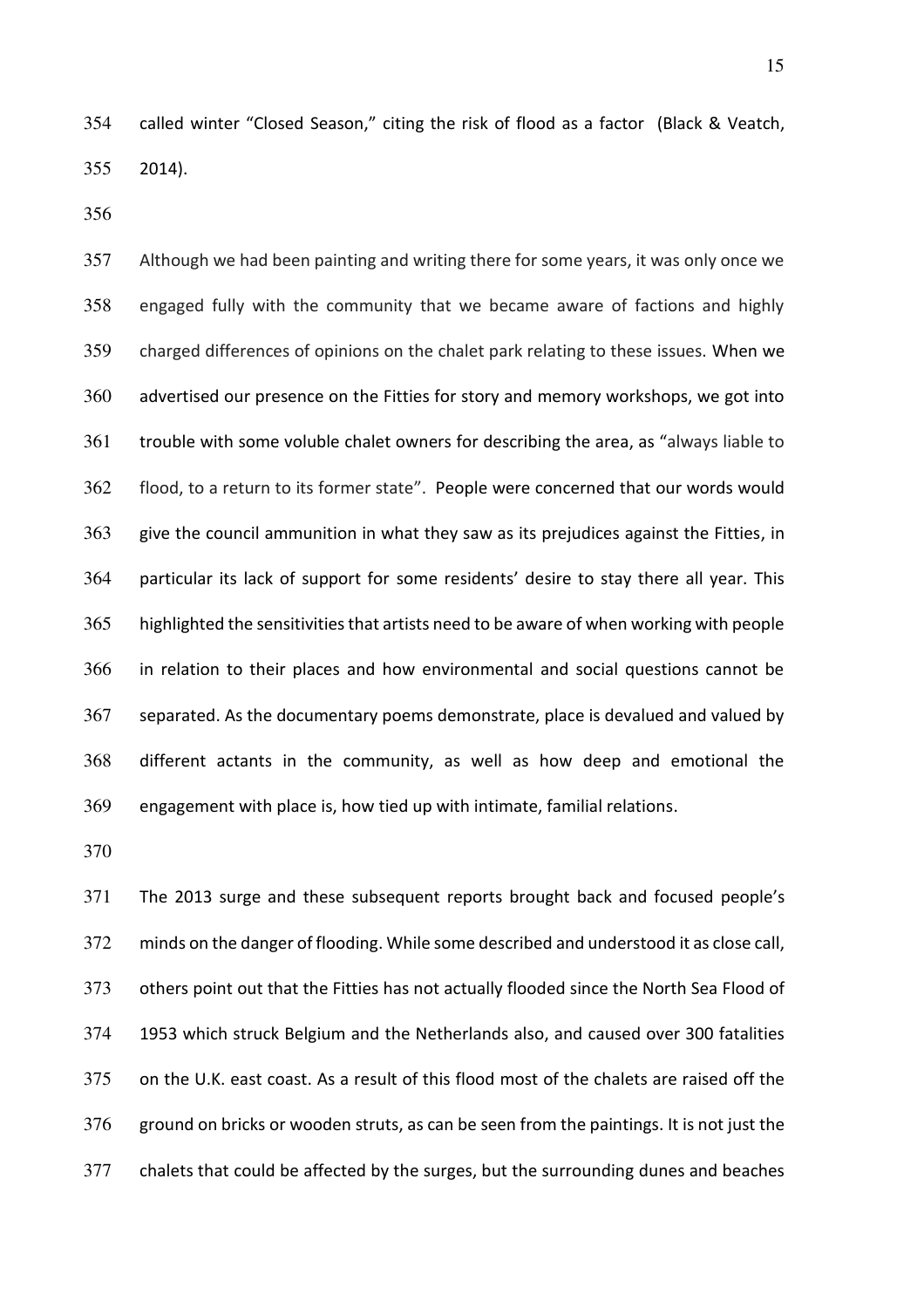- have radically changed over the years. In early photographs of the "camp" the dunes
- are far more extensive. Local people, including this man in his fifties, speak about the
- changing shapes on the beach at Humberston:
- 

| 382 | My mother's in Cleethorpes            |
|-----|---------------------------------------|
| 383 | Cemetery - 70 years between           |
| 384 | when I first lived here and           |
| 385 | when I returned. I didn't want        |
| 386 | my mother to be alone. Nothing        |
| 387 | had changed. Used to be folk          |
| 388 | from Sheffield, all they wanted       |
| 389 | was slot machines and such.           |
| 390 | They never walked up here.            |
| 391 | Down on the beach, you notice it      |
| 392 | daily, tides eroding constantly -     |
| 393 | we've lost a lot of sand, the creek's |
| 394 | come in a lot. Years ago it was       |
| 395 | way out, the dunes were 8 or 10       |
| 396 | foot deep. Yep, we've lost a lot.     |

The dunes referred to here have long lost their glory, being replaced by sand banks and gabions, the stones in these probably imported from Norway. The creek, saline lagoons and "pioneer saltmarsh" is spreading beyond Tetney marshes and onto Humberston Beach. The spaces humans value most highly and invented groynes to protect, sandy beaches, are being "colonised" by muddy marshland and an increasingly dangerous creek. Is the saltmarsh returning, re-establishing itself and how far will it go? Perhaps over time, regardless of the decisions human beings make about 405 the Fitties plotland, the original saltmarsh fitties will indeed return, or will there be a way of balancing encroaching vegetation, rising sea level and human habitation?

2016 was another year of radical change. In the October of that year, just as we were

taking down our Cleethorpes exhibition celebrating plotland life, the news came that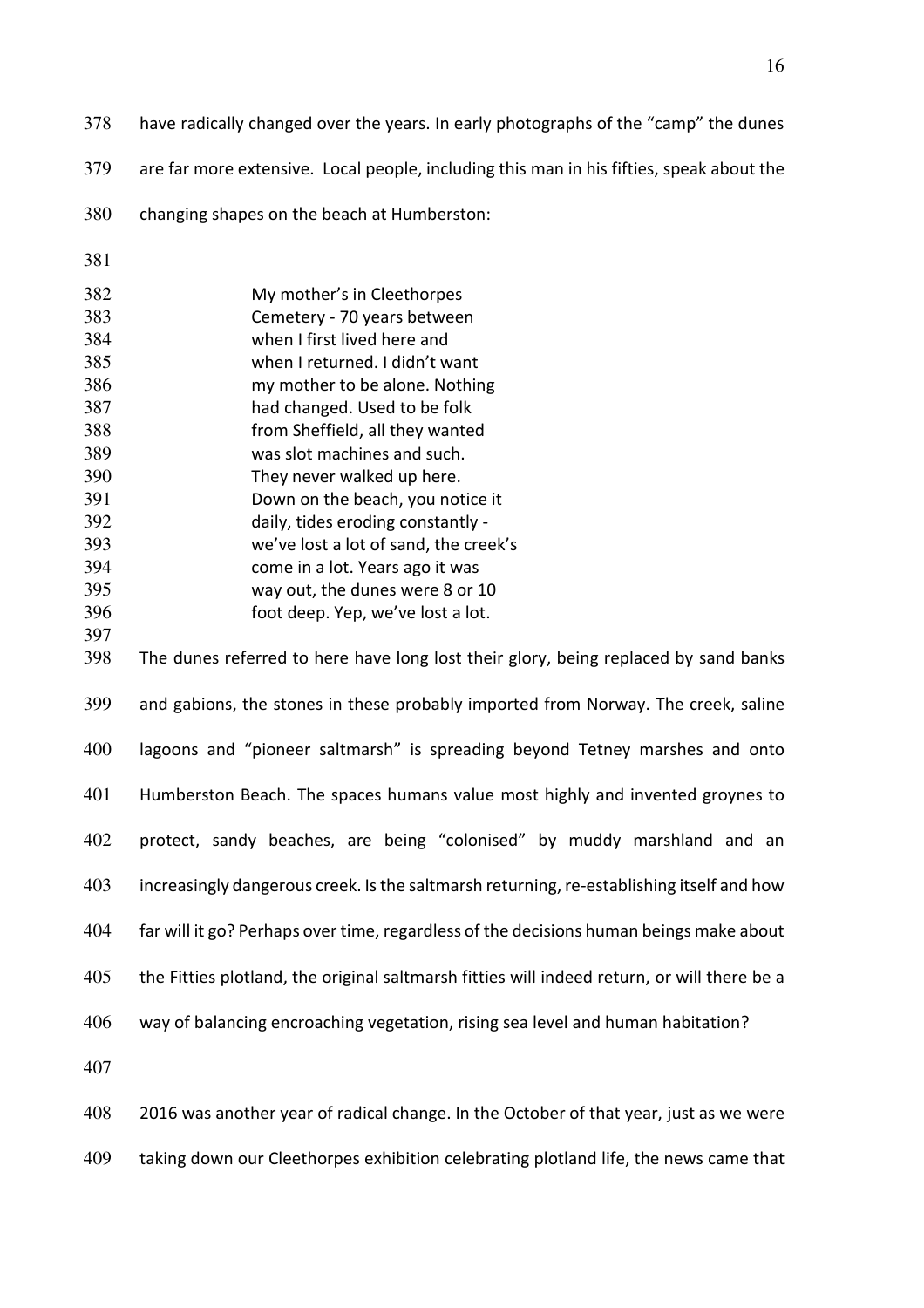410 the Fitties were to be put up for sale by the local council. In the context of austerity Britain, they needed to offload assets. From the point of view of the Fitties people, this was the last in a long series of betrayals. What would happen to this place? Would the Fitties people take over the site themselves? Would it become homogenised, modernised and managed by a large company such as the one that ran the adjacent caravan park and become just another "blandscape"? Like many of our towns and cities, Cleethorpes is struggling to maintain its identity in this regard - the individualistic seafront, pier, boating lake and independent businesses of the town exist in tension with the strip of Macdonalds, KFC, Premier Inn and Brewer's Fayre that run along Kings Road between the town and the site of the Fitties.

This raised important environmental questions too. Would a charitable organization 422 attempt to work on and with the people who live there to enhance its conservation status (granted in 1996 at the request of the residents) and indeed the SSI (Site of Special Scientific Interest) status of the Humber Estuary on which it in located? After 425 a brief utopian period when the residents formed a Community Interest Company to 426 purchase and manage the site for themselves, their bid was turned down in favour of 427 a larger bid from a large private company called Tingdene, part of whose business is the manufacture of "park homes" and "holiday lodges." Tingdene have officially owned the Fitties since October 2017.

This radical period of change for the Fitties was mirrored in wider changes happening throughout the world. In the same year, in June when we were talking to local and visiting holidaymakers in the summer sunshine at the Fitties, the British electorate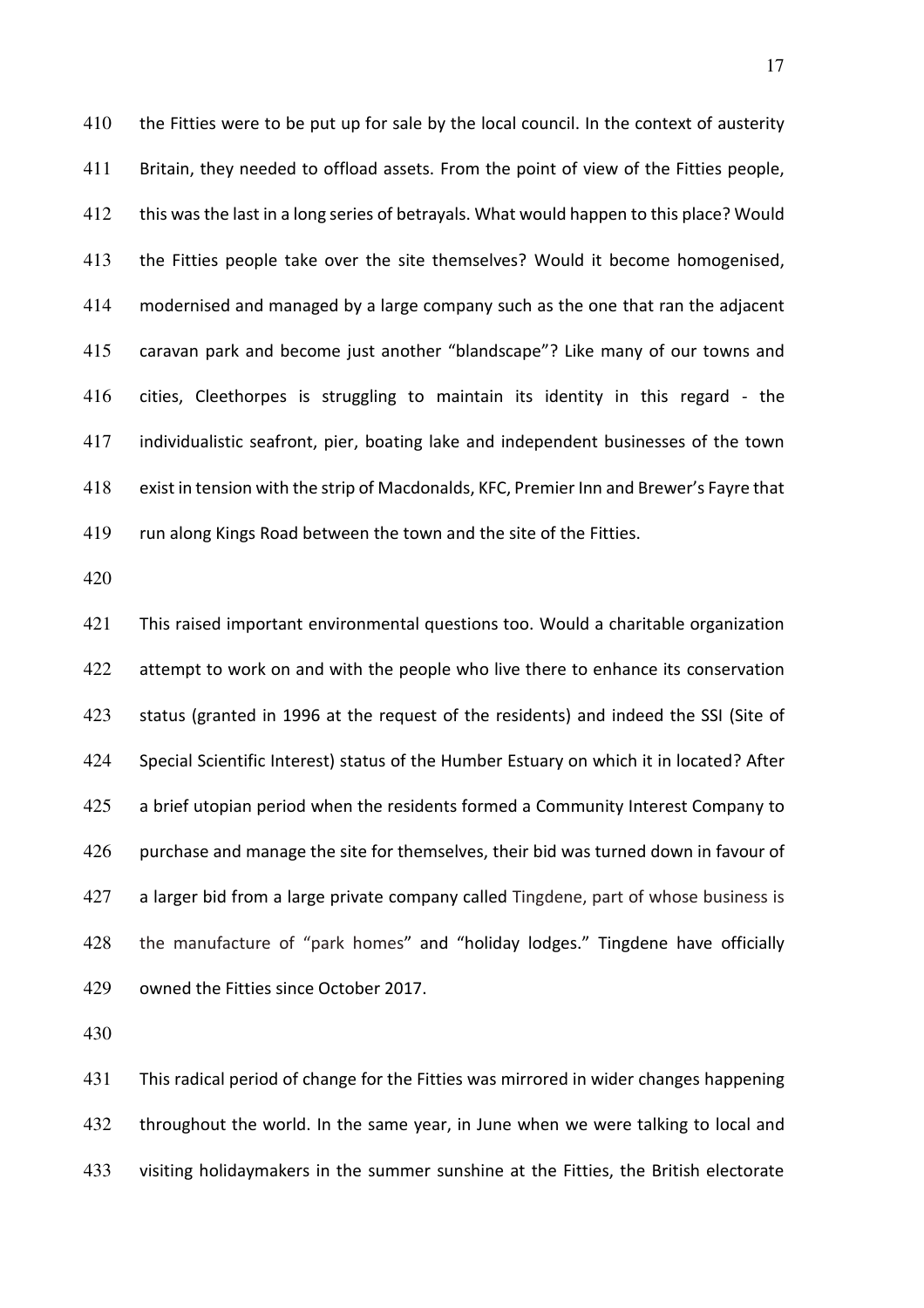voted to leave the European Union. Lincolnshire was one of the highest pro-leave areas, voting 70% in favour of "Brexit". The U.K., like the Fitties community, is in a state of uneasy limbo after the"Brexit" vote , without clear answers, but definitely heading for change. The views of the Fitties inhabitants who largely supported the "Leave" campaign, seem far from anachronistic now, but rather seem to represent a large percentage of the population who felt disillusioned with bureaucracy, unheard and disenfranchised by both Westminster and Brussels. The Fitties is located in the sort of coastal communities which the government, via the National Lottery, has been targeting, with its fund of the same name since 2012, and with renewed vigour since June 2016. The inherent mistrust of the establishment, the legacy of battles with the council, the tendency toward anarchic, defiant individualism, the long reverberations of the miners' strike, all demonstrate that class divisions and strain in Britain are alive and well.

Class, taste, place and visual environment are all inextricably linked. This has been explored by Grayson Perry both through his works such as the *Vanity of Small Differences* and his accompanying 2012 Channel 4 television series, *All in the Best Possible Taste*:

People seem to be curating their possessions to communicate consciously, or more often unconsciously, where they want to fit into society. The British care about taste because it is inextricably woven into our system of social class. I think that – more than any other factor, more than age, race, religion or sexuality – one's social class determines one's taste (Perry 2013).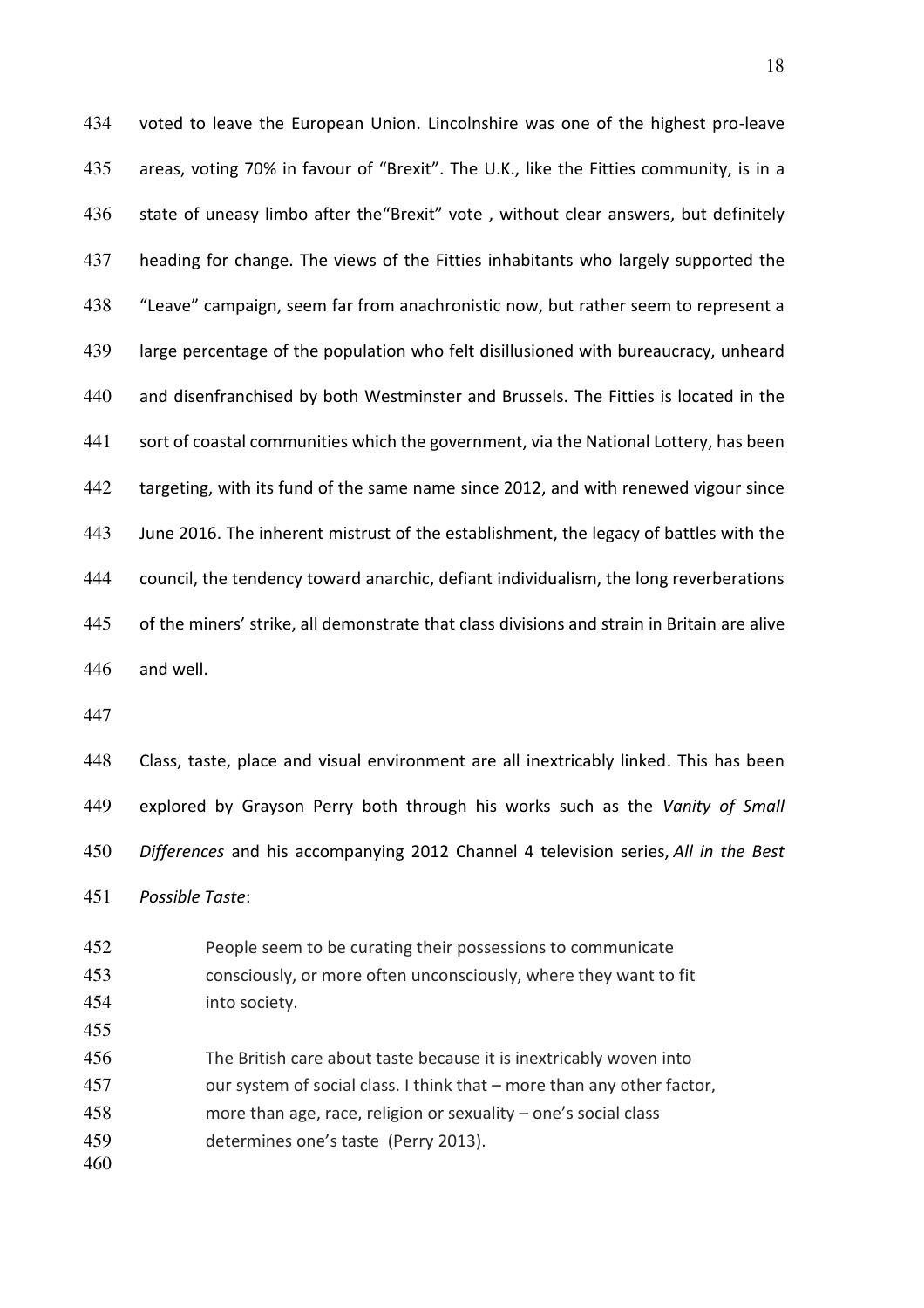Perry is making explicit the links between power, class and what we can see; he perceives that in the U.K. what we own reveals who we are and where we come from. Objects and houses can stand in for us. In his television programme *Divided Britain,*  which featured the making of his two *Matching Pair* of "Leave" and "Remain" pots, he explicitly worked with collapsing assumed binaries post-Brexit. These invite the viewer to consider that, after Perry solicited source material from people on both sides, it was revealed that they actually had very similar likes and dislikes and understanding of what constitutes Britain. Perry knowingly draws on aspects of working class taste, of which there are so many examples of unfettered, playful curation of objects on the Fitties where plastic animals and birds abound. 

Indeed, the whole aesthetic of plotland might be considered to be a unleashing of 473 taste that flies in the face of the establishment. Trevor Rowley notes that

In all respects plotlands stood out as the very antithesis of the

normal, old fashioned, village England and the values that it

represented. Plotland complexes were ephemeral, unsightly

anarchistic and an affront to good taste. In complete contrast the

long-established English village, was seen by middle-class observers

as the acceptable unit of countryside living" (Rowley, 2006, p 211).

Like Perry's ceramics but in a different idiom, Tucker's painting in combination with Tarlo's poetry complicate the binary outlined above. After all, what might it mean to use oil paint to depict the makeshift chalets and open-form poetry to reflect the voices of their owners? The close observation, engagement and time that is involved in the making of these is one way of deep listening as well as deep mapping.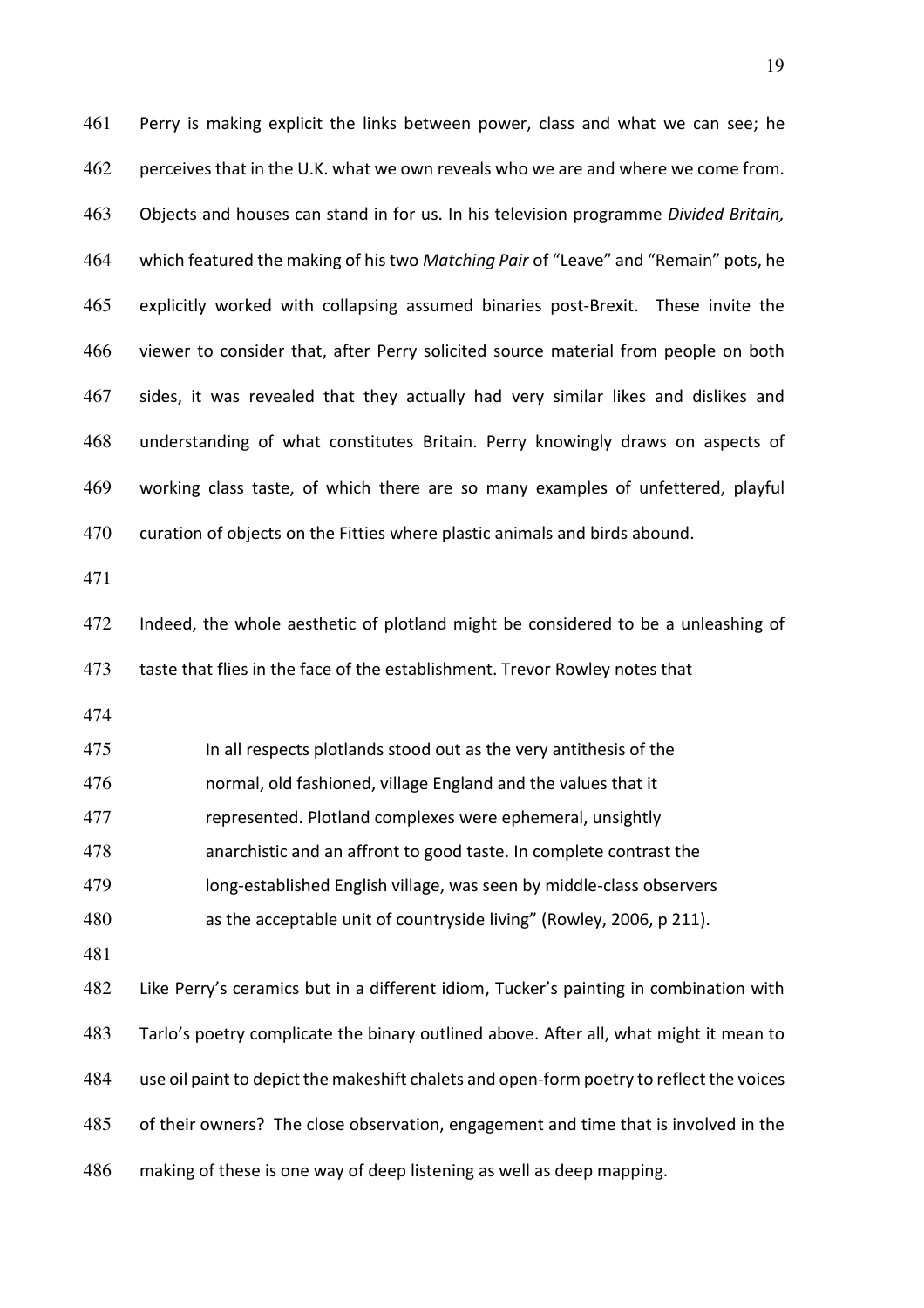Since this period, influenced by the darker shadows outlined above, we became interested in the Fitties at dusk and in the night and began work on a new series of large-scale dramatic paintings and short fragmentary poems called "Night Fitties". These explore the play of light and dark and the uncanny transformations of the chalets that take place after hours as well as notions of vulnerability, occupation and emptiness. The work considers, in the shadow of recent dramatic political changes, 494 how notions of place and identity are constructed on domestic and larger scales, as 495 reflected by the play on flags and other indications of Englishness.

496

| 497 |                        |                       |
|-----|------------------------|-----------------------|
|     | november week-night    | woman in red top      |
| 498 | dark chalets under dim | feeds fox at lit door |
| 499 | lamps glow variegated  | frame intimate until  |
|     | plants: silhouettes of | us: lifts bowl, turns |
| 500 | Ione lilies illuminate | light off, door shuts |
| 501 |                        |                       |

hearts hang inside cold closed summer houses: few vent smoke, few gleams car corners statuary t.v. flashes window in window's wide sight: big guy in vest jumps up behind blown rose flicker white in colour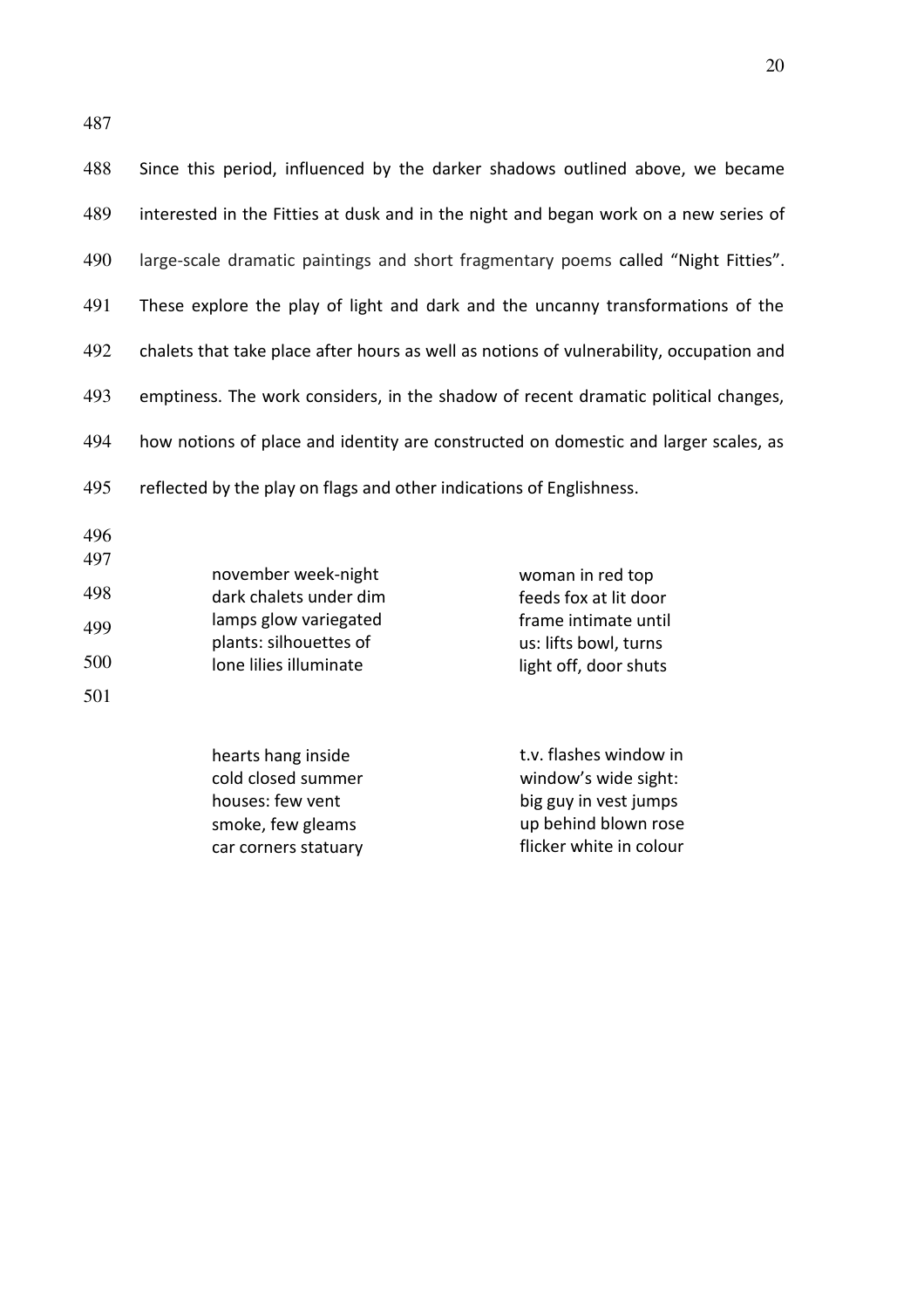Please place figure 2 here Judith Tucker *We're all very close round here*,

2018. Oil on Canvas. 76cm x 101cm

### *Yep, we've lost a lot***: local, national and international energy politics**

All this fear and uncertainty, as expressed here by the residents of the Fitties,

is exacerbated by our knowledge of climate change, a threat surpassing and encompassing all - one that reminds us of the importance of global cooperation and the dangers of division. In discussing social and environmental politics past and present with Fitties people we focused on the importance of energy politics to the area. From the beginning, our Fitties work had a strong sense of the Humber Estuary just beyond. Here we are immediately confronted by evidence of energy. From the path on the bank built to preserve reclaimed agricultural land and prevent flooding, we look out over the saltmarsh to see tankers off the coast in the estuary offloading crude oil at the Tetney monobuoy, run by Phillips 66, an American multinational energy company, constantly pumping crude oil under and over the land. Oil is pumped by a largely underground and undersea pipeline, to tastefully painted green tanks at the Tetney oil terminal, before being piped over to South Killingham refinery for processing. In turn these products might be exported from Immingham dock or 521 transported inland by road, rail and pipeline.

Close by we see windmills, which have increased in number over our time working here, turning and producing power both on land and out to sea in the massive "Humber Gateway Offshore Wind Farm. Again, we find global links - the wind farm was built in part using a loan from the European Investment Bank, owned directly by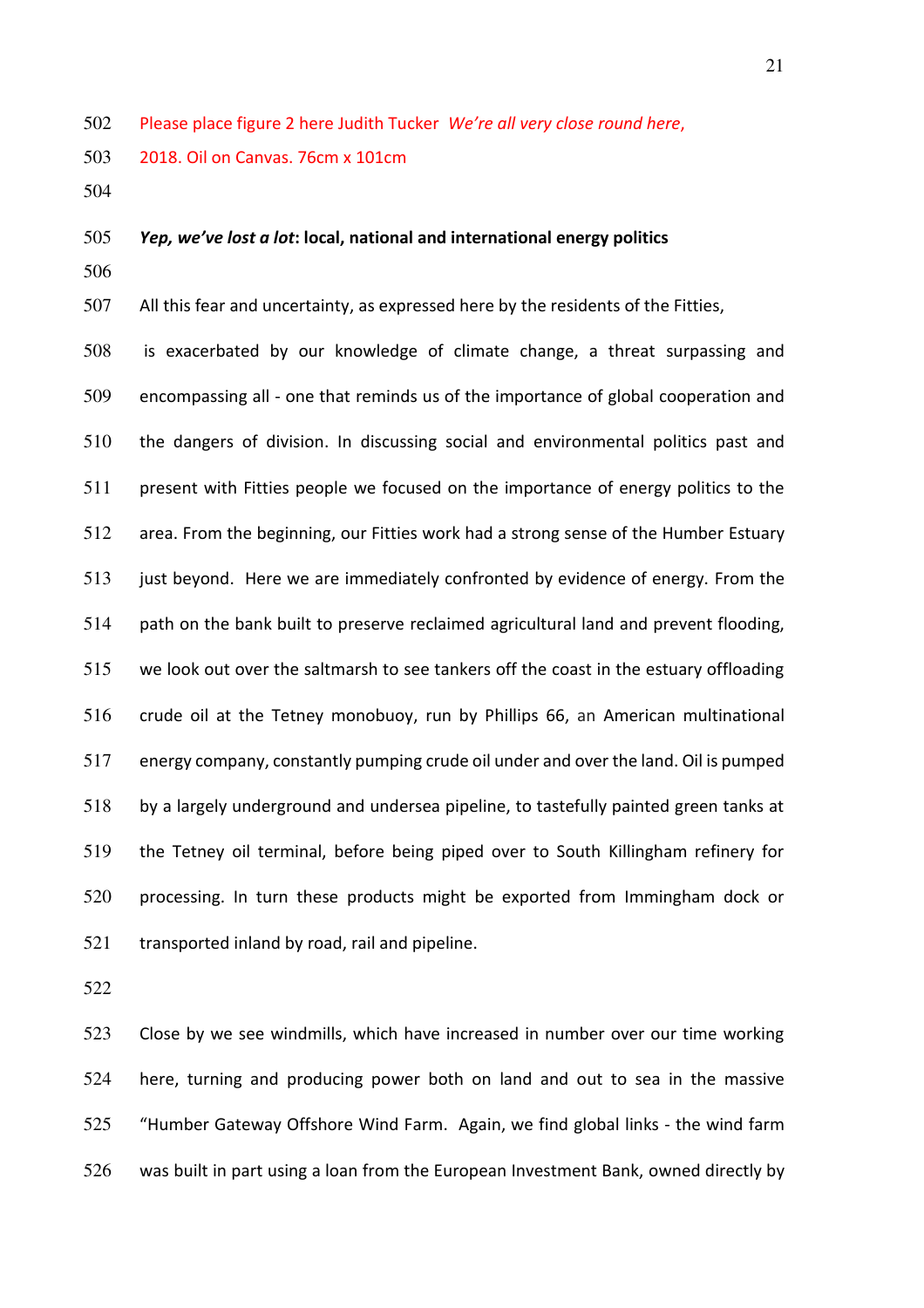the 28 European Union member states. Repayments of this loan will continue many years after Brexit (Willis 2016). Beyond the windmills and the monobuoy, well over the horizon, over forty miles into the North Sea, are gas platforms but only just down the coast, next to the ancient dunes at Saltfleetby Theddlethorpe, there is a direct connection to the gas fields bringing in 10% of the UK's gas requirement every single day. Many local people work in the energy industry in one capacity or another and have views about our energy sources. Here are some notes from an interview with a retired male oil rig worker living in a nearby town: *I worked off the coast twenty miles and more, that's why I know they should build all those windmills offshore, not bother about inland. There's wind offshore 365 days a year. They're finally realising. We could have told 'em, like we could have told 'em how bad diesel is for you. We used to joke we didn't have time for safety, but safety was what it all was - running all the systems, opening the wells, closing the wells, checking the pumps all the time, separating out the gas, the oil, the water - regulating 24 hours a day. One summer we had a couple of osprey nesting up on* 

- *at the moon the middle of the night stuff you could get philosophical.*
- 

This interviewee was feeling that we might do well to listen to the opinions of people we trust to work in such dangerous places. The osprey story was just one of several stories he told of hardened rig workers observing and admiring wildlife even as they continue their work as tiny cogs in the massive oil industry. It is also possible to see a symbiotic metaphor here: either the unofficially nesting osprey might stand in for

*the platform all summer. We used to stand on the handrails looking* 

plotlanders (particularly closed season ones) or vice versa.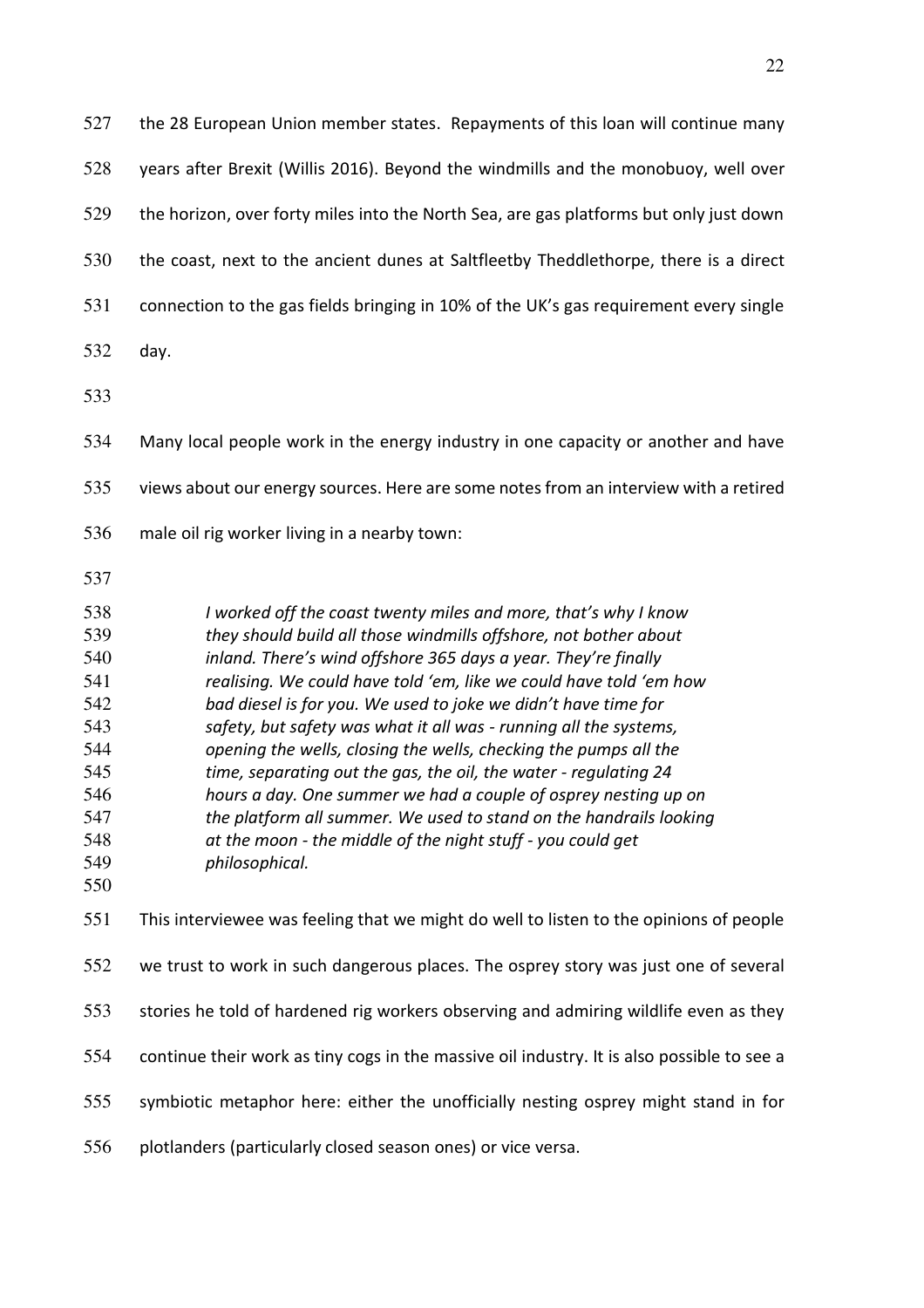Going back a few decades, this area is also intimately connected to the mining industry. The construct of the British holiday is inextricably tied into the industrial revolution, improved transportation, the rise of capitalism and the energy industries themselves. The Northeast Lincolnshire seaside has long links with South Yorkshire towns and cities to its West, especially around Sheffield. This began with mill workers and other industrial workers, who, in the late nineteenth-century, celebrated wakes (or feast) weeks, when the mills, factories and collieries were closed for an annual overhaul, by trips to the seaside. In these early days of working class tourism, this was 566 all the holiday (unpaid at that) that they received.<sup>7</sup>

As the mines began to close through the 'fifties and 'sixties, culminating in the 'eighties during Margaret Thatcher's leadership, some of these miners, the human waste 570 products of our old now uneconomic and increasingly unpopular energy sources, took their redundancy payments, left their accommodation in Yorkshire and moved permanently to the Fitties, joining the closed season community or relying on friends and family for accommodation. There is a poignancy to these small chalets, remnants of working class tourism, on this small piece of land sandwiched between the remnants of the landbased coal industry and the current sea-based oil, gas and wind industries.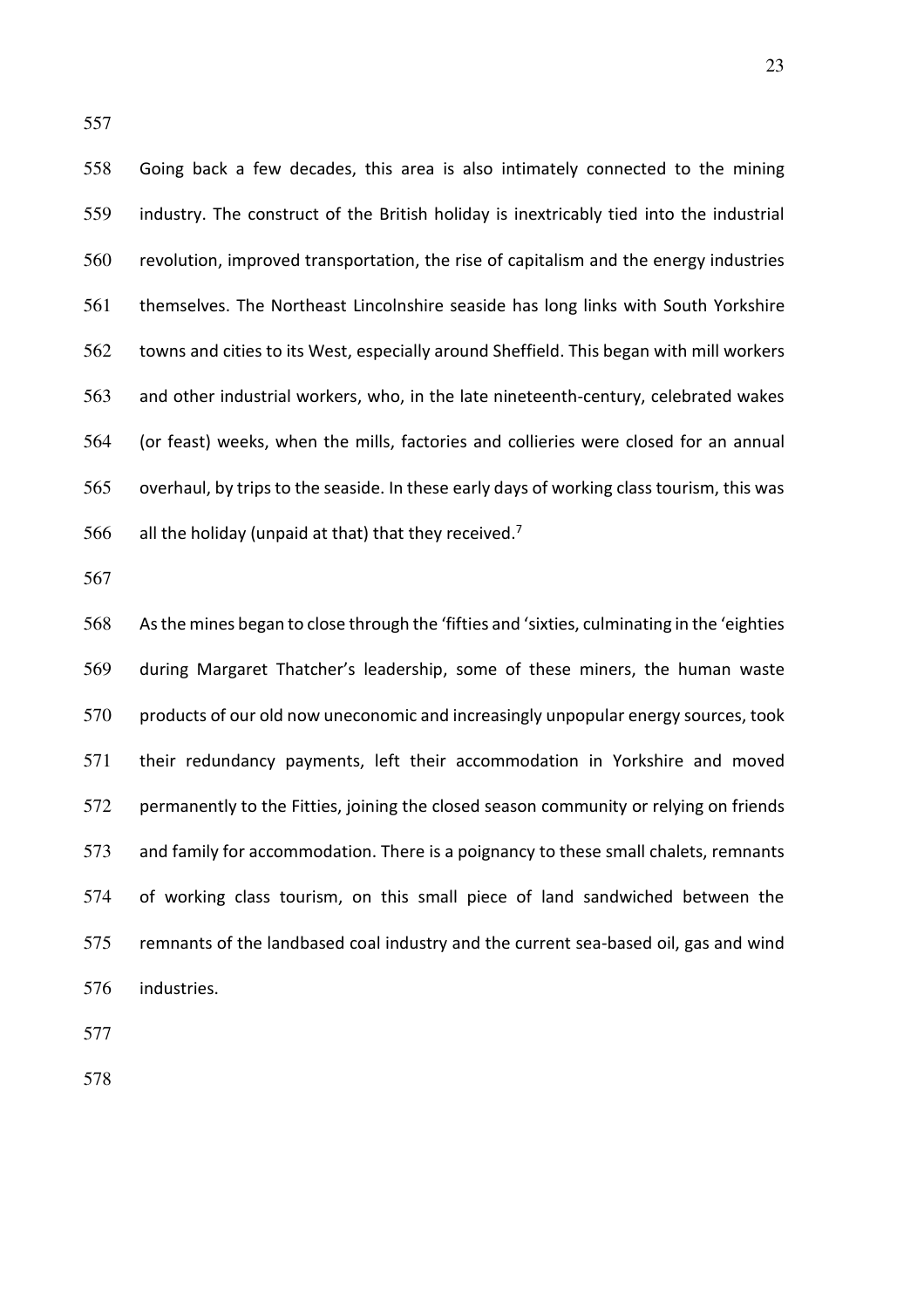- One older female interviewee and long-term chalet-owner told us how she got to know the Fitties and became determined to make enough money to buy herself a chalet one day, eventually achieving this through shop-keeping: As a little girl, my Dad down the mines, we came for Barnsley Feast Week fetching water from standpipes, lighting gas mantles, so careful, trying not to break them. They went up from 1 & 9 to half crown, up in flames if you touched them. It was just mud paths, dreadful when it rained but brilliant at the same time. This piece also demonstrates how the Fitties offered and still offers now comparatively simple living in terms of energy. The site is not on mains gas - calor gas bottles stand next to the chalets and are delivered and exchanged by lorries and many would run electricity from small windmills. Some of the older chalets still have these. The poem is often shown next to a painting of a chalet in a state of semi-repair emphasizing the mutability and flux of both structures and places and also the do-it-yourself involvement of the chalet owners, a theme developed further in the next section. Insert Figure 3 here Judith Tucker *Renovating, 2015* Oil on Canvas 41 x 41 cm The council acted in line with the history of local authorities in relation to plotlands, which was, for many years to ignore them. On the Fitties it was 1938 before sewers
- were introduced, replacing the cart collecting the soil, electricity installed and they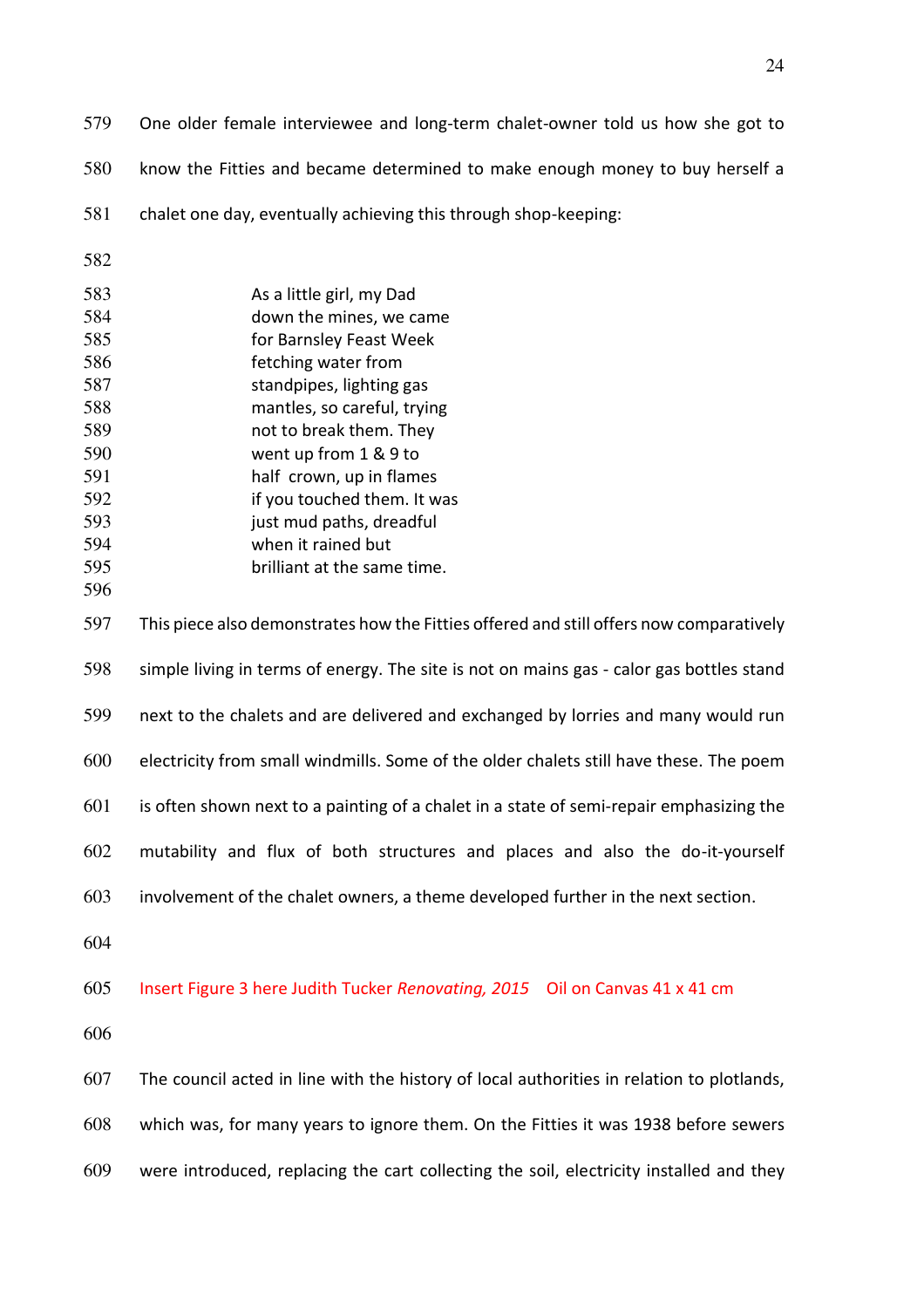begun to construct a road system based on the informal mud paths already established. Even then, many people didn't risk their cars on their Fitties - it was a slower place and pace of life for holiday-makers and local visitors alike, as this poem condensed from a conversation with a retired local woman:

| 615 | We lived on the estate      |
|-----|-----------------------------|
| 616 | then, no one had cars then. |
| 617 | We used to come up here     |

with the pram. It was all dunes

around here, all the way to the

old bathing pool. My dad 'ld

come home from work, get

changed, bring sandwiches

up on his bicycle and we'd

have our tea in the dunes.

Them were the days.

The last line of this documentary poem is full of nostalgia and cliché, easily dismissed,

yet what is being valued here is what so many strung-out individuals and families are trying now to recover in our world of so-called "frictionless capitalism," a world in which effort is regarded as a problem for those who can afford it. Today's infantilising culture and commercial advertising encourages us to dial up a pizza and have a low-paid, zero hours worker deliver it on a motorbike, rather make our own sandwiches and cycle them down to the beach to meet our loved ones after a hard day's work. The line "it was all dunes around here' was used as a title for one of the larger paintings which incorporates chalet and shed roofs, foliage and some eccentric life size models of birds, and serves as a reminder that the chalet site we now see is much altered after

the 1953 flood.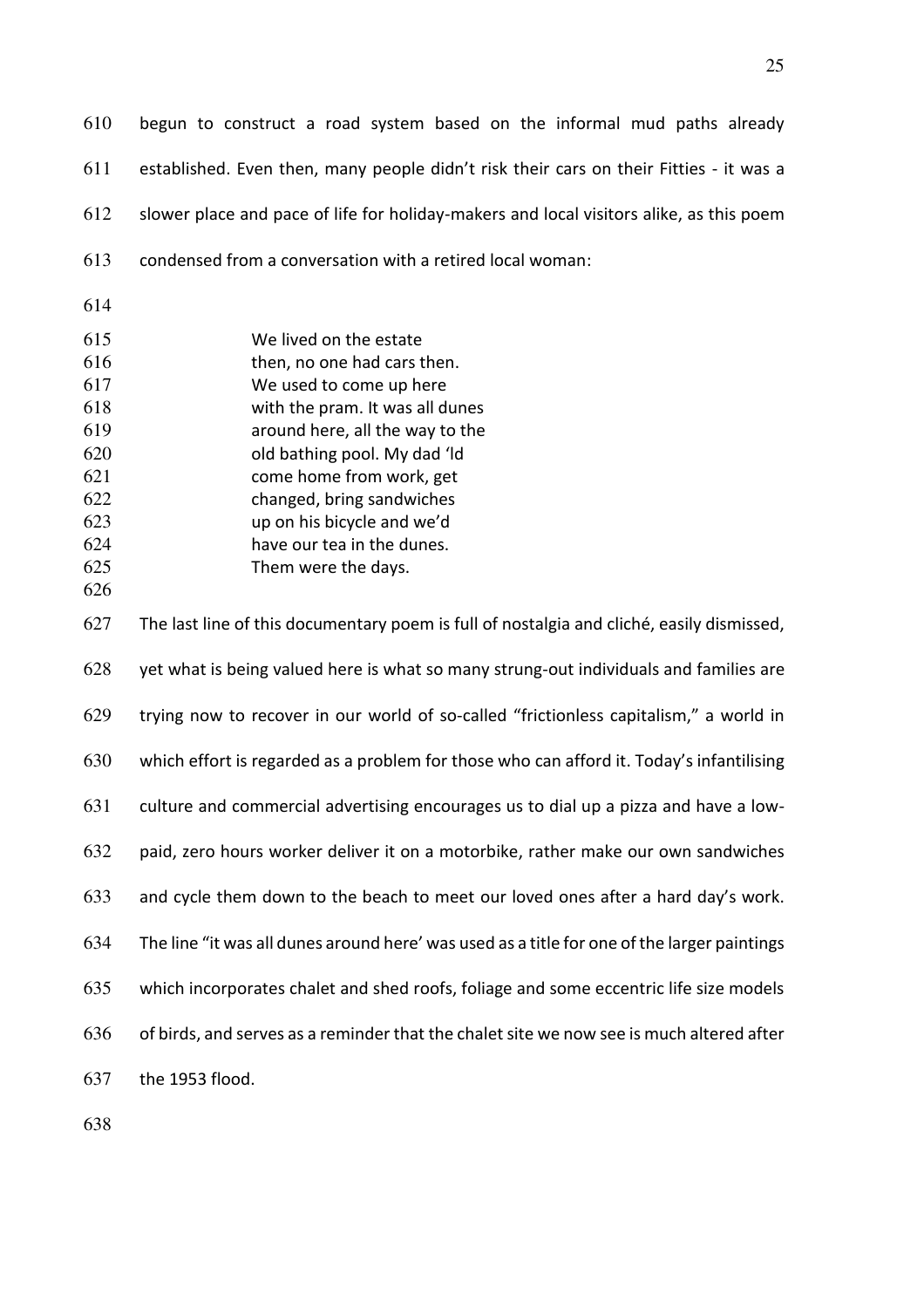- Several older people we talked to who have stayed on the Fitties since they were
- children clearly remember the oil lamps for lighting mentioned above, as well as the
- fetching of water from standpipes:

| 642 |                               |
|-----|-------------------------------|
| 643 | We came for the whole         |
| 644 | Summer from Immingham.        |
| 645 | Everyone had a bridge         |
| 646 | across the dyke. We'd 8 tin   |
| 647 | buckets, we'd to traipse      |
| 648 | up and down 3 times a day     |
| 649 | to fill em up at the pump.    |
| 650 | We'd go cockling, picking     |
| 651 | samphire from the beds,       |
| 652 | watercress from the dyke,     |
| 653 | free-flowing then. Uncle Tom  |
| 654 | auctioned fish at Grimsby     |
| 655 | Docks; he had about 4         |
| 656 | languages. There he is, doing |
| 657 | the roof repairs as usual.    |

Immingham is a local commercial port town largely created in the early Twentieth Century with the building of its dock, railway and industrial factories. To summarise, Fitties people came largely from Northern cities and towns, predominantly South Yorkshire often working for the carbon energy industries. They were not well off in the main, but they were practical, on holiday as in the rest of their lives, foraging for cockles, picked samphire and watercress and collecting coal from the beaches. This kind of subsistence living extended into the ways in which the chalets were constructed, and maintained. Although for some this way of life was a temporary contrast to a working existence, for others it became a more permanent way of life.

- 
- 

**There's always something you need to do that you've never done before: recycling,** 

**adhocism and self-build**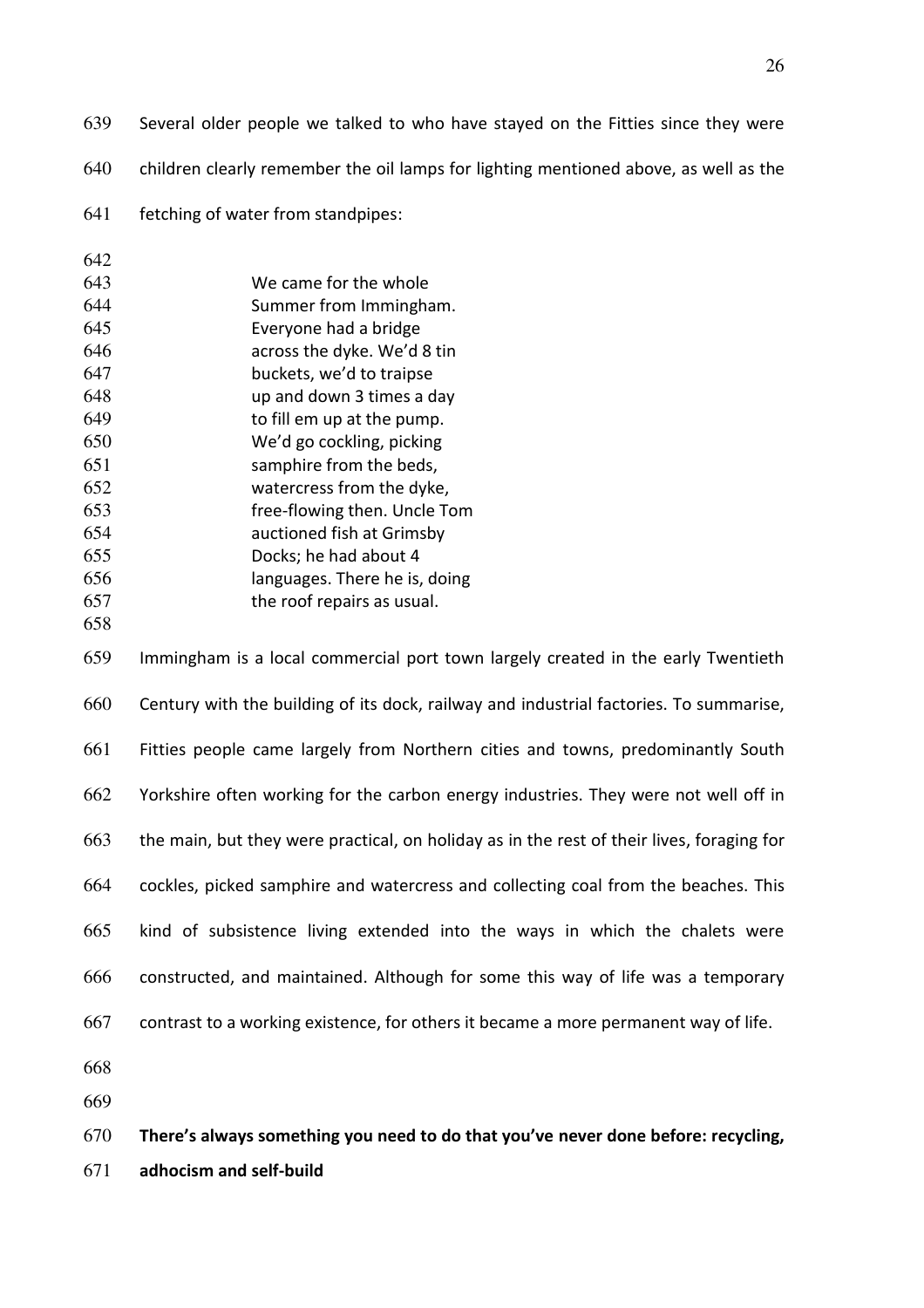In the spirit of plotlanders everywhere, Fitties people were traditionally and frequently still are self-builders. As Walton notes of early plotlands, they were originally composed of: … unplanned, self built, knots and straggles of seasonably occupied dwellings featuring creative adaptations of old tram cars, railway carriages, old army huts and later bus bodies which sprang up on the shoreline … offering a foothold to bohemian seekers after the simple seaside life or, increasingly working class families whose only hope of affording a seaside holiday … was via this makeshift and independent route (Walton, 2000 p36). While there are a few very old chalets left on the Fitties (such as the appropriately named *LingaLonga* and *Era*), there are certainly no railway carriages left. Godfrey Holmes in a 2017 *Independent* article, "A last hurrah for plotlanders, Britain's interwar guerrilla housebuilders," gives a lively account of the kinds of materials used: …timber and felt are essential ingredients of plotland, which other materials are favoured? Panels of asbestos. Corrugated iron. Iron sheets now rusting as wall or covering. Hardboard: later supplemented with chipboard. Clapboard. Lots of it. Chicken-wire also. Car doors. Flint. Pebbles. Second-hand bricks. Discarded glass. Recycled anything. (Holmes 2017). All of these, and more, can be seen on the Fitties, especially in the older chalets and in the piles of possible, potential materials stored under tarpaulins in the more ramshackle of the plots. At the Fitties, inhabitants used and re-used and swapped and bartered building materials, cobbling together chalets, huts and sheds from old materials, often left over from the war. One writer of a memory postcard recalls: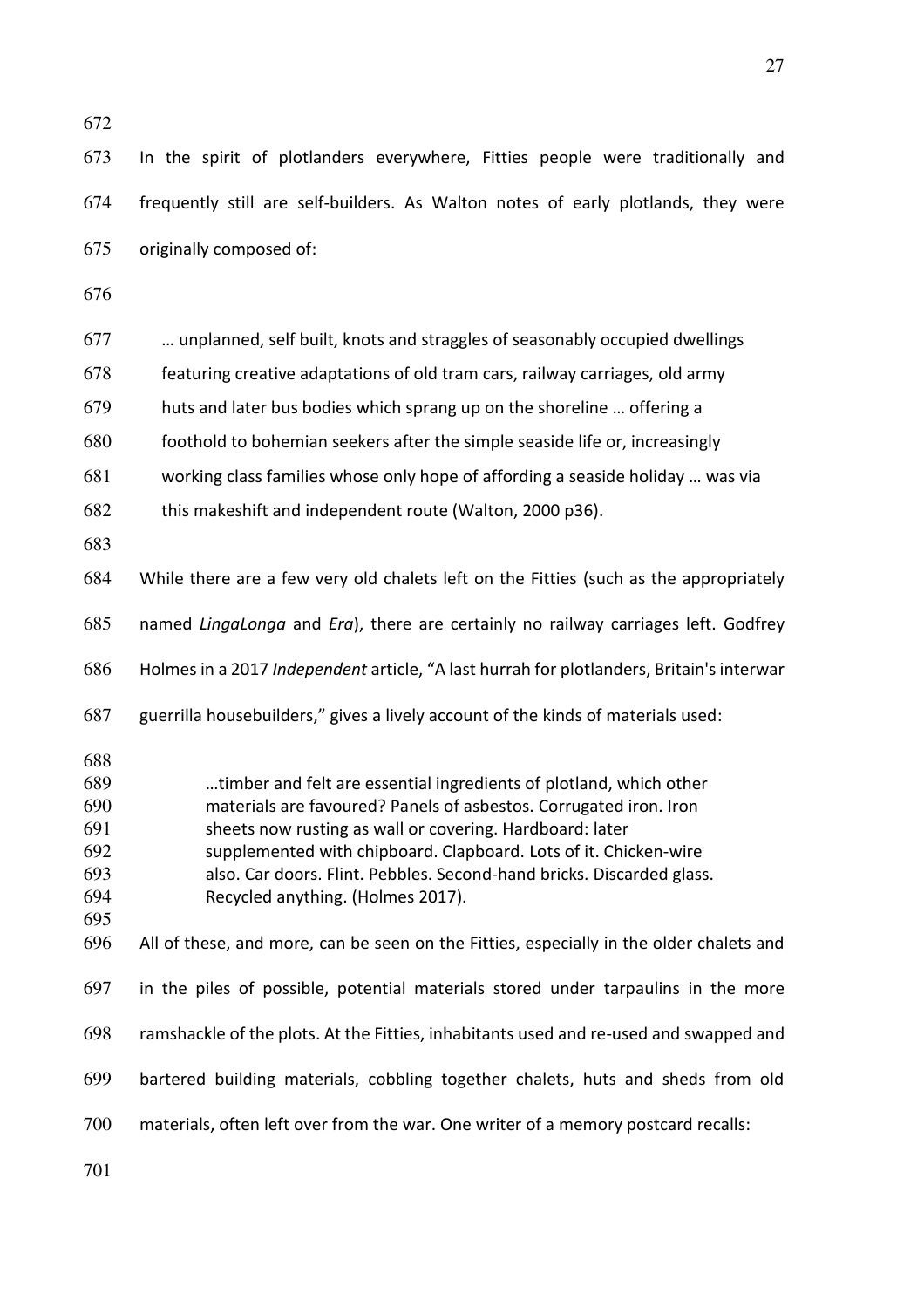*Our bungalow is made up of two WWII huts from USAAF Goxhill.* 

- *Brought to the Fitties in the Fifties. Legend has it that the actor*
- *Clarke Gable slept in one when he was based as Goxhill.*
- We stayed in this chalet several times with its sign saying: "Did Clark Gable Sleep
- Here?"
- This poem, created from words spoken by a long term male resident of the Fitties,
- now in his seventies, recalls in how he came to live there:
- 711 I'm a cabinet maker, bit
- of all sorts really. A mate
- bought a place on  $8<sup>th</sup>$  Avenue.
- I came to help him, never
- 
- went home. People kept saying
- when you've done that can you do me this or can you do me
- that? In two years I'd enough
- to buy my own. You bought 'em
- from the owners then, you bought
- 'em as seen, everything in. We knew
- it were used in the War, billeted
- to soldiers, nothing more.
- There's always something
- you need to do that you've
- never done before.
- This use of readily available materials *ad hoc*, as Joanne Lee notes, *"*is about doing something with what you've got, and doing something *now* – not waiting for the perfect time in a perfect future where perfect materials and perfect tools are available" (Lee, 2010, p 6). Lee's essay draws on Jencks and Silver's (1972) book on *adhocism* and argues that British allotment sheds and the Humberston Fitties, themselves, were precursors of the idea of "*retrieval* adhocism" a term coined by Jencks and applied to the 1960s and 1970s counterculture and hippy communes (Lee, 735 2010). She notes that "for Jencks it is a particularly democratic kind of creativity, in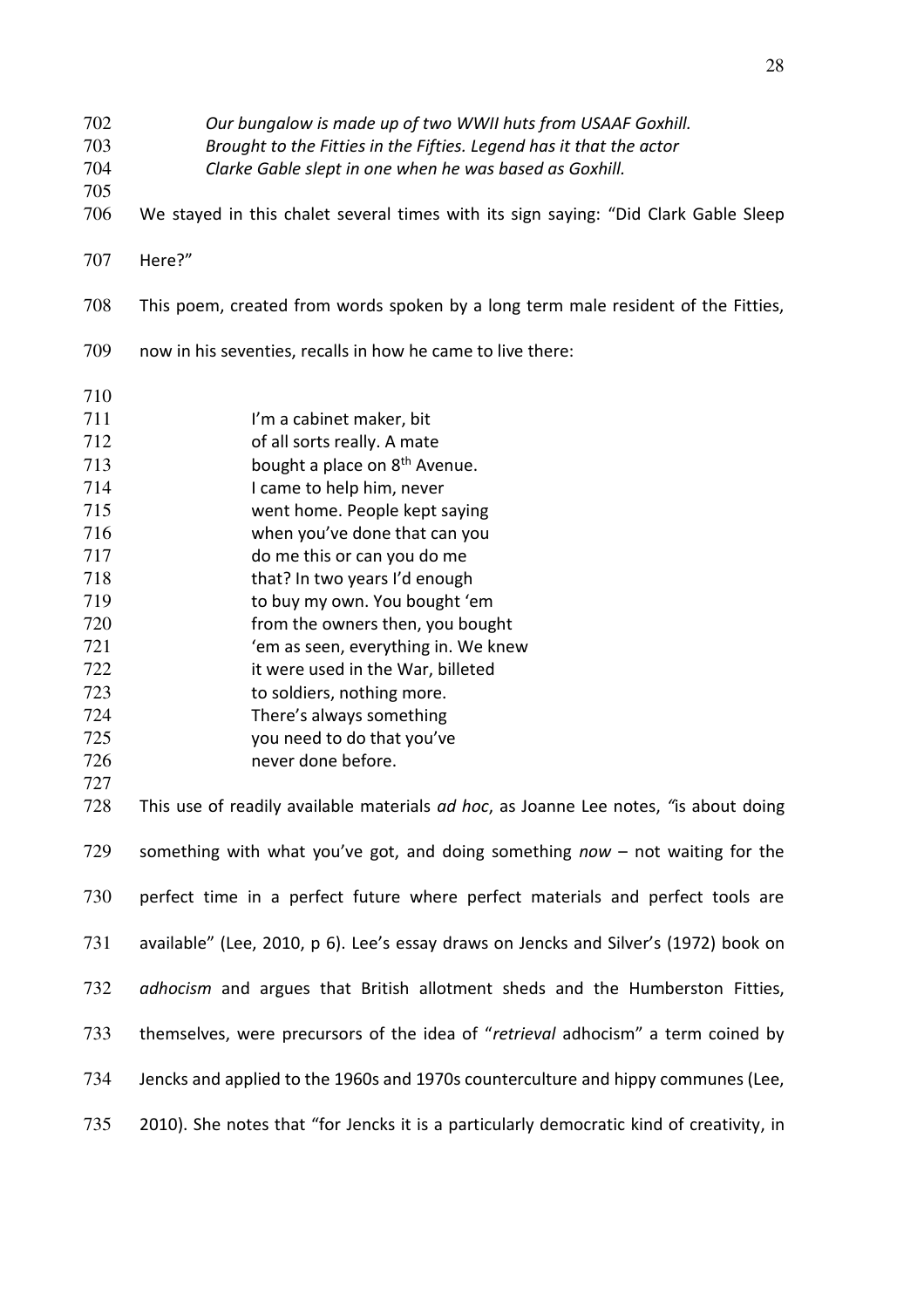which one fashions one's personal environment from impersonal subsystems that already exist." (Lee, 2010, p.1)

This adhocist approach became so highly valued that the council attempted to institutionalise it in the "Chalet Design Guide" (1997) published just after the declaration of conservation status. This document specified how homes are to be repaired or altered, declaring that "[d]esigns will be expected to show individuality, diversity of appearance, a mixture of dimensions and volumes," that "recycled materials and those from sustainable sourced resources will be encouraged" and that "it is the uniformity of mass produced material which should be avoided" (North East Lincolnshire, 1997). At first it seems a trifle ironic that such a document should exist, 747 but the language reveals that it is not just for their quaint aesthetic appeal that we value these settlements, but for their attitude to materials, for their emphasis on sustainability and recycling in place long before these terms were so commonly employed.

752 Building work on the Fitties is collaborative, individualistic and creative, often merging the practical with the decorative or artistic, and frequently involving found objects, objects other people dump, leave to collect, or which wash up on the beach. Talking with one ex-coalminer about his spectacular display of flowers and surreal objects in front of his house, he assured us that every single object was salvaged. Gesticulating at the lions; pillars; squirrels; wishing wells; mushrooms; canons; footballers; balls; 758 pots; flowers and stones, he said, "Everything's thrown away, even the flowers. All this stuff here's what people are throwing away." The flowers were discarded by council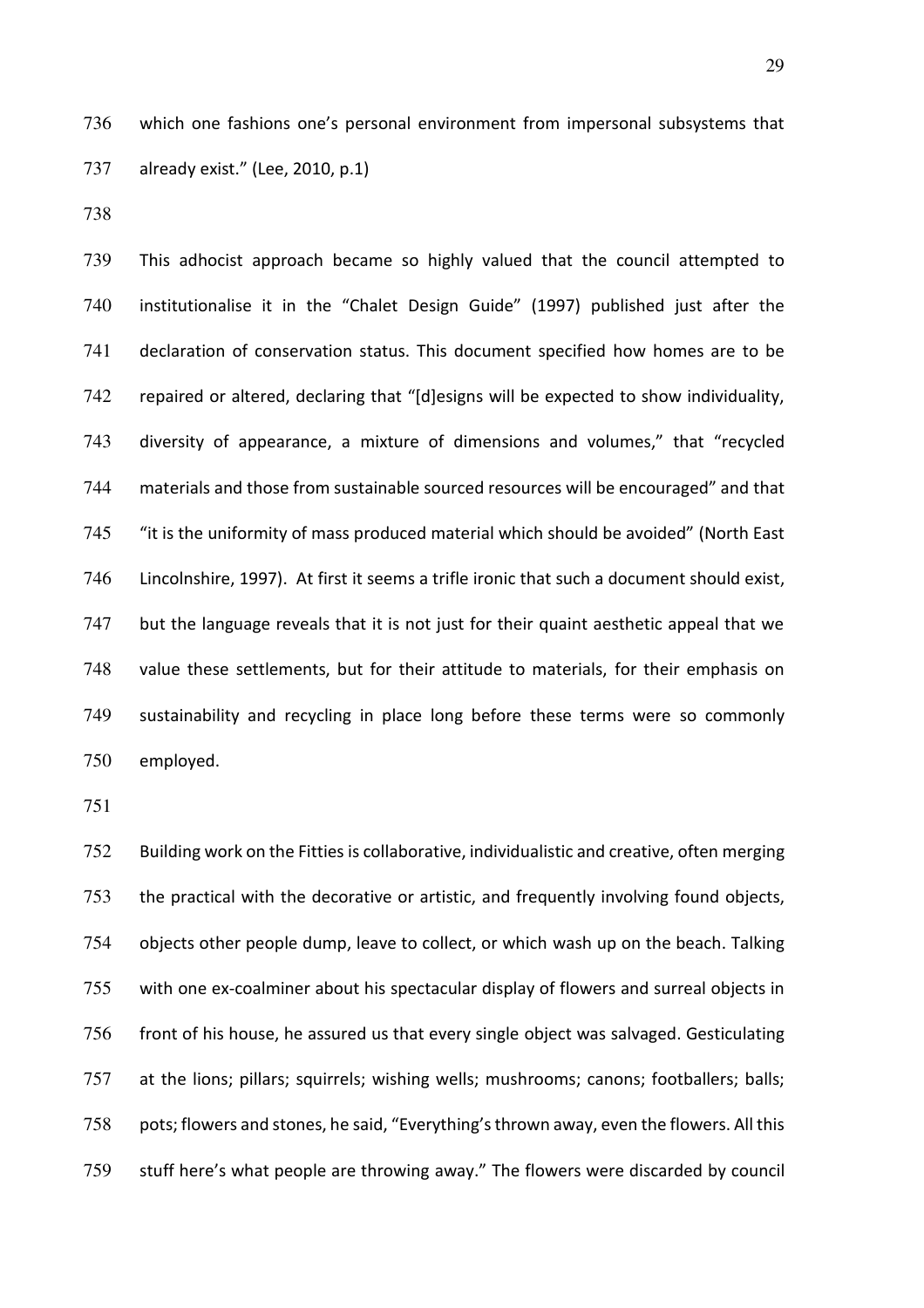gardeners as they replaced one display with another along local promenades and roundabouts. His own display brought all materials together in an equality that could be read one and the same time as a satirical take on taste, but also a radical respect 763 for these objects as on an equal level regardless of origin, not just their pasts as human objects, but their own individual entities as beings, be they plastic or stone, wood or plant, officially living or dead.

Recycling principles extend to all elements of life, including history. As is implied here, there's much we can learn for the future from looking into the history of places, from layering into our artistic fieldwork a sense of individual and collective pasts, as well as archival local researches. This process, which runs parallel to the painting, drawing, writing and listening that takes place in the field itself, is akin to deep-mapping processes as advocated by Pearson and Shanks (2001). They call upon us "to record and represent the grain and patina of place and landscape "through juxtapositions and interpretations of the historical and the contemporary, the political and the poetic, 775 the factual and the fictional, the discursive and the sensual' (p9).

777 We attempt to do this in our local exhibitions by showing textual and visual texts from diverse sources. Before it was a plotland, the Fitties was a place where people camped and indeed some older residents still refer to it as a/the camp. This poem is made entirely from phrases used in newspaper reports on early camping at the Fitties before the First World War, as cited by Alan Dowling in *Humberston Fitties: the story of a Lincolnshire plotland,* pp21-3, 29: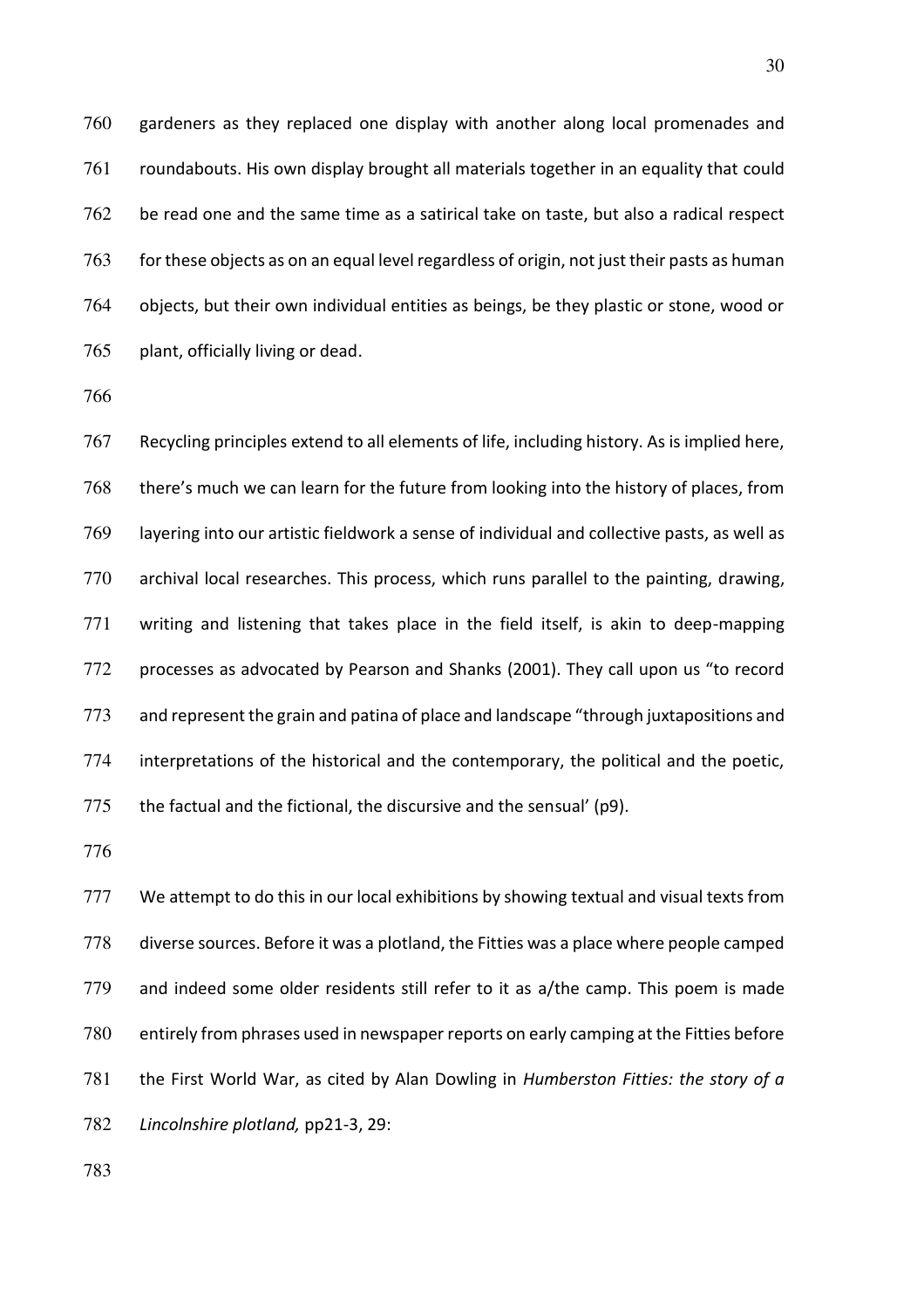| 784<br>785<br>786<br>787<br>788<br>789<br>790<br>791 | unwonted animation<br>attractive incident<br>mass of driftwood<br>sandhill fires<br>alfresco meals<br>truly Bohemian<br>water from the spring<br>summer by summer<br>free and easy<br>the fun of the thing<br>reading and walking<br>croquet or tennis<br>the benefits of outdoor life<br>wading and gathering |
|------------------------------------------------------|----------------------------------------------------------------------------------------------------------------------------------------------------------------------------------------------------------------------------------------------------------------------------------------------------------------|
| 792                                                  | This poem has been shown next to a painting of a decaying chalet which was soon to                                                                                                                                                                                                                             |
| 793                                                  | be demolished and a new one built on the same site. It demonstrates what                                                                                                                                                                                                                                       |
| 794                                                  | characterised life on the pre-war Fitties and reminds us of something of the original                                                                                                                                                                                                                          |
| 795                                                  | essence of the place. In many ways these values (beyond the financial) still survive and                                                                                                                                                                                                                       |
| 796                                                  | we recognise the need for them, hence the revival of the concept and indeed the                                                                                                                                                                                                                                |
| 797                                                  | phrase, "well-being". This word is used in one of our memory cards by a couple who                                                                                                                                                                                                                             |
| 798                                                  | built their place from "demolition timber" after the floods in 1953: "the fitties is part                                                                                                                                                                                                                      |
| 799                                                  | of your soul and well being." Many of the people we talked to had moved to or visited                                                                                                                                                                                                                          |
| 800                                                  | the Fitties in an attempt to restore this sense. Here are the words of one retired owner                                                                                                                                                                                                                       |
| 801                                                  | of a holiday house on the Fitties:                                                                                                                                                                                                                                                                             |
| 802                                                  |                                                                                                                                                                                                                                                                                                                |
| 803                                                  | I only come here                                                                                                                                                                                                                                                                                               |
| 804                                                  | when the weather's                                                                                                                                                                                                                                                                                             |
| 805                                                  | good. I've been more                                                                                                                                                                                                                                                                                           |
| 806                                                  | this year than ever                                                                                                                                                                                                                                                                                            |
| 807                                                  | before. My wife's been                                                                                                                                                                                                                                                                                         |
| 808                                                  | poorly, throat cancer                                                                                                                                                                                                                                                                                          |
| 809                                                  | you know. After all                                                                                                                                                                                                                                                                                            |
| 810                                                  | the treatment, the                                                                                                                                                                                                                                                                                             |
| 811                                                  | chemo, we came. My                                                                                                                                                                                                                                                                                             |
| 812                                                  | travelling days are                                                                                                                                                                                                                                                                                            |
| 813                                                  | long gone and the                                                                                                                                                                                                                                                                                              |
| 814                                                  | fresh air helps her                                                                                                                                                                                                                                                                                            |
| 815                                                  | to breathe easier.                                                                                                                                                                                                                                                                                             |
| 816                                                  |                                                                                                                                                                                                                                                                                                                |
| 817                                                  | We can see here the enduring sense of "the benefits of outdoor life." Is it an                                                                                                                                                                                                                                 |

anachronism that the Fitties is still here or is the fact that it is, and that it was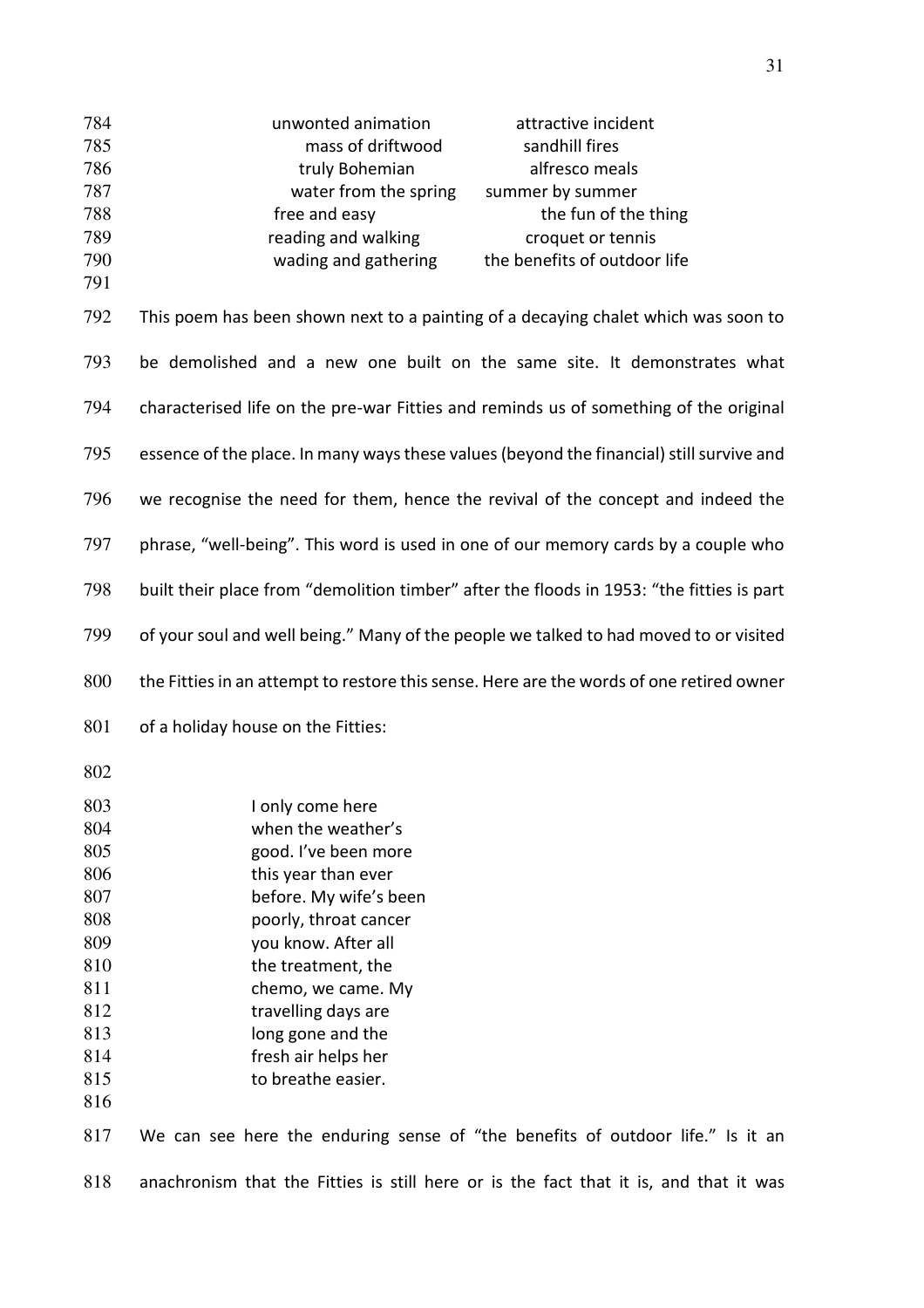designated a conservation area in 1996, reveal what we value? Will these values be undermined or upheld by the current ownership? For how long will the Fitties survive? 

# **"restored my faith in nature & mankind": Fitties futures and the value of "nature"** The pre-war phrases in the poem cited above emphasise how intertwined the "natural/cultural" past and present of this landscape is, thus eroding away at binary ways of thinking about place as predominantly "natural" or "cultural", "rural" or "non-rural" (Casey 1993, Haraway 2003). Robert Macfarlane refers to this, acknowledging when you are in a landscape that might be termed 'wild,' "the human and the wild cannot be partitioned." (MacFarlane, 2007, p 127) He situates this discussion, in part, 830 in the story of plotlands now deceased:

North of me here in Essex, I knew, were the so-called 'plotland' woods of Laindon and Thundersley: young woods that had sprung up on land that had been built on in the late nineteenth century, and then again during the great slump in land prices of the inter-war years. Street after 836 street of bungalows, many of them self-built, had rotted back into the ground, and the trees had returned – native oak, ash and hornbeam –

and with them had come the creatures. (MacFarlane, 2007, p 282)

840 Laindon is now a nature reserve, its one remaining chalet preserved as a museum. $8<sup>8</sup>$ Unlike plotlands like Peacehaven which have been largely built up or developed, Laindon has been "re-wilded." Re-wilding is of course a controversial subject in today's environmental politics (see for example Monbiot 2013). For MacFarlane the possible futures evoked by places such as Laindon may be sad on one level, but on another 845 they contain hope for our over-stretched and crowded island: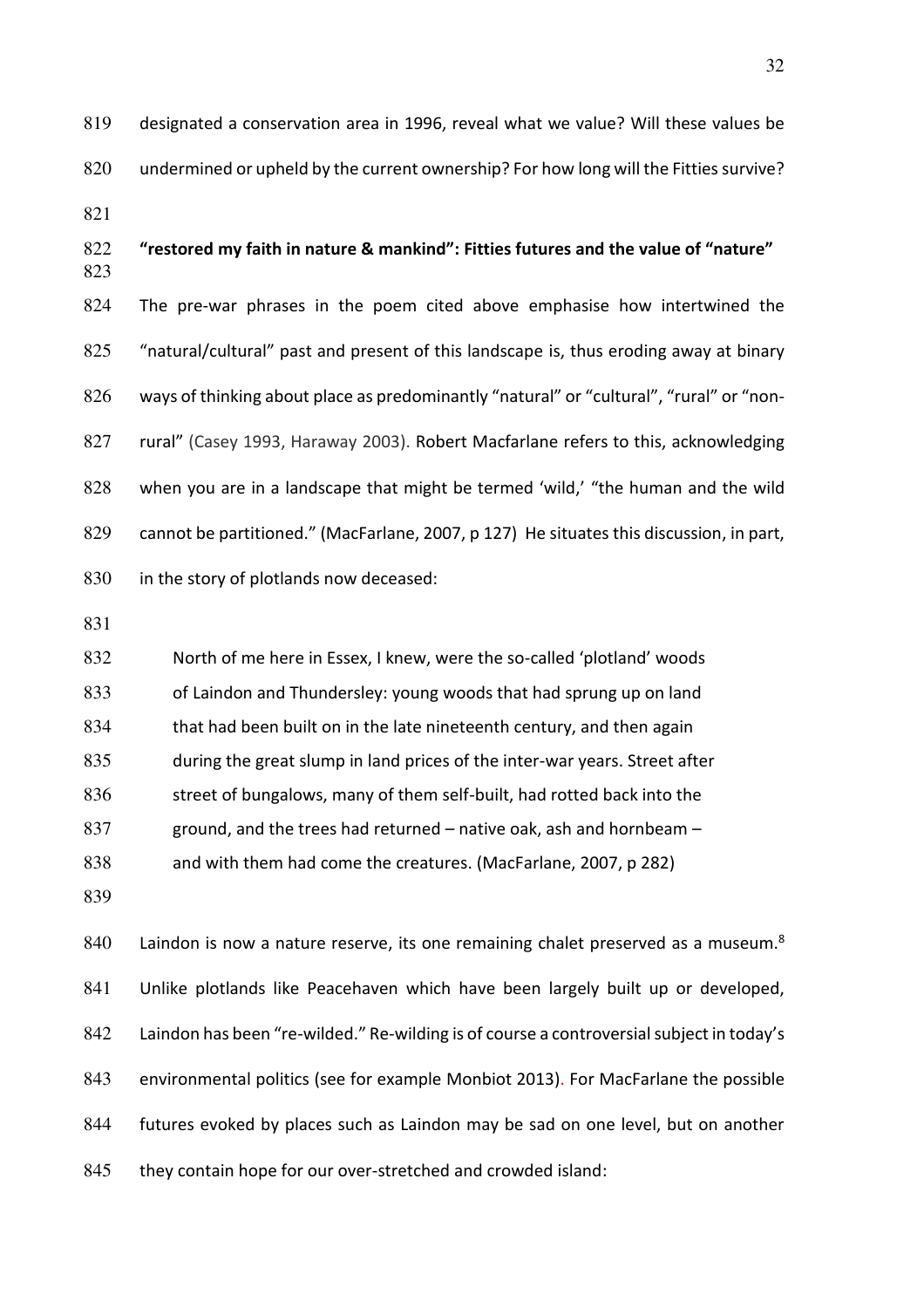| 847 | Abandoned places such as these provide us not only with images of the   |
|-----|-------------------------------------------------------------------------|
| 848 | past but also with visions of the future. As the climate warms, and as  |
| 849 | human populations begin to fall, increasing numbers of settlements will |
| 850 | be abandoned. Inland drought and rising sea-levels on the coasts will   |
| 851 | force exoduses. And wildness will return to these forsaken places.      |
| 852 | Vegetable and faunal life will reclaim them. (MacFarlane, 2007 p. 282)  |

As we argued above, this is a one possible, perhaps ultimately probable, future for the Fitties, situated as it is in an area where all land has been "reclaimed," or perhaps borrowed is a better word, from the sea. For the present however, the Fitties will not be re-wilded. It is hard to believe that Tingdene, whose company manufacture and sell off-the-peg homes, will resist the temptation to populate the Fitties site, whether slowly by stealth or more wholeheartedly, with their own products. These will not of course be the classic self-built homes created from local resources with local and individualistic identity. Already this tendency towards "blandscape" creeps into the 862 replacement chalets we see on some of the empty plots that arise on the Fitties when chalets decay and collapse or are taken down. We memorialised these in paintings and poems of some chalets on the brink of demolition.

Place figure 4 here Judith Tucker *Truly Bohemian, 2016* Oil on Canvas 36" x 48"

The names of Tingedene products reveal the inspirations and aspirations appealed to: Kudos; Hunting Lodge; Country Lodge; Dolben Lodge and Regency Classic. 871 Interestingly the places that make up the names of some of these products also reveal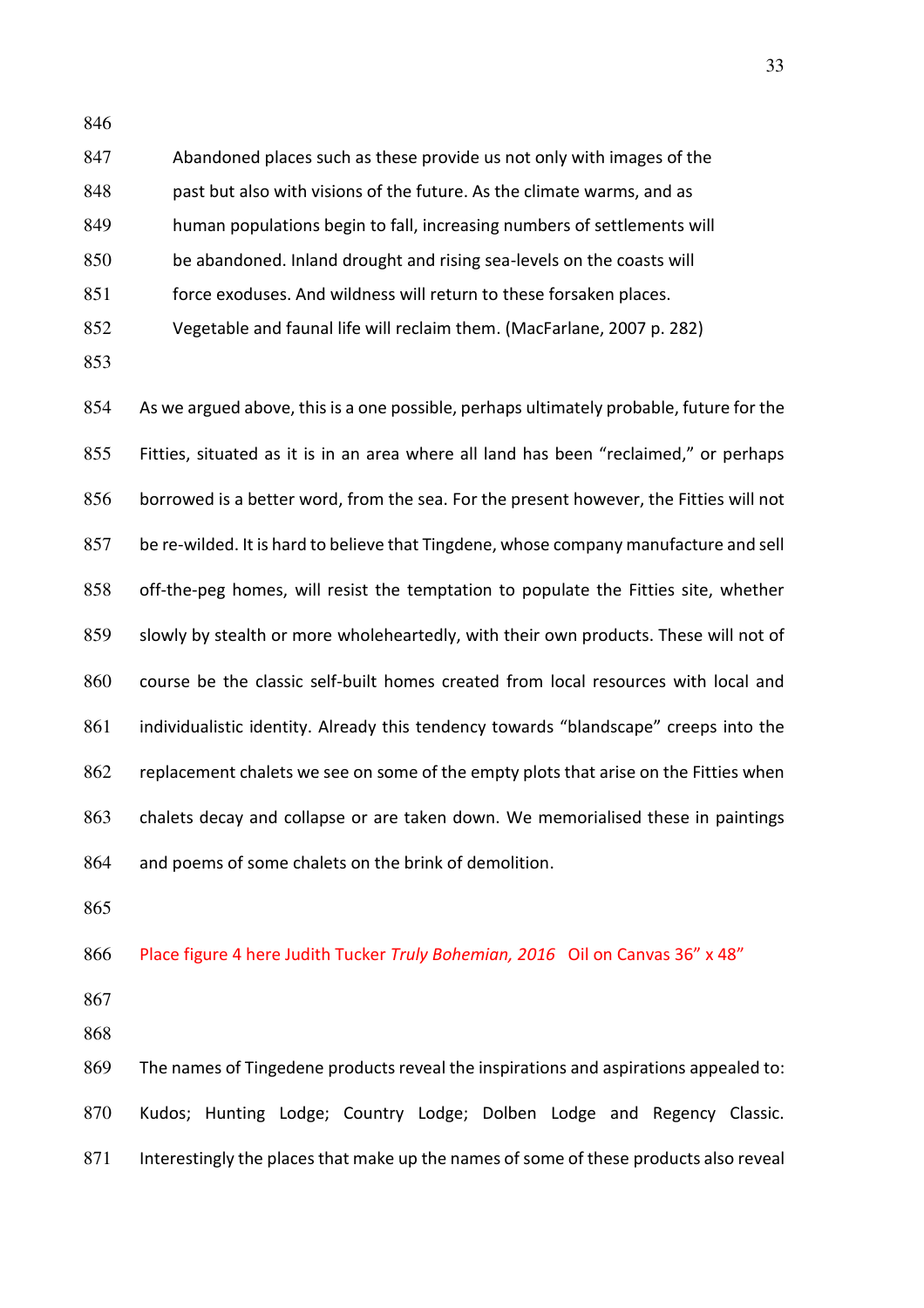| 872                             | associations far from Northern British seaside towns and very far indeed from the       |
|---------------------------------|-----------------------------------------------------------------------------------------|
| 873                             | Northern cities where most of the Fitties dwellers hail from: Kensington; Alpine Lodge; |
| 874                             | Tresco; Savannah; Havana; Valetta and Arcadia. Tarlo has worked with the names of       |
| 875                             | Fitties chalets and some of them are not so far from these in their fanciful nature but |
| 876                             | there is a vital difference between making and naming your own fantasy retreat and      |
| 877                             | having one manufactured and named for you. We are reminded of the quaint booklet        |
| 878                             | on Fitties style cited above: "it is the uniformity of mass produced material which     |
| 879                             | should be avoided."                                                                     |
| 880                             |                                                                                         |
| 881                             | Tarlo collected and played "name games" with these names, grouping them into little     |
| 882                             | four-line poems based around principles of sound and sense. Yes, we saw aspirations,    |
| 883                             | though these could often be read with a pinch of salt in context:                       |
| 884                             |                                                                                         |
| 885<br>886<br>887<br>888<br>889 | <b>Tudor Cottage</b><br>The White House<br>Cherry-Wood Chalet<br>Le Chateau             |
| 890                             | Other names were somewhat humbler in association; references to cabins, dens,           |
| 891                             | shacks and cottages are common:                                                         |
| 892                             |                                                                                         |
| 893<br>894<br>895<br>896<br>897 | Doric<br>The Hut<br>The Little Haven<br>Hideaway                                        |
| 898                             | Many names are deeply personal and declarative of ownership:                            |
| 899<br>900<br>901<br>902        | Ann's Den<br>Ellie's Place<br>Eth's Den<br>Grandad's                                    |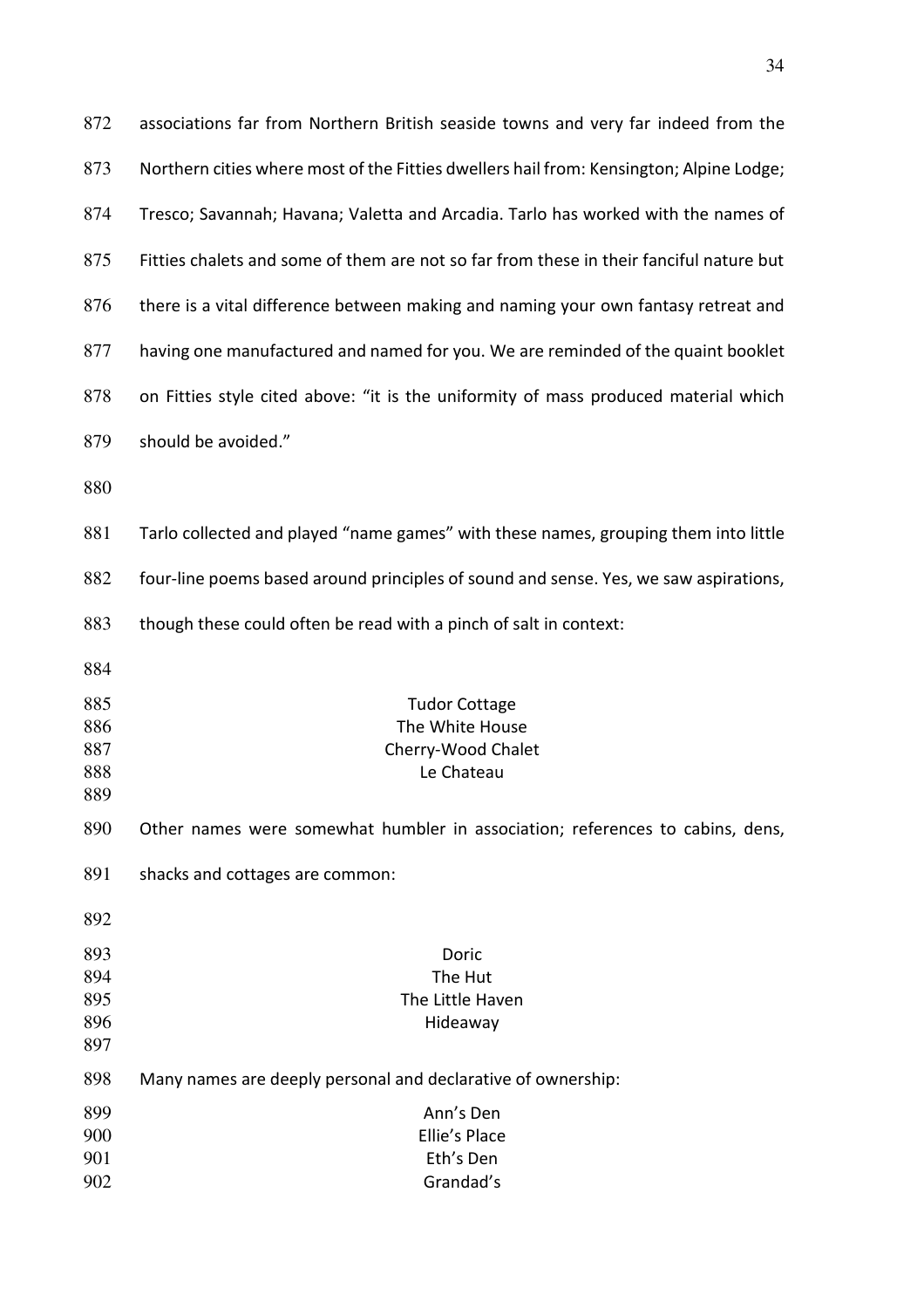Others, such as "Davlins," "Janeric" and "GerryMyra" are testimonies to love, the chalet representing a fused entity, a shared dream place.

907 In one way, it seems a shame to unpick the associations of these name groupings here especially when this causes us to neglect the sonic games also being played in their composition. When exhibited interspersed amongst Tucker's smaller, unevenly sized paintings of chalets and surrounding combination of "wild" foliage and planted shrubs, 911 these poems tell their own story draw forth a sense of what people value. They emphasise the individualism of people who live on and visit the Fitties, an individualism balanced with a strong sense of community that still exists and is referenced by many Fitties' people, though some speak of it being eroded in more recent times.

Returning to our environmental theme, many Fitties names simply evoke the peaceful associations of being near nature. In particular, the sea just over the dunes is often referenced:

| 921 | Sea Breeze |
|-----|------------|
| 922 | Sea Way    |
| 923 | Seachelles |
| 924 | Samphire   |
|     |            |

926 The importance of the seaside location cannot be denied as the resident who refers

927 to its "primal" qualities above suggests. One or two also reference the more-than-

human creatures that inhabit our world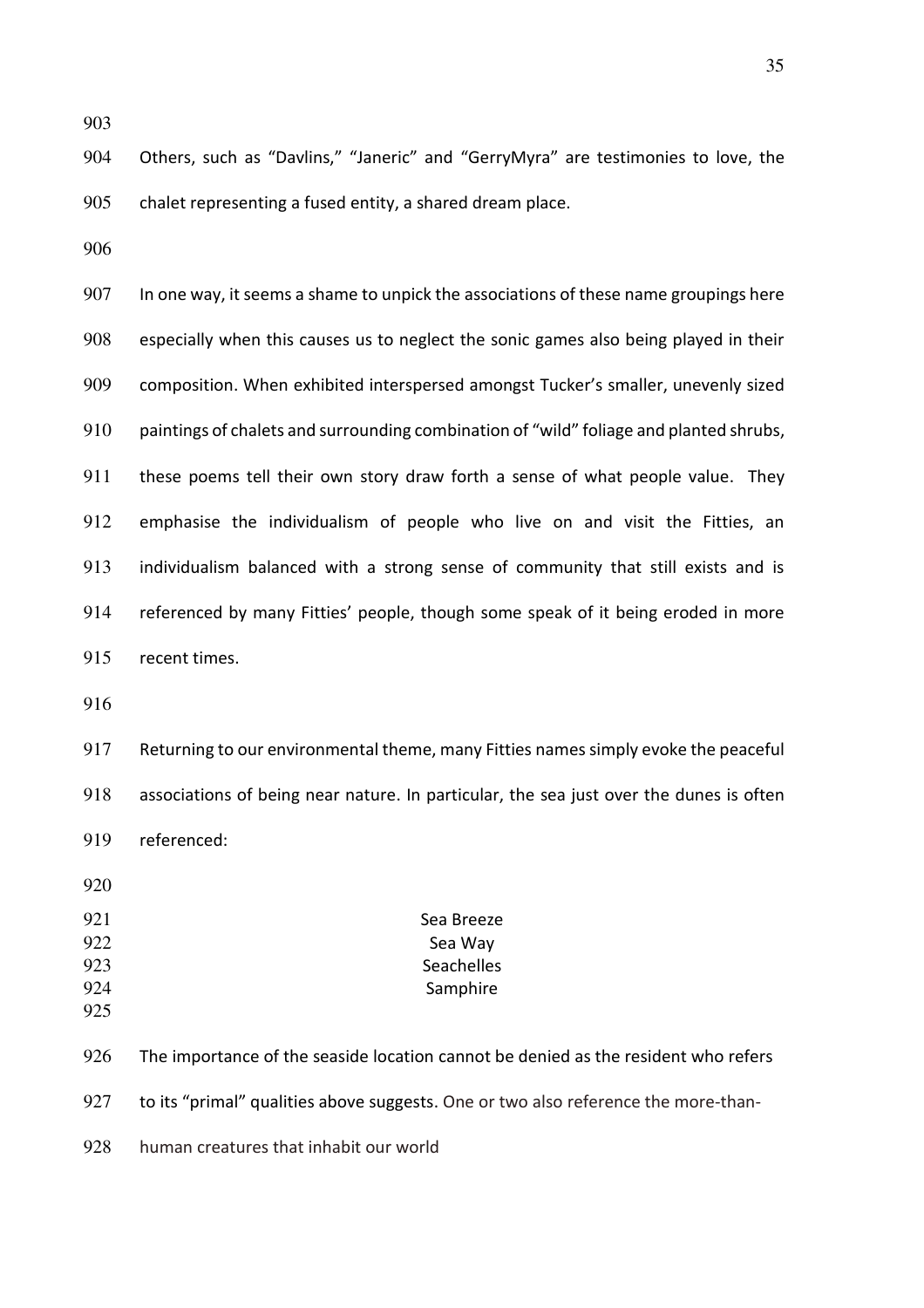# The Foxhole The Willow Mole Hill Bank Swallows Nest

Timothy Morton may have argued in his 2007 book *Ecology Without Nature: Rethinking Environmental Aesthetics* that the word "nature" with all its Romantic baggage must "wither away." (Morton, 2007, p 1) As artists and writers engaged in 937 the "environmental arts and humanities" we may agree, but we must not forget the discourse of the world we are living in where the word flourishes and is mobilised daily for ever-more-complex eco-ethical debates and purposes. "The State of Nature" reports brought out by leading wildlife organisations in the U.K. firmly employ it from the title onwards and provide invaluable information for activists and academics.

The word "nature" is used by many Fitties dwellers, including the woman (who describes herself as "a girl from Brum") whose words are cited in our sub-title here: "restored my faith in nature & mankind".. There are conservationists on the Fitties, declared and undeclared and certainly unacknowledged, the planters of trees, the 947 installers of handwritten notices about slowing for hedgehogs, the secret feeders of foxes. There is often a poignant contrast between the animal-shaped ornaments in 949 the gardens and the creatures living there. On one visit we glimpsed a fox darting in front of a stone crocodile dressed in England football regalia. The cement squirrel in the painting *We were all close around here* looks up quizzically at the large England flag.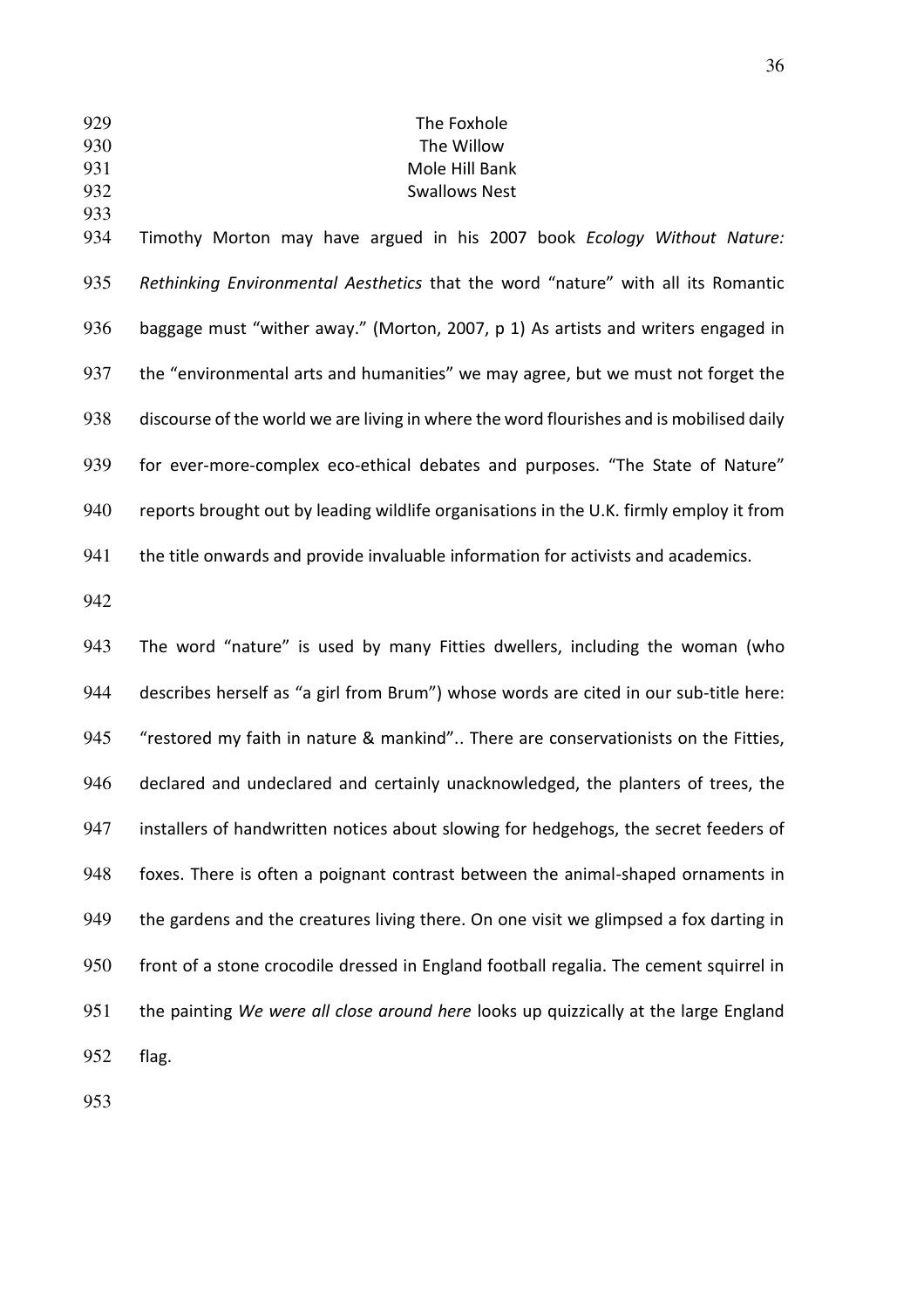We were struck by the affection and support of the wildlife on the Fitties and adjacent coast. One older man told us of the triple roof on his building - as each one failed, the next owner placed another one over the top. Now the spaces between are full of nesting birds - "We don't disturb them" he said, "they were here before us". Others are members of The Woodland Trust and the RSPB (Royal Society for the Protection of Birds) and attempt to interest them in the land on and around the Fitties. One of these women was active in planting on empty plots to prevent them becoming dumps, and in forming "community gardens." Since Tingdene took over, a tree that she 962 planted in an empty plot next to hers, was threatened by the company but was saved by a community protest. Will it one day be replaced by a Tingdene "park home" or "holiday lodge"?

It is early days to judge the new owners, but it is hard to believe that this private ownership will be a completely positive step either for the Fitties people, the conservation status or the broader SSI status of the coastline. Perhaps there has been an opportunity missed. What other different possible futures might this creative, practice-led, community engaged work allow us to imagine? After all, Colin Ward is well known as a pre-cursor of the transition movement with his concerns about the unequal distribution of land and the need for sustainable housing. What might have happened if we extended the notion of adhocism, "the doing something with what you've got now" to the way we think and make communities as well as how we make 975 paintings and write about these areas? Might it be that there is more at stake here than nostalgia for mid-century utopianism? Might there be more at stake than a 977 sanctuary for ex –miners, a way that a few oddbods might eek out an existence? Like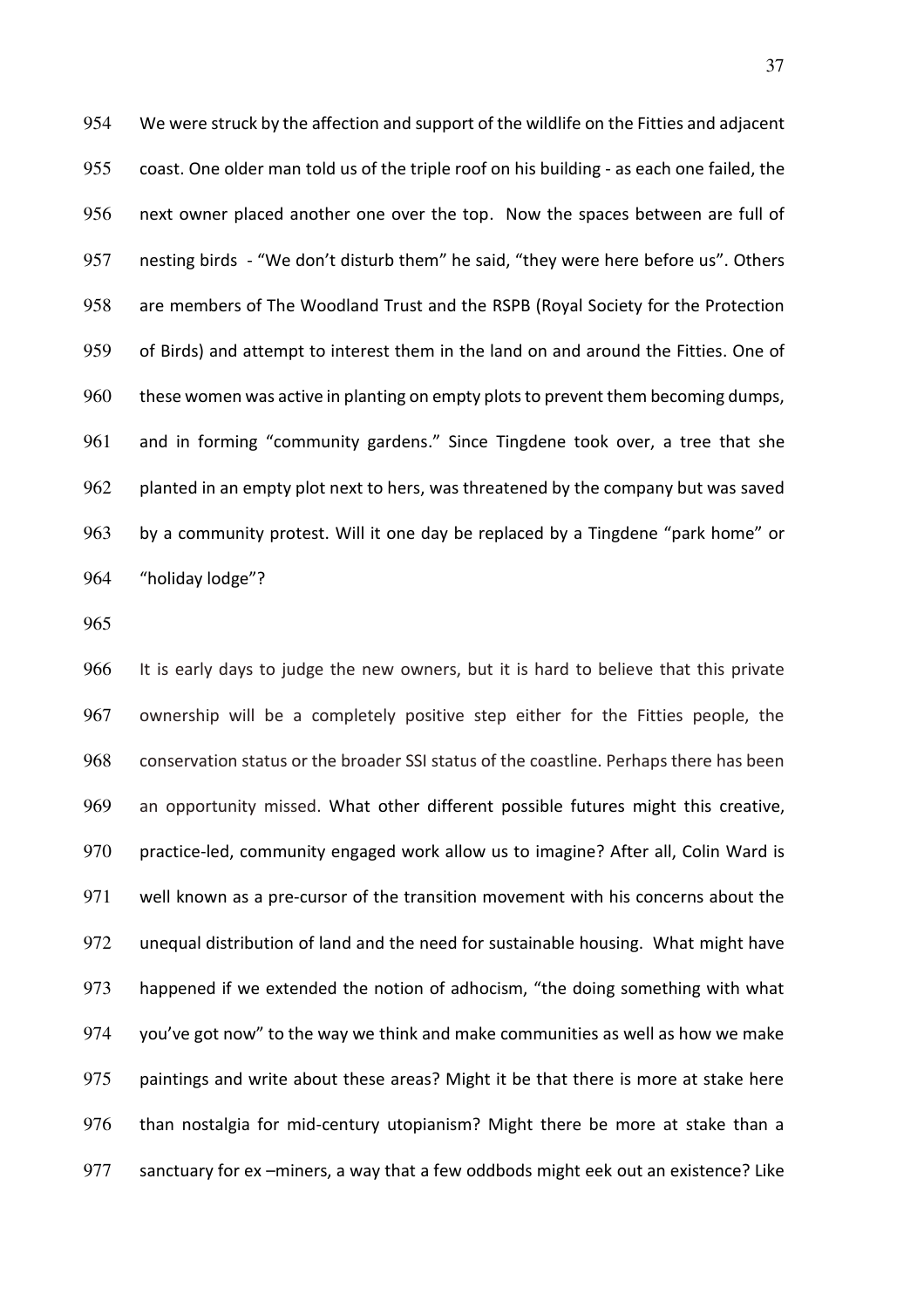Climate camps, like the allotment movement, might we see in this humble patch of land surrounded by the global infrastructure of various kinds of energies, of trade, of tourism the possibility of recognising and understanding the need for vast, organisational changes, in wider politics, in everyday life, and in environmental attitudes and actions.

Alongside, and perhaps more important than our attempts to engage people in some aesthetic appreciation of our work and pleasure in their own creativity and memories, 986 lie a series of place-based and eco-ethical concerns. Through exhibition and workshop, we attempt to increase, or more commonly unearth, affective and effective understanding and value of place. This includes the desire to consider the conservation of local environments and stimulate debate about wider global issues, in this case, heritage and tourism, flood risk, climate change and energy politics. It's on 991 the small and local scale though that there is also impact. In an informal conversation with a resident who was setting up the community interest company, we asked if we could assist in any way. She replied: "You've done your bit with the exhibition and talking to everyone. People have come together and stopped arguing as much". The responses to our evaluative questionnaire from local people at our most local exhibition at the Cleethorpes Discovery Centre, about a mile from the Fitties 997 corroborates this: "Visiting and listening to the stories. It has been a stunning piece of work and benefited so many with pride and enjoyment" and "Deeply satisfying 999 depiction of a special area. I am not a Fitties resident but a frequent visitor that recognises its special atmosphere and status. Long may it be as it is. This exhibition in its various forms is a major contribution to making this possible." Perhaps, the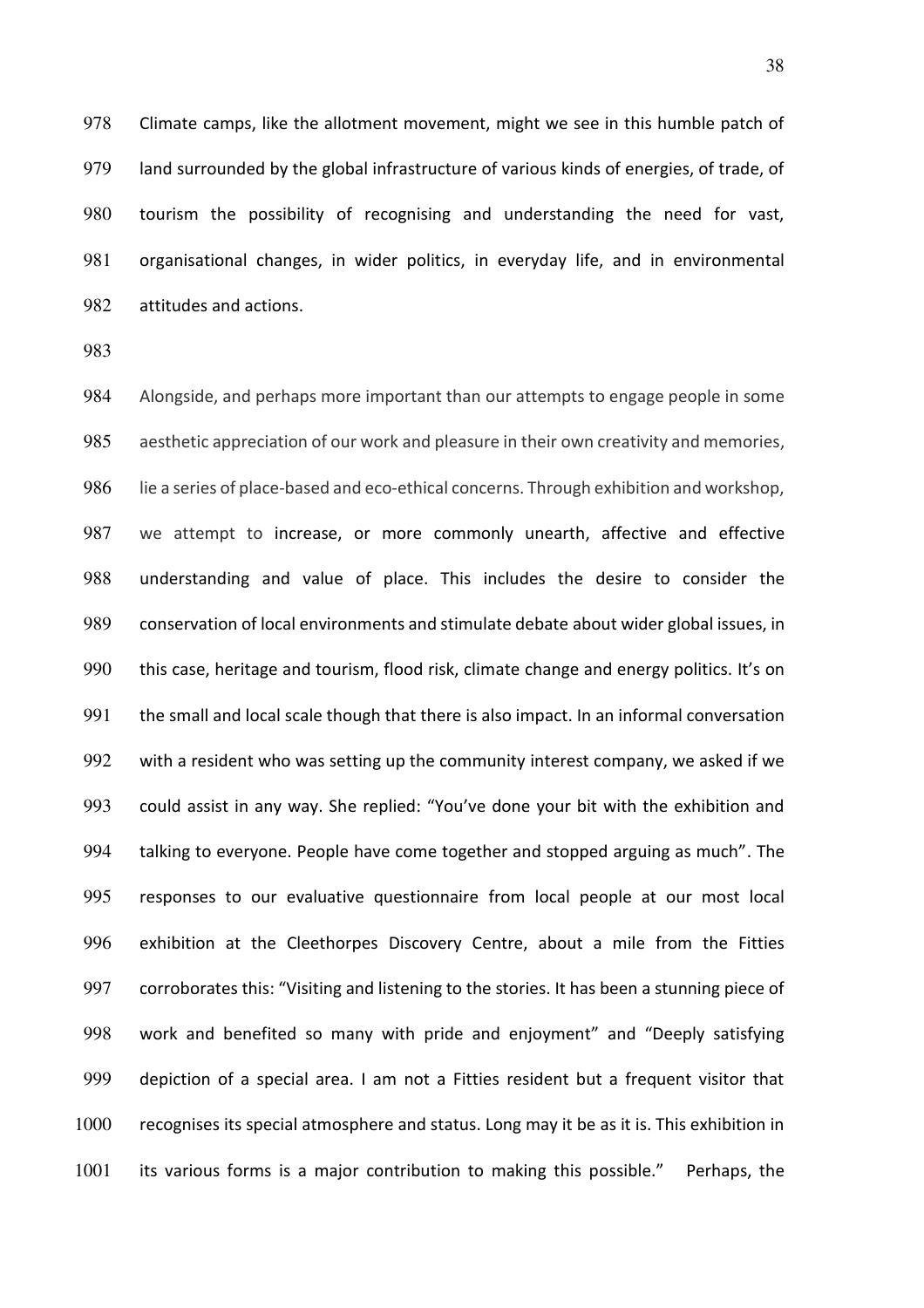following more modest response, is all the more poignant for its understated commentary on an enhancement of an everyday experience, and a fitting way to conclude: "Really interesting combination of images and words, a lot to reflect on. I will think a little differently of the Fitties now when I walk the dog each Sunday 1006 morning through there."

#### **Acknowledgements**

With thanks to the people of the Fitties, Humberston; to the curator and artist Linda

1011 Ingham and the Arts Council, England for the original commission to work on the east

coast; the Discovery Centre Cleethorpes; Grimsby Fishing Heritage Centre and to

Daniel Eltingham (Research Assistant) for collating data on the project.

## **Endnotes**

1017 <sup>1</sup> Plotlands can be briefly defined as places where individuals have historically self-1018 built holiday houses. There is a more detailed account of their history in the second 1019 section of this paper, "plotland, behind land, edgeland." In addition see our journal article Tarlo, H. and J. Tucker, J *'Off path, counter path': contemporary walking collaborations in landscape, art and poetry.* Critical Survey, 29 (1). pp. 105-132 for a more detailed account of our working processes.

 <sup>2</sup> The work from this project has been shown locally in Cleethorpes, Grimsby and Brigg, nationally in Sheffield, Cambridge, London and the Isle of Wight and internationally in Yantai, Nanjing and Tianjin in China, as well as being discussed in Brussels and Krakow. <sup>3</sup> For a more detailed discussion of this aspect of our collaboration see our book chapter Tarlo, H and J. Tucker, J "Drawing closer": an ecocritical consideration of collaborative, cross-disciplinary practices of walking, writing, drawing and exhibiting in In: Barry P. and W. Welstead, (eds.) *Extending ecocriticism : crisis, collaboration*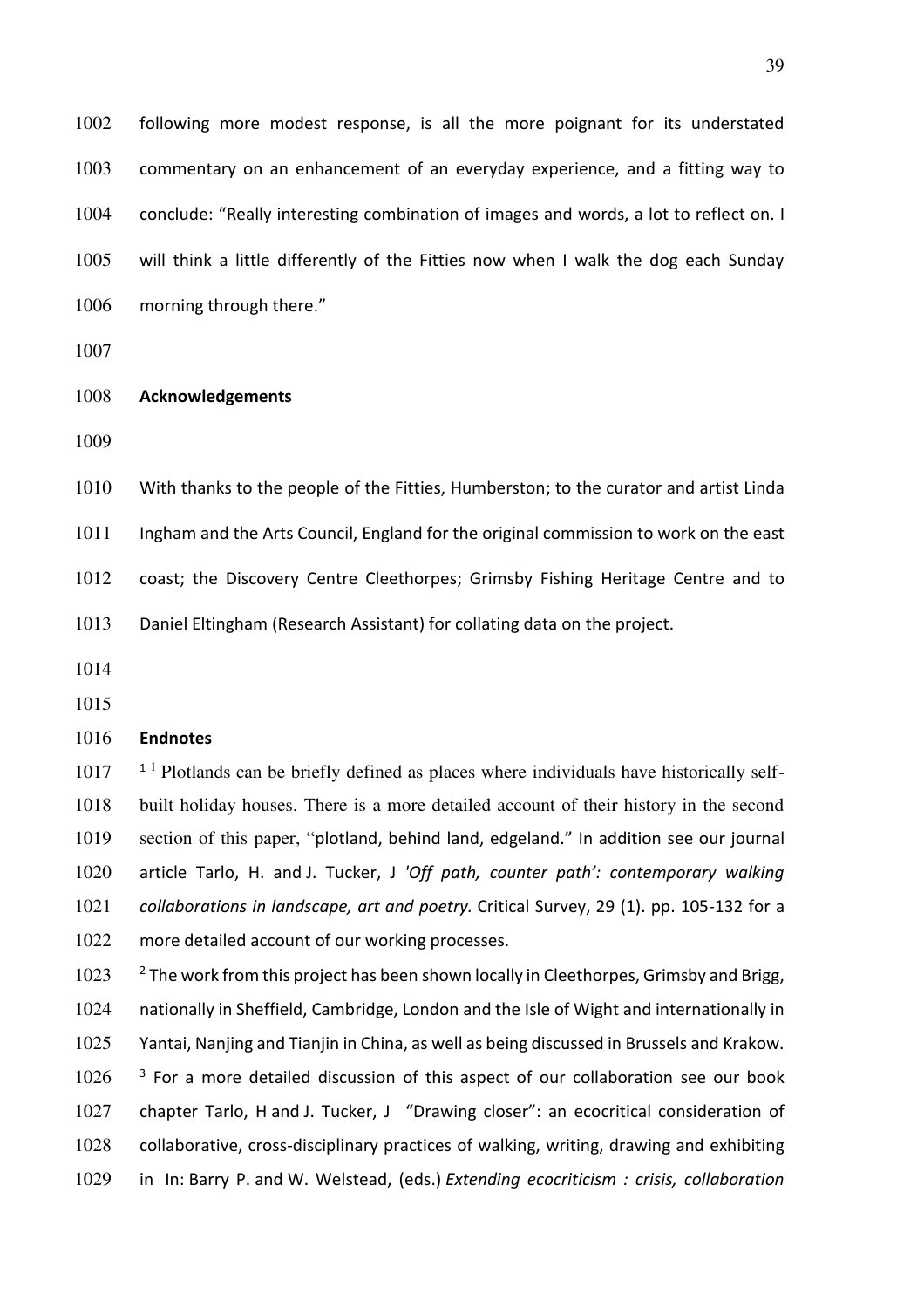| 1030 | and challenges in the environmental humanities. (Manchester, Manchester University             |
|------|------------------------------------------------------------------------------------------------|
| 1031 | Press) pp 47-69.                                                                               |
| 1032 | $4$ The photographer Annabel McCourt joined us in this aspect of the enterprise and            |
| 1033 | contributed photographic portraits of interiors of chalets and people to the project           |
| 1034 | and these were exhibited alongside the other work.                                             |
| 1035 | <sup>5</sup> There are exceptions, as this memory postcard demonstrates: "Made the 'girl' from |
| 1036 | B'rum welcome & restored my faith in nature & mankind" (B'rum is slang for                     |
| 1037 | Birmingham).                                                                                   |
| 1038 | <sup>7</sup> John Walton, 1983, and 2000 has written extensively on the social history of the  |
| 1039 | British seaside and Colin Ward's Arcadia for All explores the plotland movement in             |
| 1040 | <sup>8</sup> Footnote http://www.essexrecordofficeblog.co.uk/tag/plotlands/                    |
| 1041 |                                                                                                |
| 1042 |                                                                                                |
| 1043 |                                                                                                |
| 1044 |                                                                                                |
| 1045 | <b>References</b>                                                                              |
| 1046 |                                                                                                |
| 1047 | Anonymous, Editorial (2009) The entangled bank unravels Nature, 11/2009, Volume                |
| 1048 | 462, Issue 7271                                                                                |
| 1049 | Barad K. (2007) Meeting the Universe Halfway: Quantum Physics and the                          |
| 1050 | Entanglement of Matter and Meaning. (Durham and London: Duke University Press)                 |
| 1051 | Barrett, E. and B. Bolt, (2010) Practice as Research: Approaches to Creative Arts              |
| 1052 | Enquiry. (London: I B Tauris & Co Ltd)                                                         |
| 1053 | Beatty C., S. Fothergill and I. Wilson, (2011) Centre for Regional Economic and Social         |
| 1054 | Research, Sheffield Hallam University, "England's Smaller Seaside Towns: A                     |
| 1055 | benchmarking study", (Department for Communities and Local Government)                         |
| 1056 | Bennett J. (2010) Vibrant Matter, A Political Ecology of Things. (Durham and London:           |
| 1057 | Duke University Press) Biggs, I. (2011). 'The Spaces of "Deep Mapping": a partial              |
| 1058 | account'. Journal of Arts and Communities. 2(1). pp.5-25.                                      |
| 1059 | Black & Veatch Limited (2014) North East Lincolnshire Council 2014 Humberston                  |
|      |                                                                                                |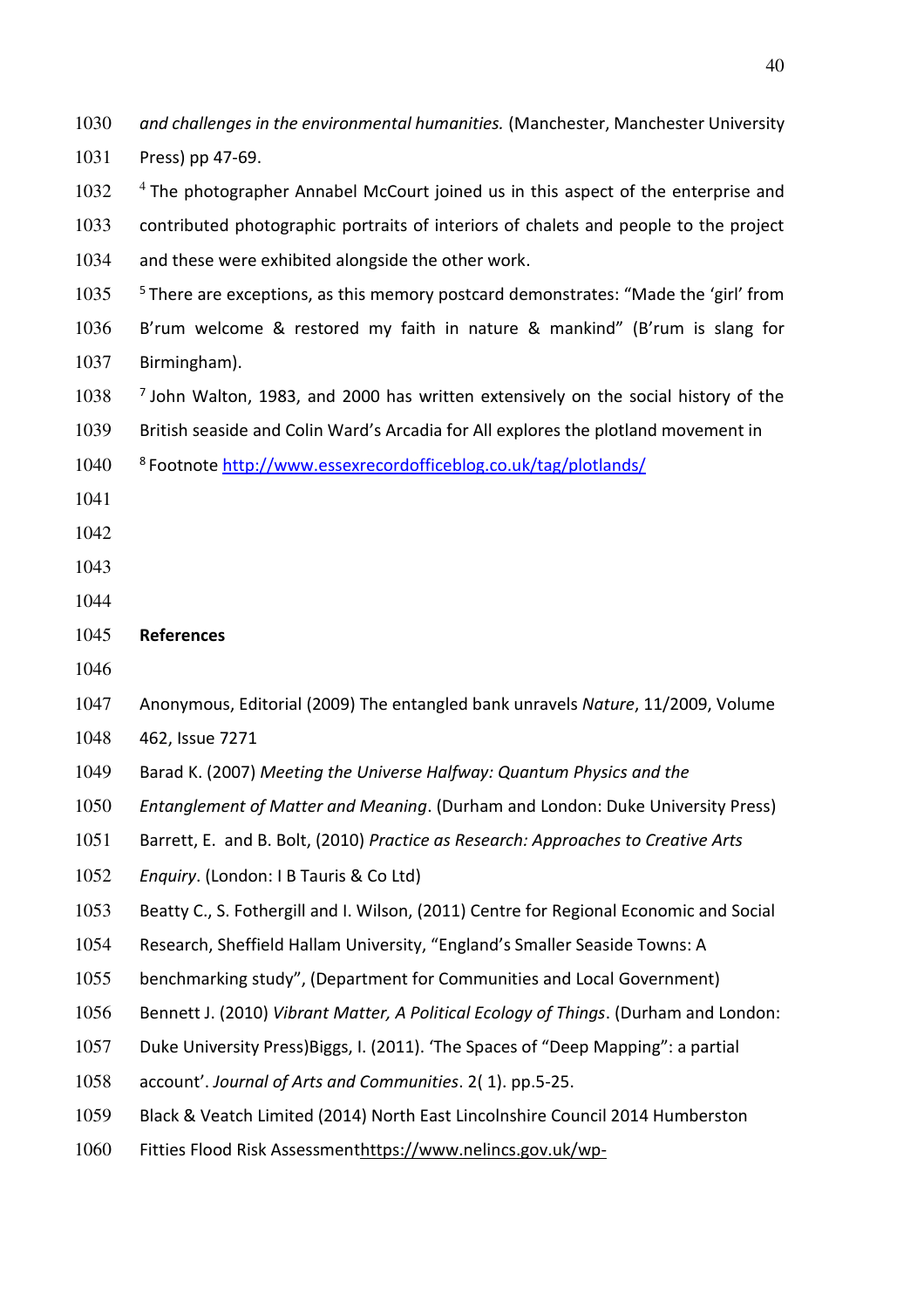- [content/uploads/2016/02/Humberston-Fitties-Flood-Risk-Assessment-](https://www.nelincs.gov.uk/wp-content/uploads/2016/02/Humberston-Fitties-Flood-Risk-Assessment-2014.pdf)
- [2014.pdfa](https://www.nelincs.gov.uk/wp-content/uploads/2016/02/Humberston-Fitties-Flood-Risk-Assessment-2014.pdf)ccessed June 28, 2018
- Casey, E. S. (1993) *Getting Back into Place: Toward a Renewed Understanding of the*
- *Place-World*. Bloomington, IN: Indiana University Press
- Crawshaw, J., 2019. Art as Rural Planning Inquiry. In *Routledge Companion of Rural*
- *Planning*. Scott, M., Gallent, N. and Gkartzios, M. (eds). Routledge.
- Crawshaw, J. and Gkartzios, M., 2016. Getting to know the island: Artistic
- experiments in rural community development. *Journal of Rural Studies*, 43, pp 134-
- 144.
- Darwin, C. (1872), *Origin of Species*: sixth British edition Online Variorum of
- Darwin's [http://darwin-online.org.uk/Variorum/1872/1872-429-c-](http://darwin-online.org.uk/Variorum/1872/1872-429-c-1869.htmlaccessed%205%20May%202017)
- [1869.htmlaccessed 5 May 2017](http://darwin-online.org.uk/Variorum/1872/1872-429-c-1869.htmlaccessed%205%20May%202017)
- Edensor, T. (2005) The Ghosts of Industrial Ruins: Ordering and Disordering Memory
- in *Excessive Space. Environment and Planning D: Society and Space* 23 (6) pp. 829-
- 49.
- Environment Agency (2013) Appendix (b) Section 19 December 2013 East Coast
- Surg[ehttps://lincolnshire.moderngov.co.uk/documents/s7054/Tidal%20Surge%20Ev](https://lincolnshire.moderngov.co.uk/documents/s7054/Tidal%20Surge%20Event%20-%20Coastal%20Surge%20-%20Appendix%20A3.pdf)
- [ent%20-%20Coastal%20Surge%20-%20Appendix%20A3.pdfa](https://lincolnshire.moderngov.co.uk/documents/s7054/Tidal%20Surge%20Event%20-%20Coastal%20Surge%20-%20Appendix%20A3.pdf)ccessed June 28, 2018
- Farley, P., and M. S. Roberts. (2012) *Edgelands: Journeys into England's True*
- *Wildernesses*. (London: Vintage)
- Garrard G. (2012) *Ecocriticism. The new critical idiom*, New York: Routledge
- Haraway D. (2008). *When Species Meet*. (Minneapolis: University of Minnesota
- Press)
- Hardy, D., and C. Ward (1984). *Arcadia for all: the legacy of a makeshift landscape.*
- (London: Mansell.)
- Heddon, D. & Turner , C. (2012) Walking Women: Shifting the Tales and Scales of
- Mobility in *Contemporary Theatre Review,* 2(22), pp. 224-236.
- Holmes G.(2017) A last hurrah for plotlanders, Britain's interwar guerrilla
- housebuilders [https://www.independent.co.uk/news/long\\_reads/a-last-hurrah-for-](https://www.independent.co.uk/news/long_reads/a-last-hurrah-for-plotlanders-britains-interwar-guerrilla-housebuilders-a7715176.html)
- [plotlanders-britains-interwar-guerrilla-housebuilders-a7715176.html](https://www.independent.co.uk/news/long_reads/a-last-hurrah-for-plotlanders-britains-interwar-guerrilla-housebuilders-a7715176.html) accessed
- August 20 2018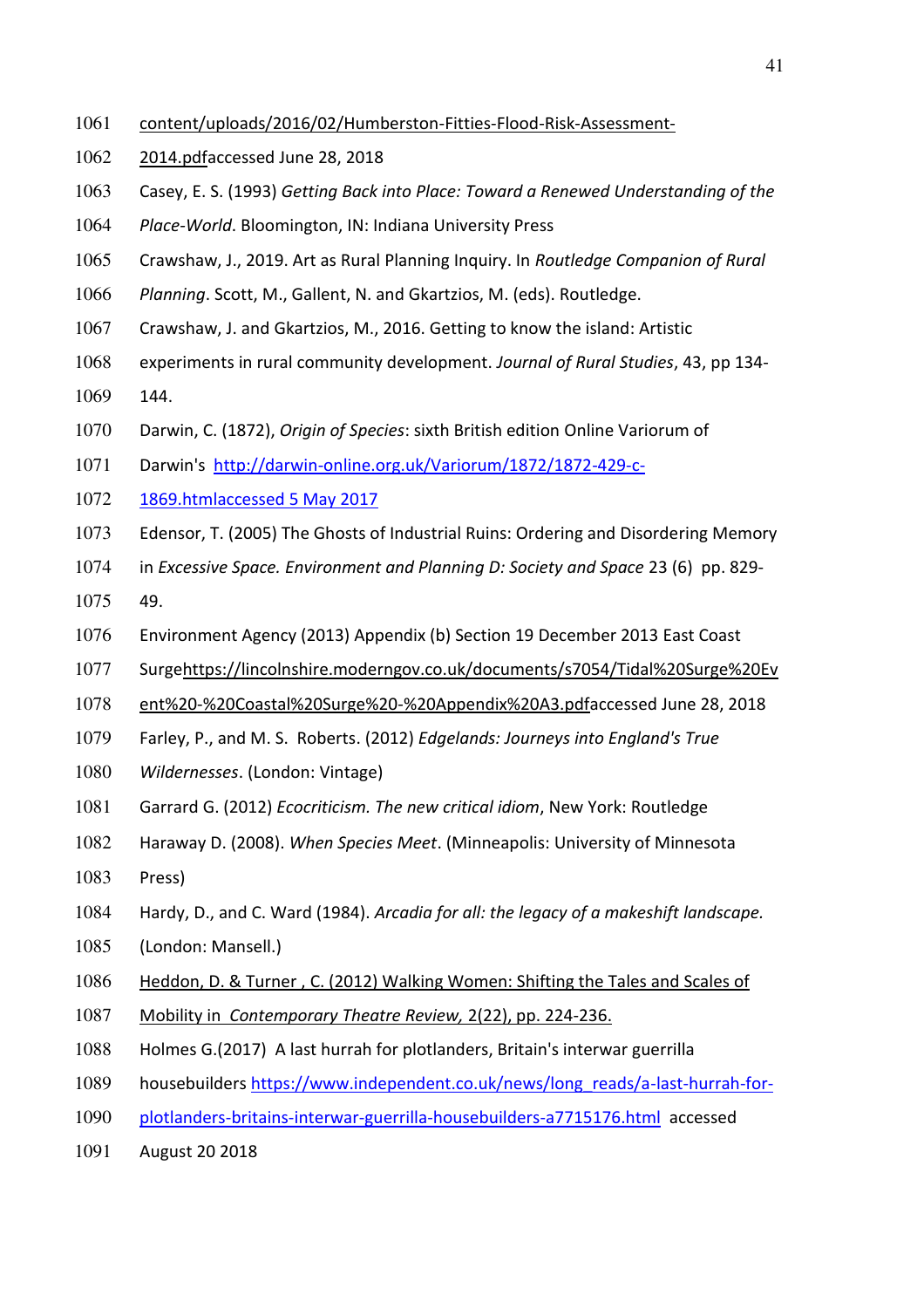- Humber Wind Limited (a company of E.ON UK Plc
- (2010[\)https://www.eonenergy.com//media/PDFs/Generation/wind/offshore/HUMB](https://www.eonenergy.com/media/PDFs/Generation/wind/offshore/HUMBER_NON_TECH_SUM_AW.pdf)
- 1094 ER\_NON\_TECH\_SUM\_AW.pdf
- Jencks C. and Silver N. (1972) *Adhocism: the case for improvisation*
- (London: Seckler and Warburg)
- Lee, J. (2010) Make do and bend: the adhoc in sculptural practice Source: *Henry*
- *Moore Institute, Leeds Online Papers and Proceedings* [www.henry-moore.org/hm](http://www.henry-moore.org/hm%20accessed%20May%2020%202018)
- [accessed May 20 2018](http://www.henry-moore.org/hm%20accessed%20May%2020%202018)
- Macfarlane, R. (2007). *The Wild Places.* (London, Granta)
- Monbiot, G. (2013). *Feral: Searching for Enchantment on the Frontiers of Rewilding*.
- (London, Penguin).
- Morton T. (2007) *Ecology Without Nature: Rethinking Environmental Aesthetics.*
- (London, Harvard University Press)
- Murdoch, J., Lowe, P., Ward, N., Marsden, T. (2003) *The Differentiated Countryside*,
- London: Routledge.
- North East Lincolnshire Council (1997) *Chalet Design Guide*
- <https://www.nelincs.gov.uk/wp-content/uploads/2016/02/Chalet-Design-Guide.pdf>
- accessed November 8th, 2018
- Pearson, M. and Shanks, M. (2001). *Theatre/Archaeology: disciplinary dialogues*.
- London: Routledge
- Perry, P. (2013) [https://www.telegraph.co.uk/culture/art/art-](https://www.telegraph.co.uk/culture/art/art-features/10117264/Grayson-Perry-Taste-is-woven-into-our-class-system.html)
- [features/10117264/Grayson-Perry-Taste-is-woven-into-our-class-](https://www.telegraph.co.uk/culture/art/art-features/10117264/Grayson-Perry-Taste-is-woven-into-our-class-system.html)
- [system.htmla](https://www.telegraph.co.uk/culture/art/art-features/10117264/Grayson-Perry-Taste-is-woven-into-our-class-system.html)ccessed July 3rd, 2018
- Richardson, T. (2015). *Walking Inside Out: Contemporary British Psychogeography.*
- (Rowman and Littlefield, London).
- Rowley, T. (2006), *The English Landscape in the Twentieth Century*
- *(*Hambledon continuum, London)
- RSPB et al (2016) *The State of Nature Report*
- [https://www.rspb.org.uk/globalassets/downloads/documents/conservation-](https://www.rspb.org.uk/globalassets/downloads/documents/conservation-projects/state-of-nature/state-of-nature-uk-report-2016.pdf)
- [projects/state-of-nature/state-of-nature-uk-report-2016.pdf](https://www.rspb.org.uk/globalassets/downloads/documents/conservation-projects/state-of-nature/state-of-nature-uk-report-2016.pdf)
- Sheller, M., Urry, J. (2004). *Tourism mobilities: places to play, places in play* (London:
- Routledge)